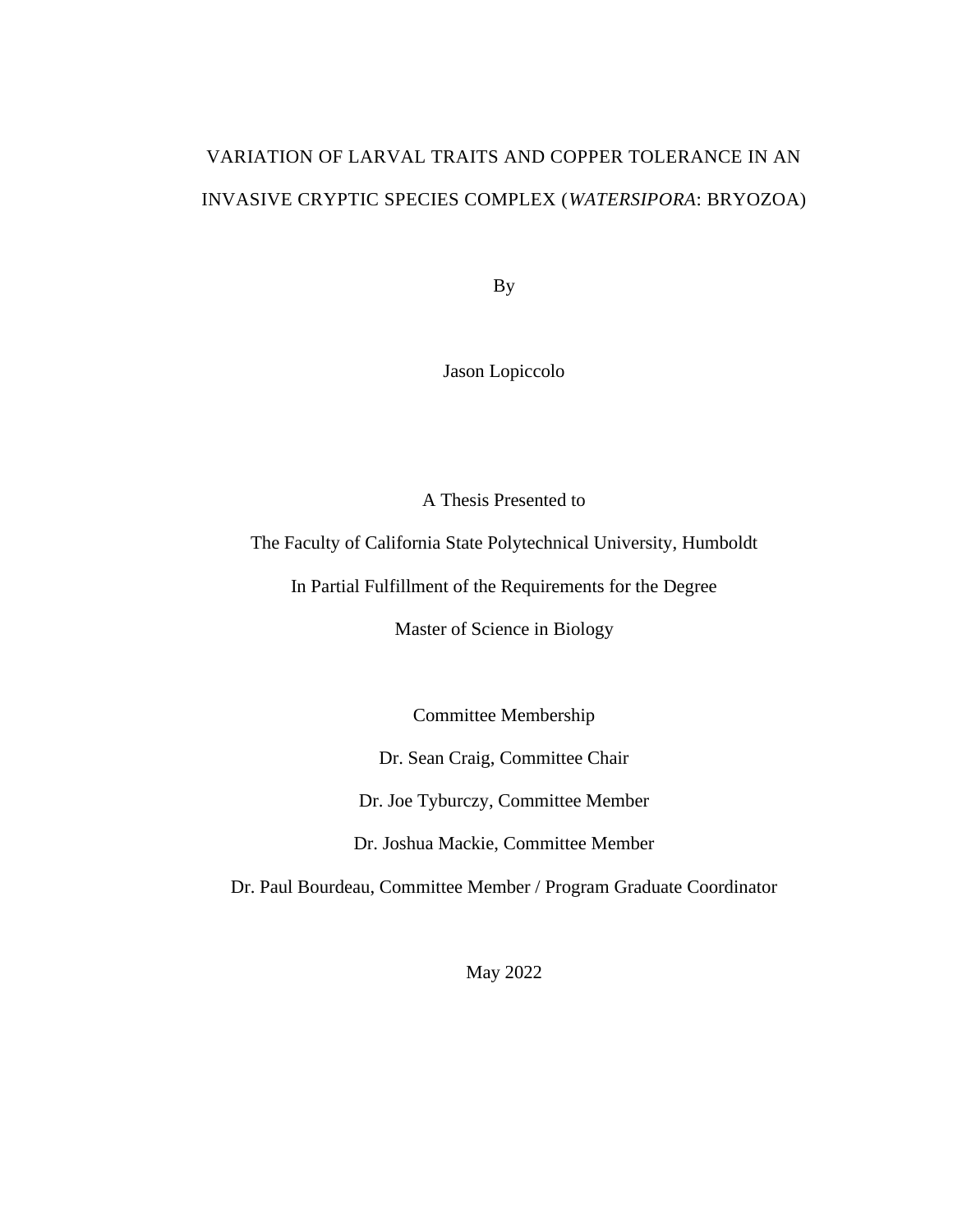#### ABSTRACT

# <span id="page-1-0"></span>VARIATION OF LARVAL TRAITS AND COPPER TOLERANCE IN AN INVASIVE CRYPTIC SPECIES COMPLEX (*WATERSIPORA*: BRYOZOA)

#### Jason Lopiccolo

Many factors contribute to the potential of a non-indigenous species to invade an area and become established. For bryozoan colonies of the cryptic species complex *Watersipora* (Neviani, 1896), this may include larval characteristics such as settlement rate, competency of metamorphosis, swimming duration, and the ability to tolerate copper, a common component in marine anti-fouling paints. Two common groups of *Watersipora* that occur along the California coast are *W. subatra* Clade A and an undescribed new species, Clade N. The goal of this research work was to discover what differences, if any, exist in the larval traits and copper tolerances of these two clades. Colonies of Clade A and N were collected around Humboldt Bay and induced to release larvae. Individual larvae were pipetted into petri dishes with either a circle of copper paint or an unpainted control and placed in a common-garden experiment where larval characteristics were measured between species and experimental treatments. Both species had markedly different larval characteristics, with *W. subatra* settling faster and at a higher rate than Clade N in the control treatment. When exposed to copper anti-fouling paint, however, these trends reversed. This study is the first to investigate larval differences between these two species. A number of studies on bryozoans are presumed,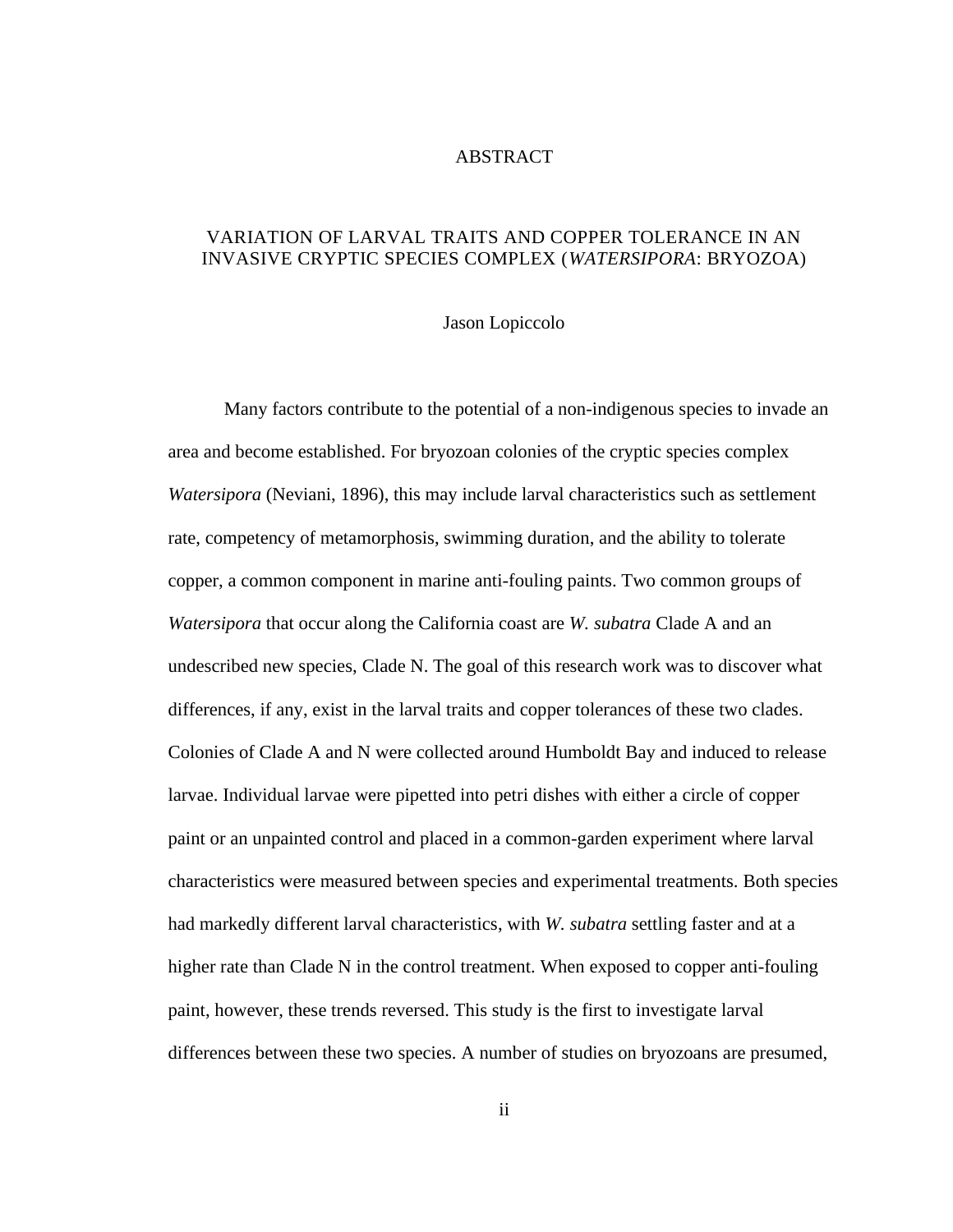but not verified, to be *Watersipora subatra*. This fact, coupled with the strong observed differences in larval behavior that these results show, suggests that a *Watersipora* species-specific approach needs to be taken in future work with this cryptic species complex.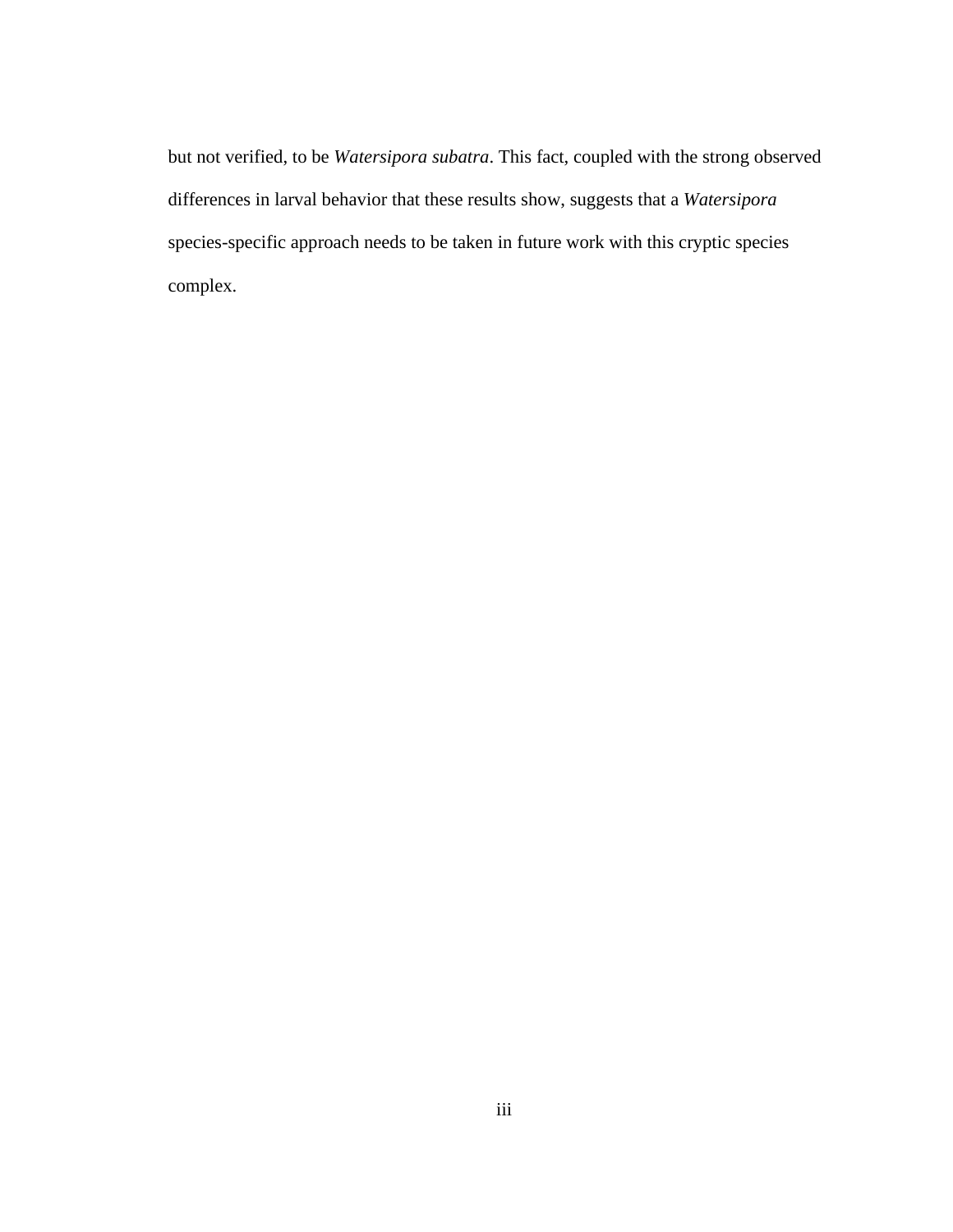#### ACKNOWLEDGEMENTS

<span id="page-3-0"></span>I'd like to first thank my advisor, Dr. Sean Craig, for his mentorship and support throughout the development, implementation, and writing of this thesis research. Sean provided me the latitude to work on a number of different projects outside of my thesis research and gave me the opportunity and freedom to teach many biology lab courses as a Teaching Associate at California State Polytechnic University, Humboldt. More than anything else, I have enjoyed these experiences and I thank you dearly for giving me the chance to grow into them.

This project also would not have been possible without the help and excellent guidance provided by my thesis committee: Dr. Paul Bourdeau who is also the Program Graduate Coordinator and in addition to research advice, has provided much needed administrative support during my long tenure as a graduate student; Dr. Joshua Mackie, whose molecular research work with *Watersipora* species is foundational to my own; and Dr. Joseph Tyburczy who I have had the great pleasure of working with on the Baseline Monitoring of Rocky Intertidal Ecosystems as well as the Humboldt Ocean Carbon Observatory and Bay-wide Eelgrass Monitoring projects. Dr. Tyburczy's steadfast support and mentorship on these projects truly allowed me to come into my own as a scientist and professional and without which, I simply would not be the scientist or person I am today.

No researcher is an island and there were many people that helped to make this research work possible. Reginald Blackwell III taught me how to perform the molecular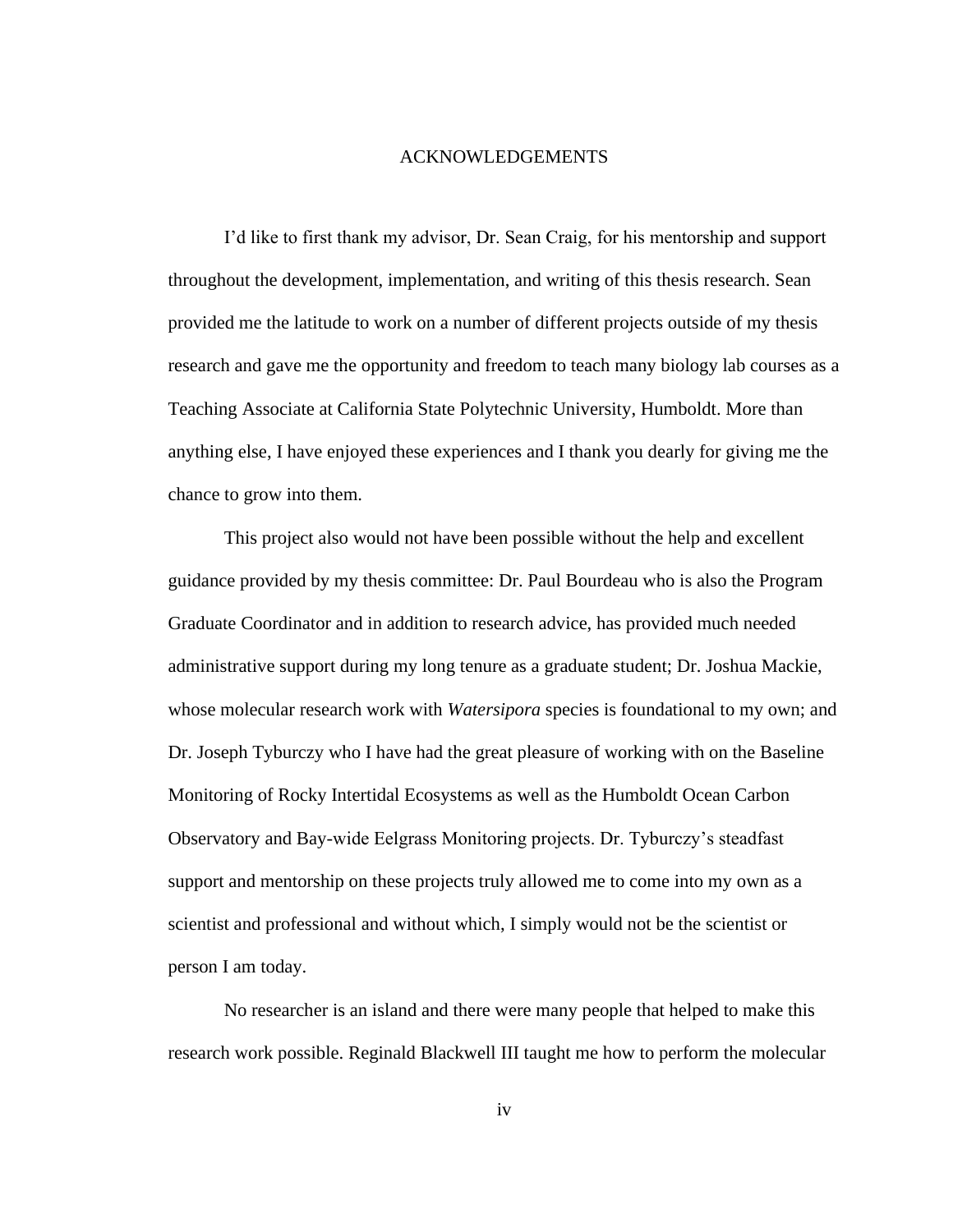genetic work necessary to differentiate the two species of *Watersipora* in my study and allowed me to pass on this information to a number of lab assistants who, in turn, used this experience for their own research work or professional development. I'd like to thank Susan Wright for always taking time from her busy schedule to help out with the numerous chemical and material needs that this project had. Thanks also go to Dave Baston who oversaw the Core Research Facility during this laboratory portion of my research work.

Alexander Strawhand and I spent countless hours in the Core Research Facilities genotyping *Watersipora* samples along with Meghan Glazebrook, Ashley Bowles, Nancy Alvarado, Katie Wagner, and Nathan Johle. The pilot and actual research trials for this project needed to be overseen every few hours during the first 72 hours after larval release and many undergraduate assistants stepped in to help out with this, even volunteering for the shifts in the middle of the night: Ismael Chowdhury, John Chan, Cathen Bell, Lucas Allen-Custodio, Valerie Zepeda, Sabrina Manzo, and Julian Palmisano. During my time as a graduate student, I have had the great pleasure to be a part of the Craig Lab with lab-mates Katie Houle, Frankie Moitoza, Michelle Succow, Jonathan Centoni, Sheena Stephens, Hannah Lee, Ismael Chowdhury, Claire Windecker, and Alex Strawhand.

My sincere gratitude goes to the family, friends, partners, and co-workers that have been a part of my life throughout graduate school. Though too many to name, it has meant the world to have your support, love, and friendship during these past years and in the future.

v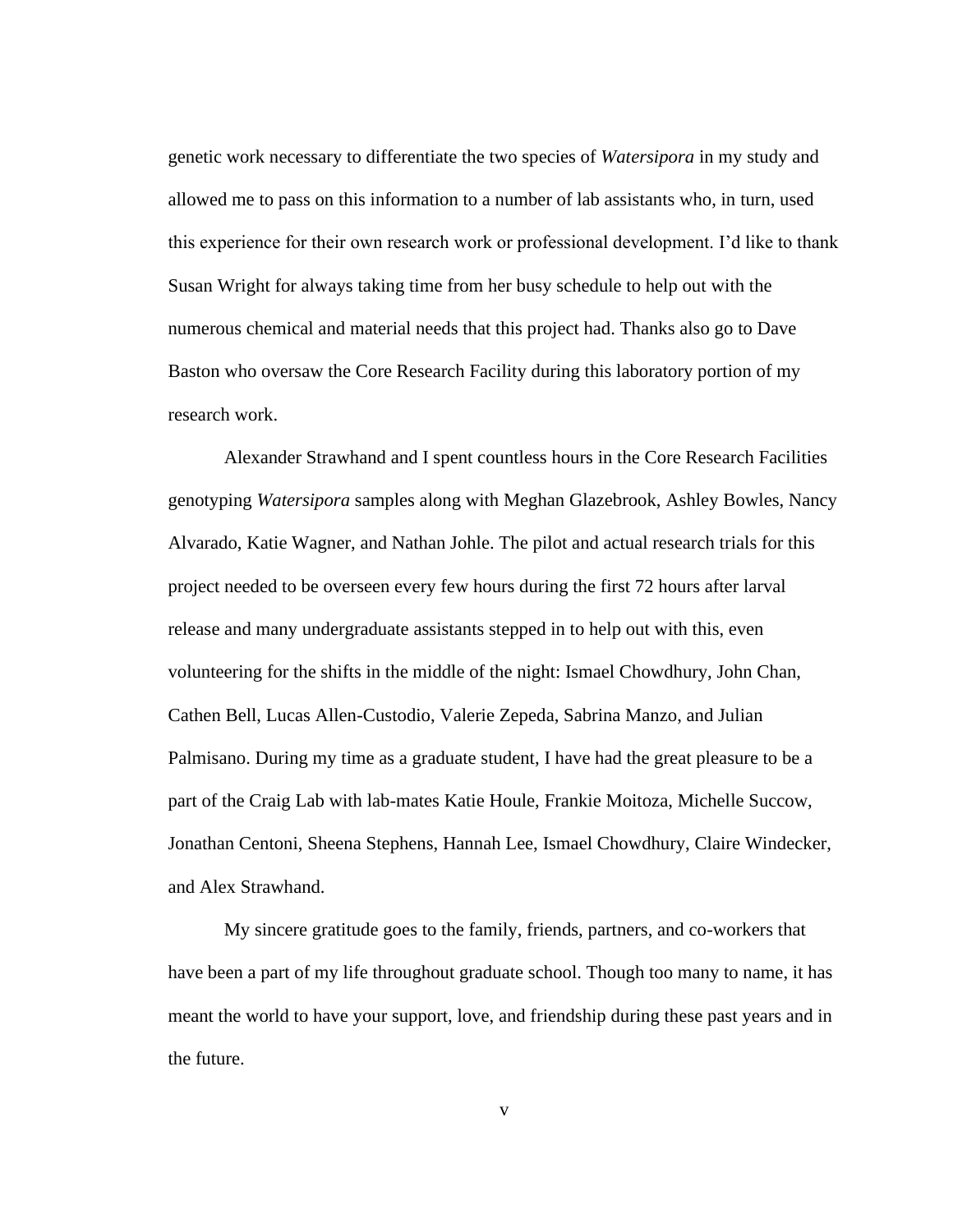Lastly, I'd like to thank my wife, Natalie Arroyo, for her never-ending support, grace, and understanding throughout my time in the graduate program. The hard work and stress of writing this thesis and completing graduate school was softened by the everyday domestic bliss of life with her and our two dogs, Indianapolis 500 the Dog and Rosario Dogson.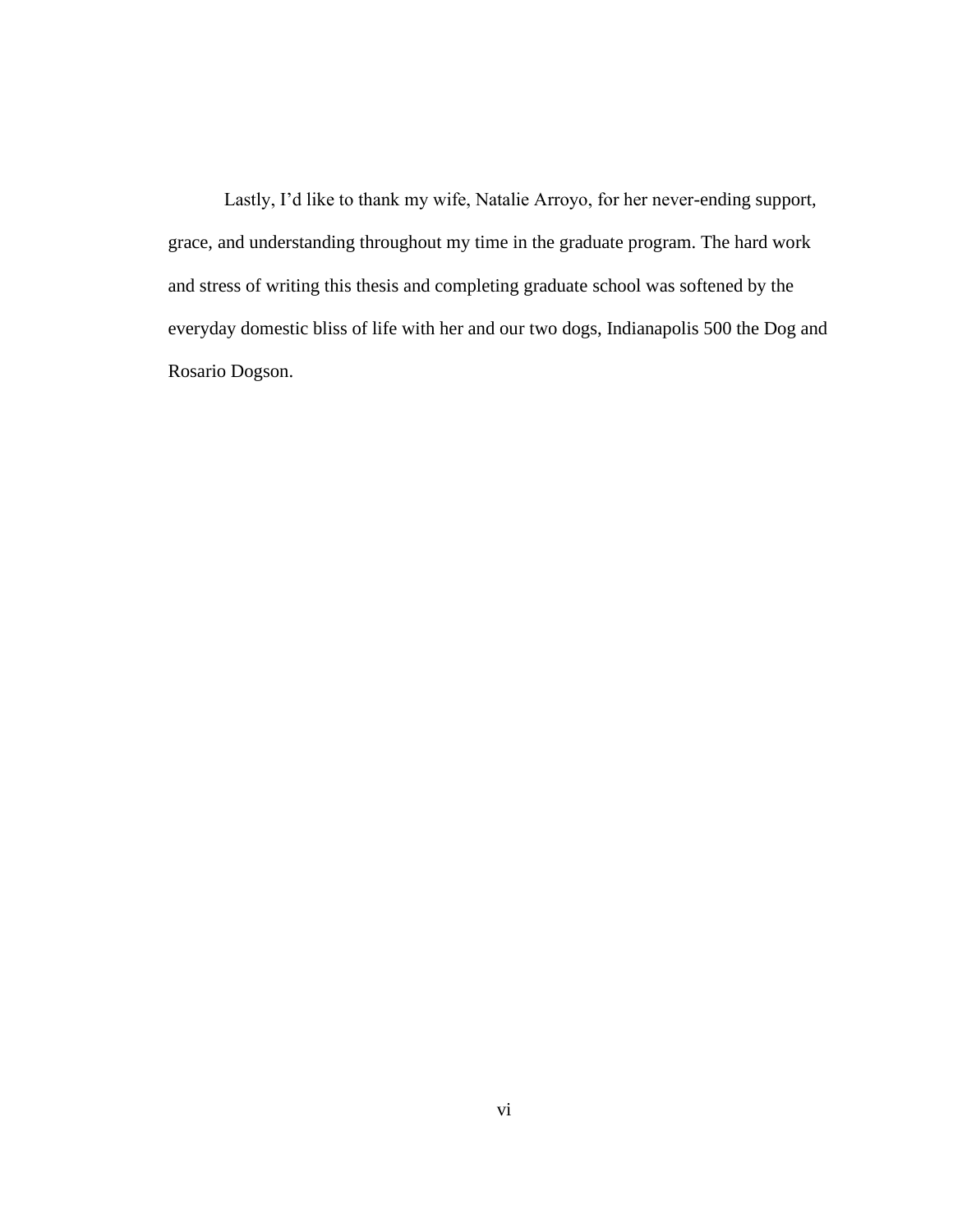# TABLE OF CONTENTS

| Time Until Settlement and its Effect on Size Increase Post-Metamorphosis 19 |
|-----------------------------------------------------------------------------|
| Effect of Size, Treatment, and Clade on Settlement Probability  19          |
|                                                                             |
|                                                                             |
|                                                                             |
|                                                                             |
|                                                                             |
|                                                                             |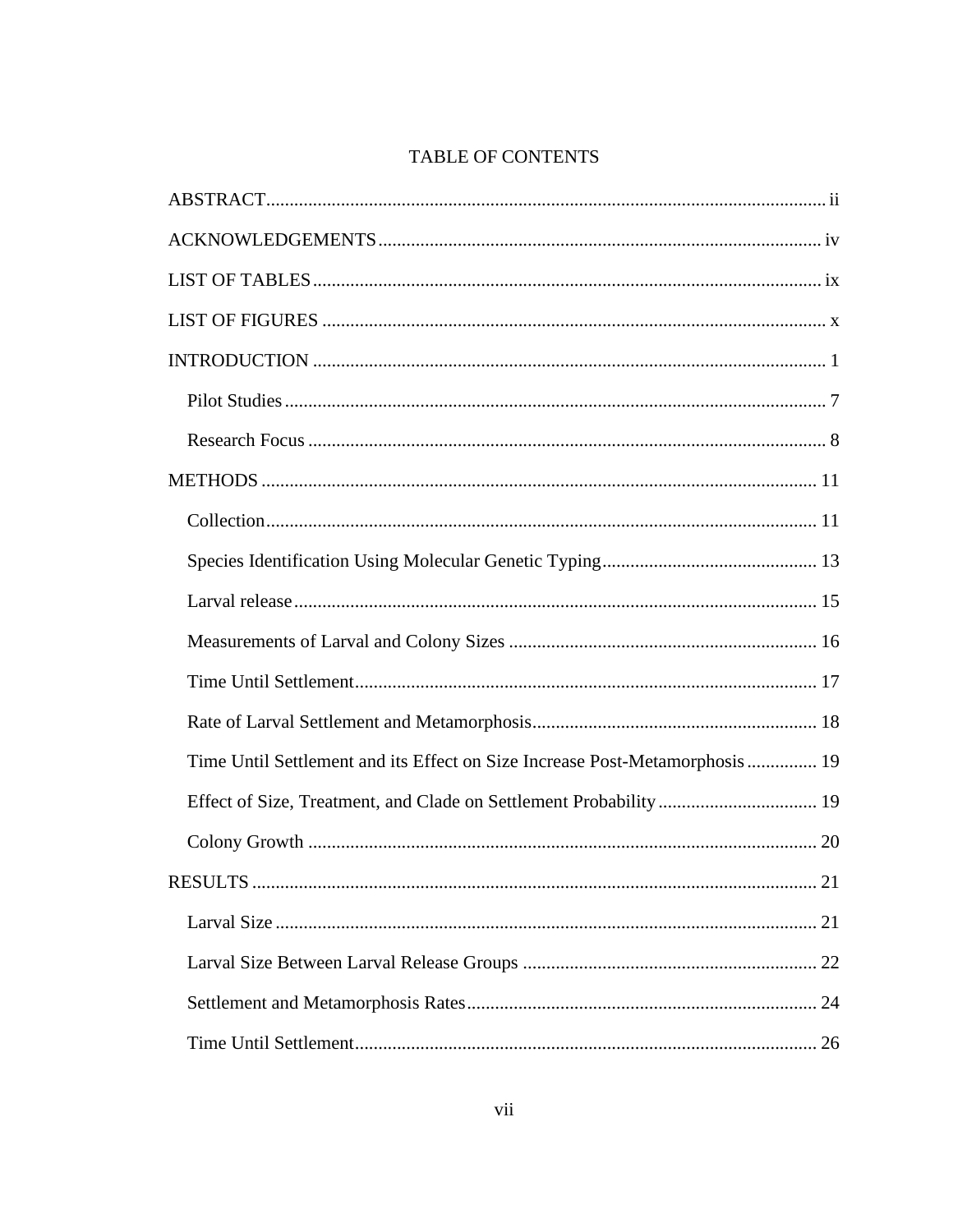| Time Until Settlement and its Effect on Size Increase Post-Metamorphosis 28 |  |
|-----------------------------------------------------------------------------|--|
|                                                                             |  |
|                                                                             |  |
|                                                                             |  |
|                                                                             |  |
|                                                                             |  |
|                                                                             |  |
| Different Life Histories Resemble Traits of r- and K- selected species 38   |  |
|                                                                             |  |
|                                                                             |  |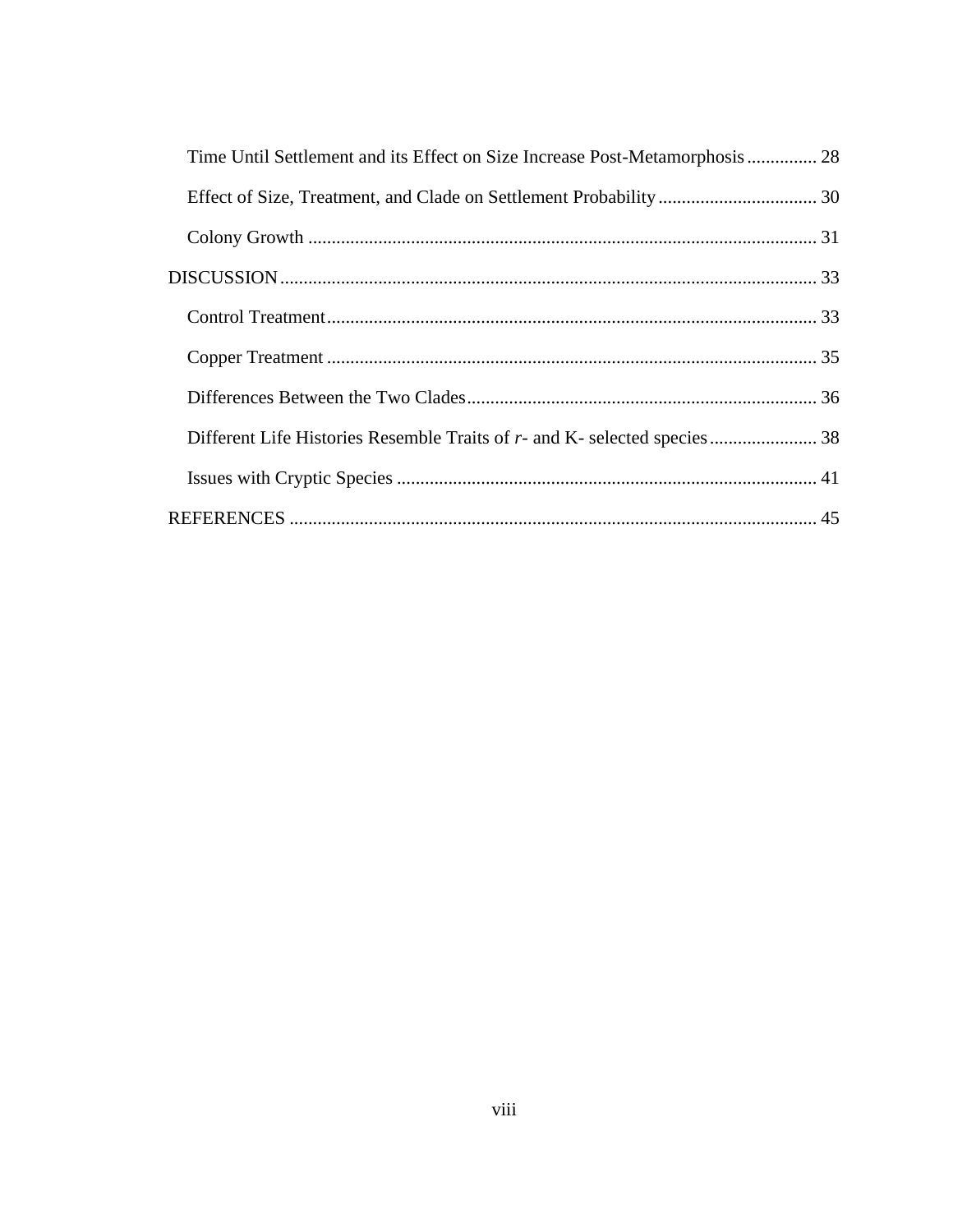# LIST OF TABLES

<span id="page-8-0"></span>[Table 1: Number of individual larvae of each](#page-26-1) *Watersipora* clade collected and separated [into individual petri dishes in both the control and copper treatment...............................](#page-26-1) 16

| Table 2: Two-way ANOVA of the effect of <i>Watersipora</i> clades and experimental |  |
|------------------------------------------------------------------------------------|--|
|                                                                                    |  |

[Table 3: ANCOVA for the reduction in post-metamorphosis size increase of](#page-38-1) *Watersipora* ["new species" / Clade N as a function of time](#page-38-1) taken until settlement, the treatment, and the interaction of time taken until settlement and treatment  $(F(2,50) = 12.76, p < 0.0001)$ . [...........................................................................................................................................](#page-38-1) 28

[Table 4: Quasibinomial model of larval traits' effect on settlement probability. The](#page-40-1)  [dispersion parameter of this model is 1.05. The treatment, clade, and interaction of](#page-40-1)  [treatment and clade all had an effect on a larva's probability of settlement](#page-40-1) ( $p = 0.001$ , [0.001, and < 0.0001, respectively\). There was no effect of size on settlement probability](#page-40-1)  [\(p = 0.10\)...........................................................................................................................](#page-40-1) 30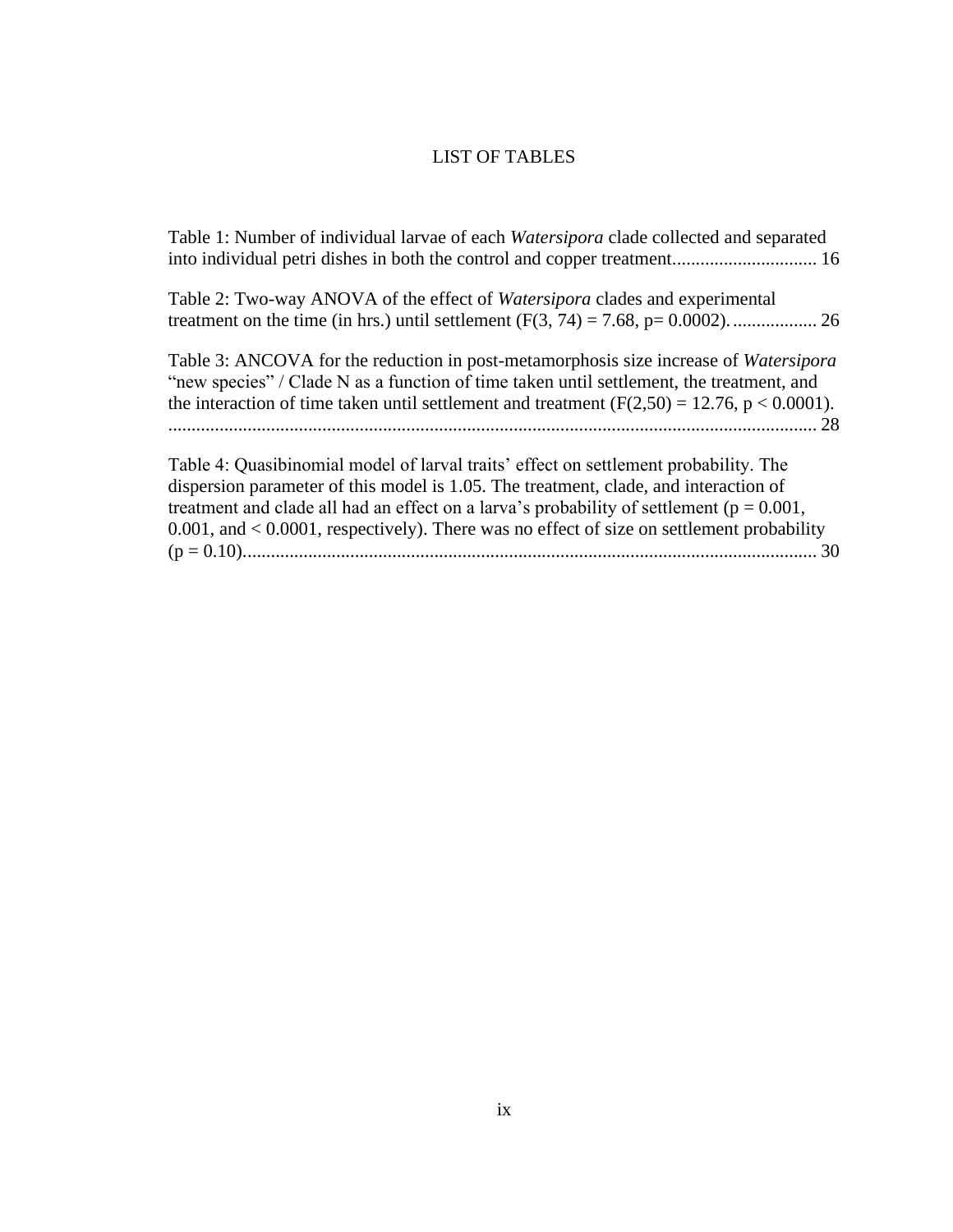#### LIST OF FIGURES

<span id="page-9-0"></span>[Figure 1: Location of Humboldt Bay \(above right\) with the location sites used for](#page-22-0)  collecting *Watersiopra* [Clade A \(blue\) and Clade N \(red\) with specific locations shown](#page-22-0)  [for each species \(below\). Collection sites listed from Left to Right: \(1\) Eureka Public](#page-22-0)  [Marina Dock J \(Clade N\), \(2\) Eureka Public Marina Dock C \(Clade N\), \(3\) Eureka Public](#page-22-0)  [Marina Dock D \(Clade N\), \(4\) Humboldt Bay Aquatic Center Dock \(Clade A\), \(5\)](#page-22-0)  Bonnie Gool Guest Dock (Clade A), and [\(6\) the southern bank of the Eureka Channel](#page-22-0)  [\(Clade A\)...........................................................................................................................](#page-22-0) 12

[Figure 2: Electrophoresis gel of 1.5% agarose \(weight to volume\) run at 100 V for 45](#page-24-0)  [minutes and stained with ethidium bromide. Hazy bands below the 100bp increment](#page-24-0)  [ladder are likely primer dimers. Gel wells are labeled with the species that corresponds to](#page-24-0)  [the band fragment length of the sample, "Unknown" in the case of a sample that failed to](#page-24-0)  [amplify, "Gel Ladder", and "Neg. Control" for negative control PCR samples run with no](#page-24-0)  DNA present. [....................................................................................................................](#page-24-0) 14

Figure [3: Morphological changes used to define stages of settlement and metamorphosis](#page-28-1)  in *Watersipora* [larvae. In the "Larval" stage, the larvae are actively moving and have a](#page-28-1)  [band of cilia still present and an apical furrow present \(above left\). In the "Settled"](#page-28-1)  [category, the larvae have adhered down to the surface and lost their cilia \(above center\).](#page-28-1)  [The individual larva's shape changes to one akin to either a pair of lips or a volcano at](#page-28-1)  [this stage. The "Metamorphosed" category \(above right\) is characterized by a fully](#page-28-1)  [formed ancestrula with a complete operculum \(black\) clearly present. The lophophore](#page-28-1)  [may or may not be extended but the edges of the zooecium and operculum appear](#page-28-1)  [darkened............................................................................................................................](#page-28-1) 18

Figure 4: Cross-sectional area of *Watersipora* [Clade N and Clade A larvae. Error bars](#page-32-1)  represent a 95% confidence interval of the mean  $(T=.840, DF=.114.23, p<0.0001)$ ....... 22

[Figure 5: Comparison of cross-sectional area of larvae of the two](#page-33-0) *Watersipora* clades in [each of the two trials. There was a small difference in the size of Clade N between the](#page-33-0)  [two trials \(T=-2.89, DF=55.84, p=.0055\) but no difference in the size of Clade A \(T=-](#page-33-0)  $0.097$ , DF=31.4, p=.923). Error bars represent a 95% confidence interval from the mean [...........................................................................................................................................](#page-33-0) 23

Figure 6 Contingency table of the percentage of each Clade in either the control  $(N=76, 10)$ DF=1, p=0.0059) or copper treatment (N=49, DF=1, p<0.0001) that settled during the [first 72 hrs. of the experiment. The colored bars represent the percentage of settled larvae](#page-34-1)  [from each clade with Clade N in red and Clade A in blue. The black bar represents the](#page-34-1)  [percentage of each clade that failed to settle. The width of each bar corresponds to the](#page-34-1)  [percentage of total individuals in each category...............................................................](#page-34-1) 24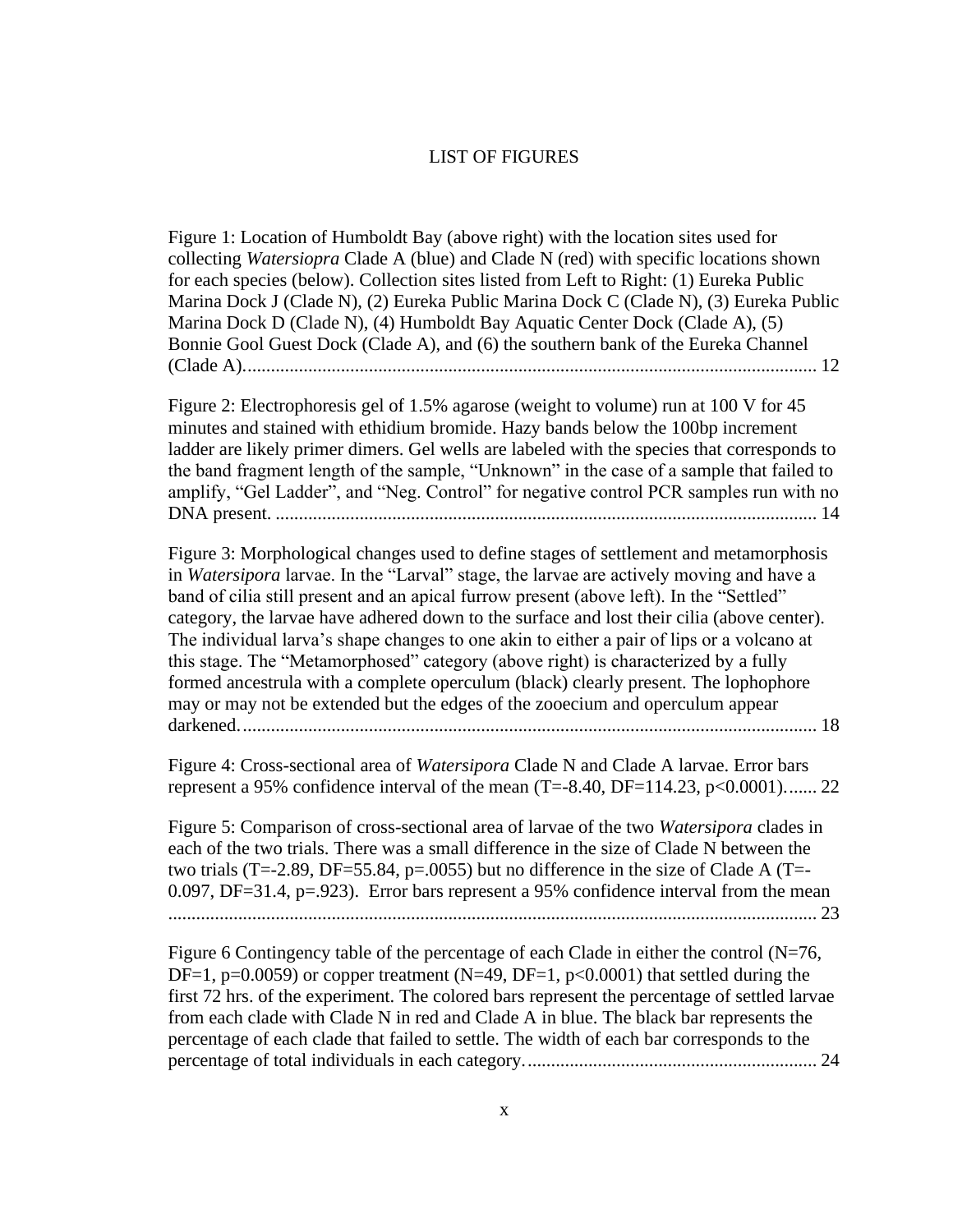[Figure 7: Contingency table of the percentage of larvae that settled and went on to](#page-35-0)  [successfully metamorphose between](#page-35-0) *Watersipora* clades in the control (N=76, DF=1,  $p=0.0059$ ) and copper (N=49, DF=1,  $p<0.0001$ ) treatments. The colored bars represent [the percentage of metamorphosed larvae from each clade with Clade N in red and Clade](#page-35-0)  [A in blue. The black bar represents the percentage of each clade that failed to](#page-35-0)  [metamorphose. The width of each bar corresponds to the percentage of total individuals](#page-35-0)  in each category. [...............................................................................................................](#page-35-0) 25

[Figure 8: Comparison of cross-sectional area of larvae of the two](#page-37-0) *Watersipora* clades in [each of the two trials. There was a small difference in the size of Clade N between the](#page-37-0)  [two trials \(T=-2.89, DF=55.84, p=.0055\) but no difference in the size of Clade A \(T=-](#page-37-0) [0.097, DF=31.4, p=.923\). Error bars represent a 95% confidence interval from the mean](#page-37-0) [...........................................................................................................................................](#page-37-0) 27

[Figure 9: ANCOVA of the size increase from settled larvae to metamorphosed ancestrula](#page-39-0)  [exposed to copper and the control treatment for](#page-39-0) *Watersipora* Clade N ( $F(2,50) = 12.76$ , p  $=$  <0.0001,  $R^2 = .43$ ). Size change post-metamorphosis was dependent upon time settled  $(p = 0.0095)$  and clade  $(p = 0.0006)$ , but there was no interaction effect  $(p = .56)$ ........... 29

[Figure 10: Mean surface area \(in mm\) of](#page-42-0) *Watersipora* colonies during the course of 14 weeks. Clade A grown in the [copper treatment were excluded from the analysis since](#page-42-0)  [there were too few samples that successfully metamorphosed. Error bars represent +/-](#page-42-0) 1 [standard error from the mean............................................................................................](#page-42-0) 32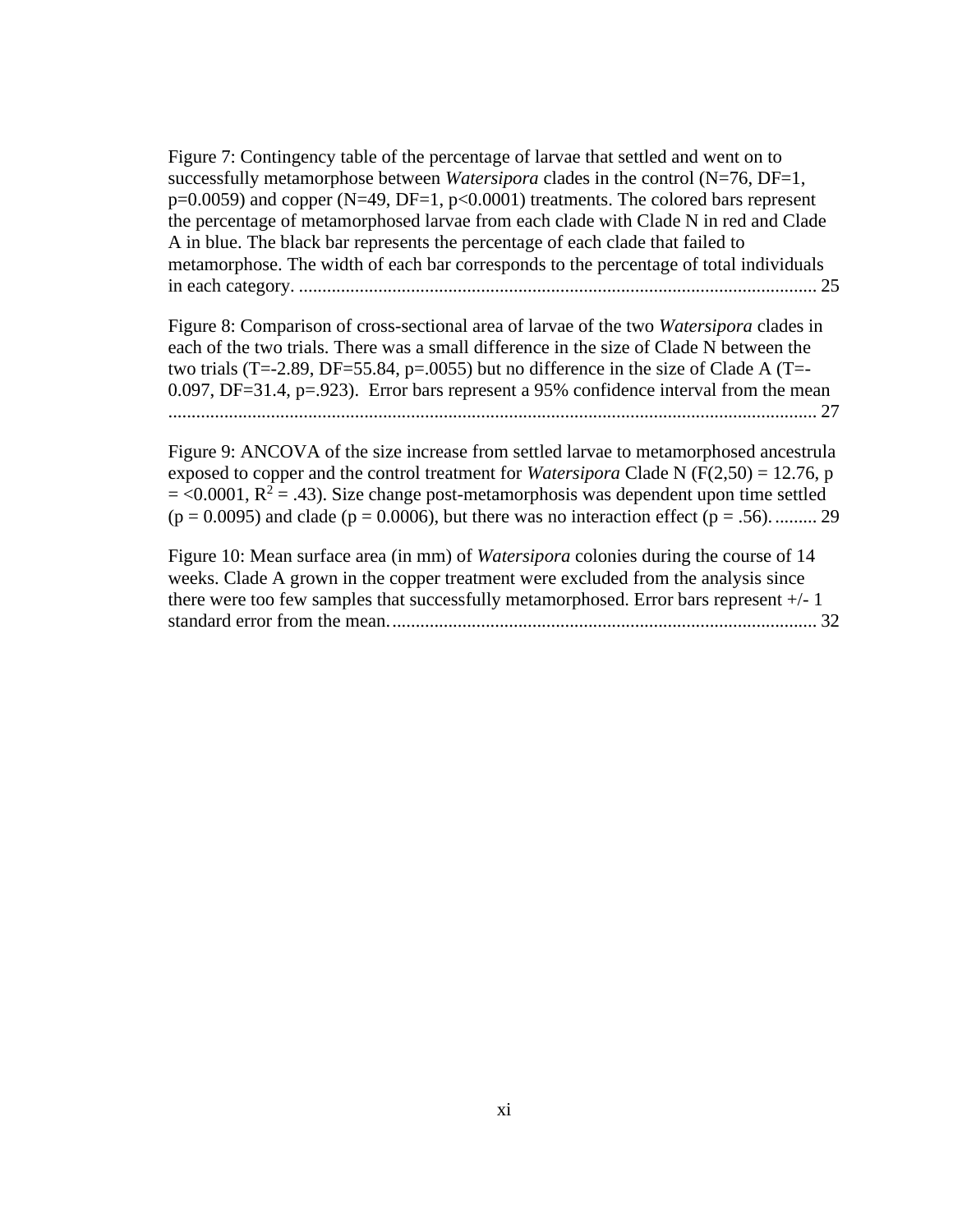#### INTRODUCTION

<span id="page-11-0"></span>Non-indigenous species (NIS) are a threat to biodiversity in many ecosystems throughout the world (Ruiz et al. 1997; Molnar et al. 2008). NIS also pose significant economic costs either directly, through management efforts (Lovell et al. 2006), or indirectly through other mechanisms such as loss of ecosystem services, tourism and recreation opportunities, and lowered climate resilience (Katsanevakis et al. 2014). Despite the importance of combatting the spread of NIS in marine environments, there remain numerous challenges to addressing questions of their management. One such challenge is the lack of clarity around what the driving factors of invasion patterns are. Ruiz et al. (2000) grouped hypotheses addressing observed invasion patterns into three main categories: (1) supply and quality of NIS propagules, (2) biases in data, and (3) invasibility of environments and resistance by NIS to environmental conditions.

The supply and quality of propagules involves many factors, both anthropogenic and biological. Anthropogenic factors include aspects such as the frequency of shipping traffic (Ruiz et al. 1997; Seebens et al. 2013), which can allow "hitchhiking" organisms to travel to a new area through either ballast water (Gollasch 2002; Verling et al. 2005) or by settling on a ship's hull and releasing larvae in a new port (Godwin 2003; Piola and Johnston 2008a). Ruiz et al. (2015) estimated that upwards of 82 percent of initial invasion events over the last three decades were due to commercial shipping and shipping traffic continues to be a primary driver of NIS introduction (Iacarella et al. 2020; Costello et al. 2022). Biological factors may include the production of numerous larvae (Clark and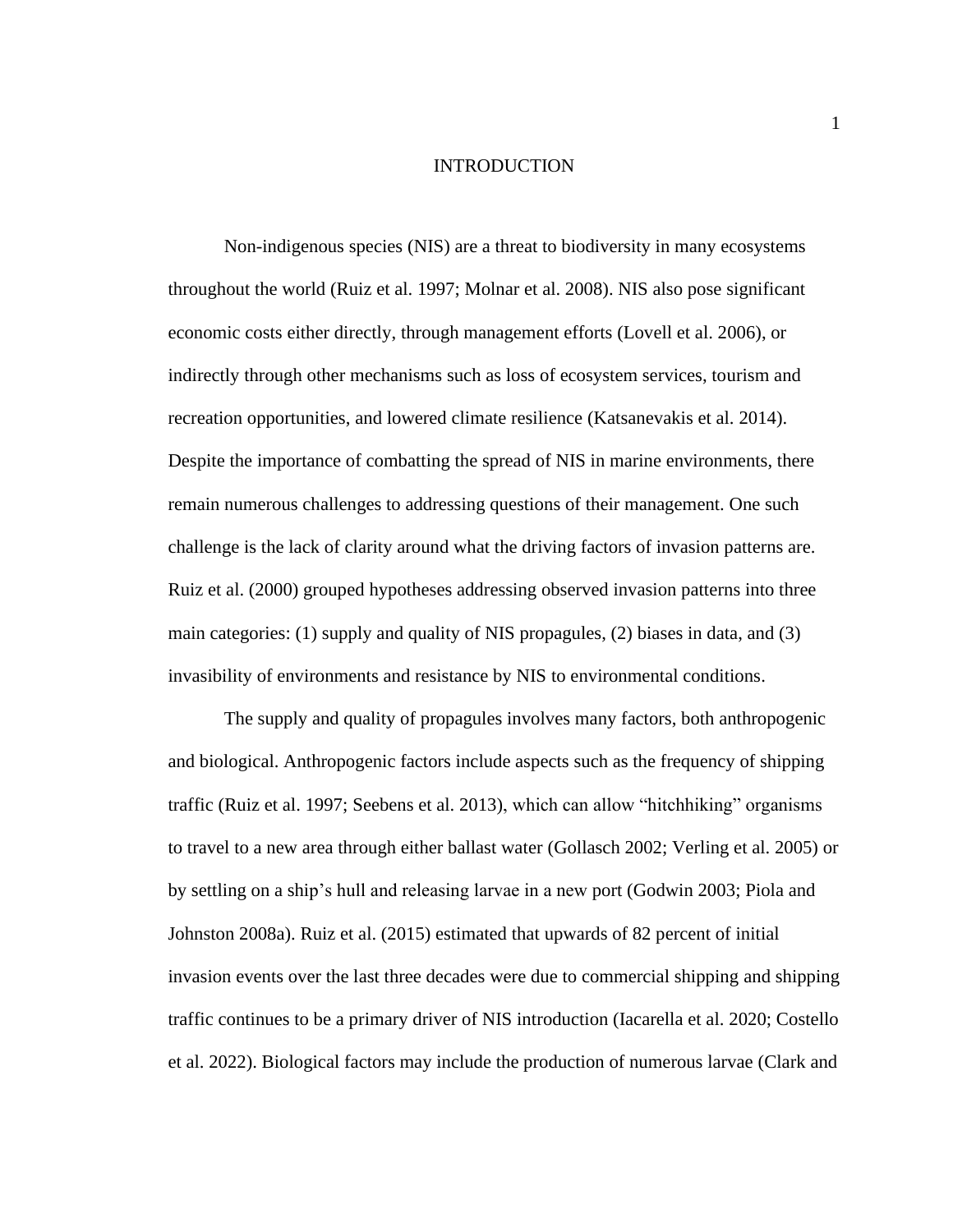Johnston 2009; Johnston et al. 2009), the size of those larvae (Marshall et al. 2003; Burgess et al. 2009), the duration of larval swimming and thus their ability to passively disperse on currents and find appropriate habitats (Orellana et al. 1996; Burgess et al. 2009).

Biases in data may be the result of organismal size, as a smaller or less conspicuous invader is less likely to be noticed than a large one (Ruiz et al. 2000) and invasions may go unnoticed. Another factor is the amount and quality of research work in an area. For example, an invader in San Francisco is more likely to be noticed and documented than one in a small coastal town (Ruiz et al. 2015). Additionally, species that are not easily distinguishable from each other pose a unique challenge as genetic methods may be required to resolve identities in cryptic invasive species (Geller et al. 2010; Viard et al. 2019).

Invasibility and resistance as a driver of invasion patterns can involve biotic and abiotic elements. Biotic factors effecting habitat resistance are diversity and predation (Noè et al. 2018), resource competition (Comerford et al. 2020), and others. Abiotic factors may be resistance to environmental stressors such as salinity, metal pollution, and temperature (Piola and Johnston 2008b; Crooks et al. 2010; Lenz et al. 2011) or the ability to withstand heavy sedimentation (Houle 2015).

In particular, the ability to withstand metallic pollutants such as copper in an aquatic environment can confer a major advantage to spreading non-indigenous species (Piola and Johnston 2008b; Piola et al. 2009; McKenzie et al. 2011) and may explain why some NIS are more successful at invading than others (McKenzie et al. 2011; Mckenzie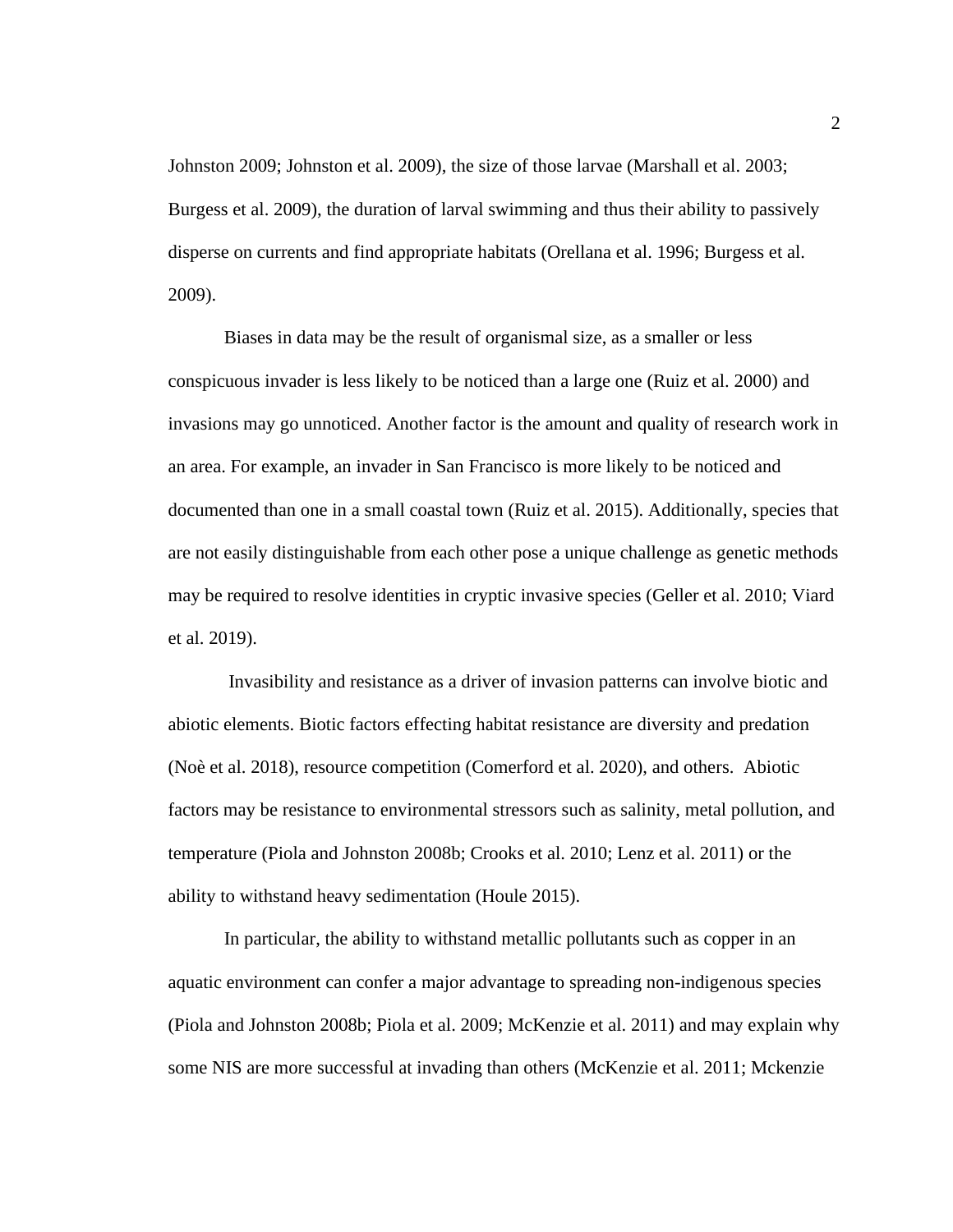et al. 2012). This can be especially true for invasion into bays and estuaries, long known to be hotspots for NIS (Cohen and Carlton 1995; Carlton 1996; Cohen and Carlton 1998), and which may have elevated levels of dissolved copper in the seawater (Valkirs et al. 2003; Schiff et al. 2004). Much of this copper comes from antifouling paint on boat hulls, where it is used to ward off settlement of "fouling" marine invertebrates and algae (Valkirs et al. 2003; Schiff et al. 2004; Turner 2010).

The high copper concentrations of marinas and harbors within bays are associated with reduced native diversity and change in fouling community structure (Piola and Johnston 2008b; Piola and Johnston 2009; Canning-Clode et al. 2011; Susick et al. 2020). While copper tolerance is a frequently observed trait across many NIS, it is less often found in native species (Dafforn et al. 2009; Piola and Johnston 2009; Crooks et al. 2010). Moreover, increased copper levels in the water may actually enhance the success of marine invaders (Mckenzie et al. 2012). One particular group of marine invertebrates that displays a high degree of invasiveness as well as copper tolerance are Cheliostome bryozoans in the genus *Watersipora* (Ryland et al. 2009; McKenzie et al. 2011; Mckenzie et al. 2012).

*Watersipora* is a good study group for investigating marine invasions as it typifies aspects of all three groups of Ruiz et al.'s explanatory hypotheses: high propagule pressure through abundant production of larvae and multiple invasion events (Carlton and Geller 1993, Ryland et al. 2009), survivability in new habitats/invasiveness (Mckenzie et al. 2012; Houle 2015; Korcheck 2015; Lauer 2016), and it is a cryptic species complex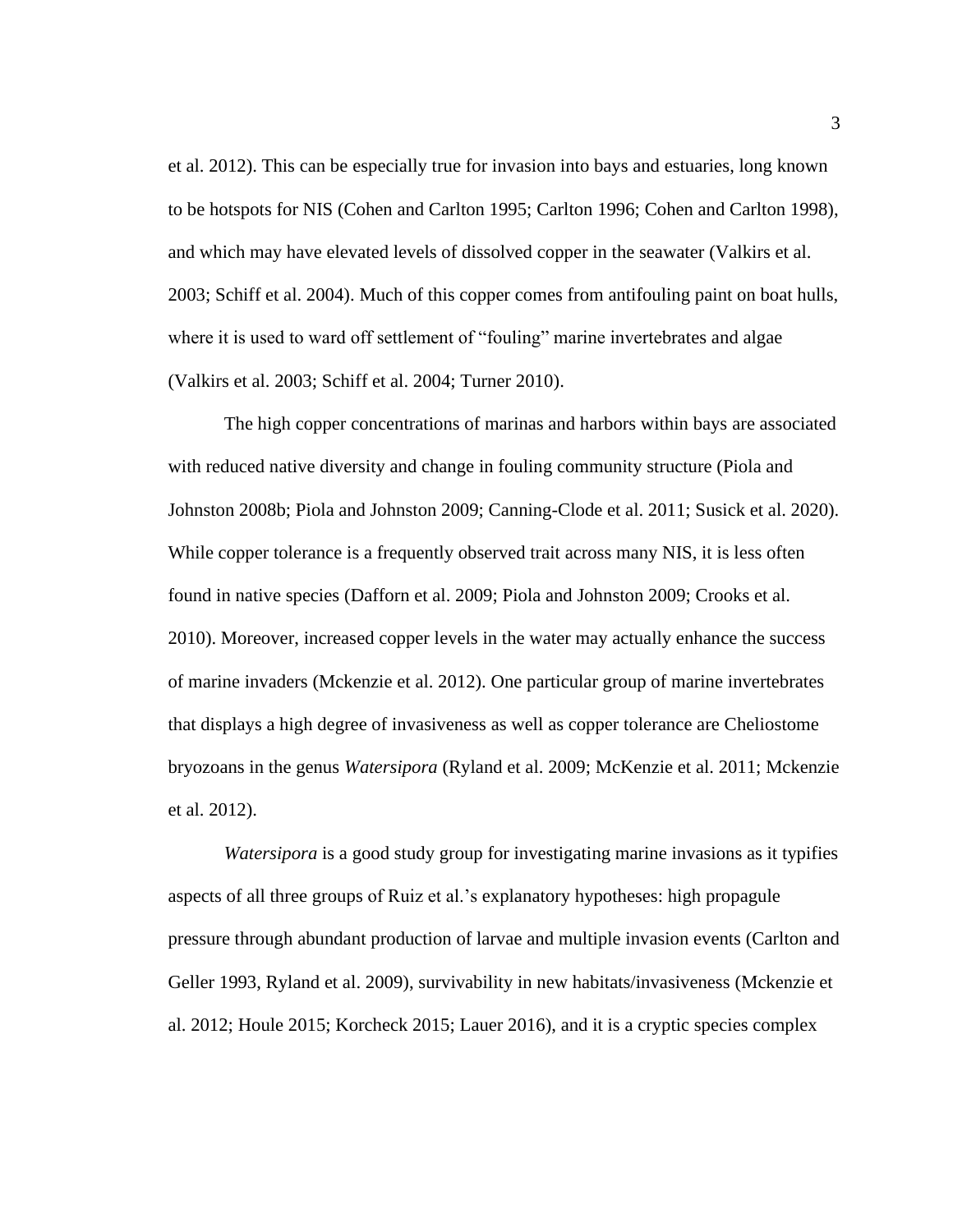that requires genetic tools to differentiate to species (Mackie et al. 2006; Láruson et al. 2012; Mackie et al. 2012).

The lecithotrophic larvae of *Watersipora* generally settle within 24 hours of release (Lynch 1947; Marshall and Keough 2003; Ng and Keough 2003), although they have been observed settling after as long as 72 hours of release in the lab (personal observation). Larvae can be introduced to a new area through ballast water (Carlton and Geller 1993) or through hull fouling, as adults are tolerant of copper anti-fouling paint (Piola et al. 2009). Small levels of copper may even induce settlement (Ng and Keough 2003; Piola and Johnston 2006; McKenzie et al. 2011). Hence, exposure of *Watersipora* larvae to copper could increase ability of the genus to invade (Mckenzie et al. 2012) by increasing the chances of a larva settling on a ship hull, despite the presence of antifouling paint.

Once Watersipora larvae are on/in a ship, greater rates of boat traffic allow for an increased chance of multiple introductions into a new site, and may also help these populations overcome an "Allee" effect, by introducing many potentially different genotypes which can interbreed (Leung et al. 2004). If larvae have evolved increased resistance to the toxic effects of copper and are able to use the presence of copper as a settlement cue, this may offer a mechanism for overcoming the Allee effect and explain why some *Watersipora* species are such successful invaders.

Bryozoan larval traits can have profound effects on settlement (Marshall and Keough 2003; Gribben et al. 2006; Burgess et al. 2009; Marshall and Steinberg 2014), post-metamorphic success (Marshall and Keough 2003; Marshall and Keough 2004;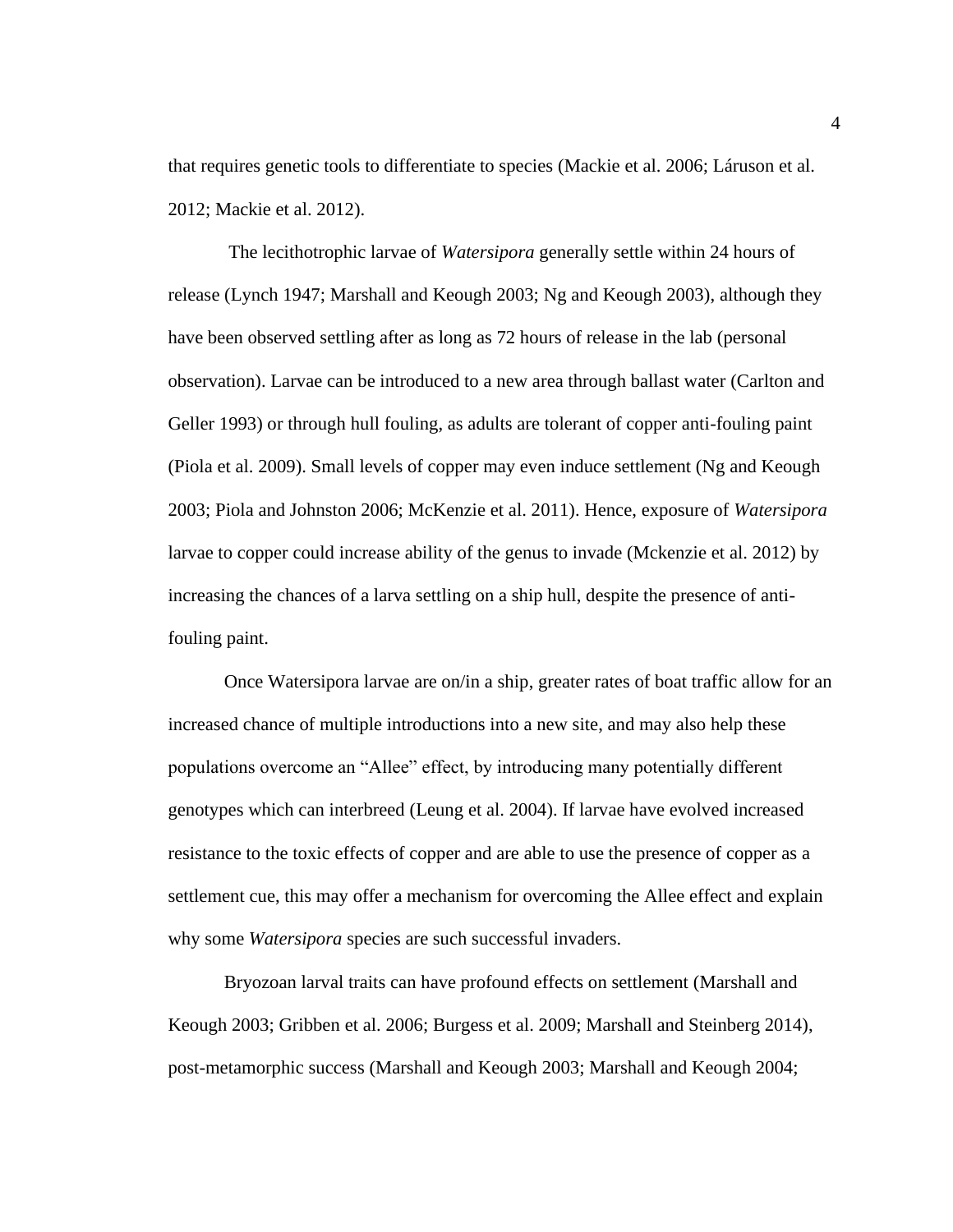Marshall and Keough 2008), and geographic range (Watts et al. 1998). In another broadly invasive bryozoan, *Bugula neritina,* (Marshall et al. 2003) found that colonies formed from larger larvae have been shown to have numerous life history advantages when compared to colonies from smaller larvae*.* The colonies from larger larvae showed greater survivorship, higher growth rates, produced more offspring, and did so sooner than colonies grown from smaller larvae (Marshall et al. 2003). A similar study with *Watersipora subatra* (as *subtorquata)* showed that larger larvae had higher growth rates, but overall survivorship varied with the environment they were reared in (Marshall and Keough 2004). Thus, larval size may offer another explanation for variable success amongst invasive species such as those in the genus *Watersipora*.

The taxonomy of the genus *Watersipora* is uncertain and has been described by Gordon (1989) as a "can of worms" due to the lack of distinguishable taxonomic features and a history of uncertainty with type specimens. This uncertainty continues today with the genus *Watersipora* continually being revised (see Vieira et al. 2014 for the latest revision, though this has also been contested, see Fofonoff et al. 2018). Although the taxonomy may be uncertain, the fact that numerous species of *Watersipora* have recently been introduced to many areas necessitates careful species identification, as this genus is considered to be one of the most invasive groups of bryozoans in the world (Mackie et al. 2006; Ryland et al. 2009).

Clouding matters even further is the fact that one of the most well studied species of *Watersipora* (*W. subatra*, formerly *W. subtorquata*), has been found to be a cryptic species complex containing three different clades in two separate species. Nucleotide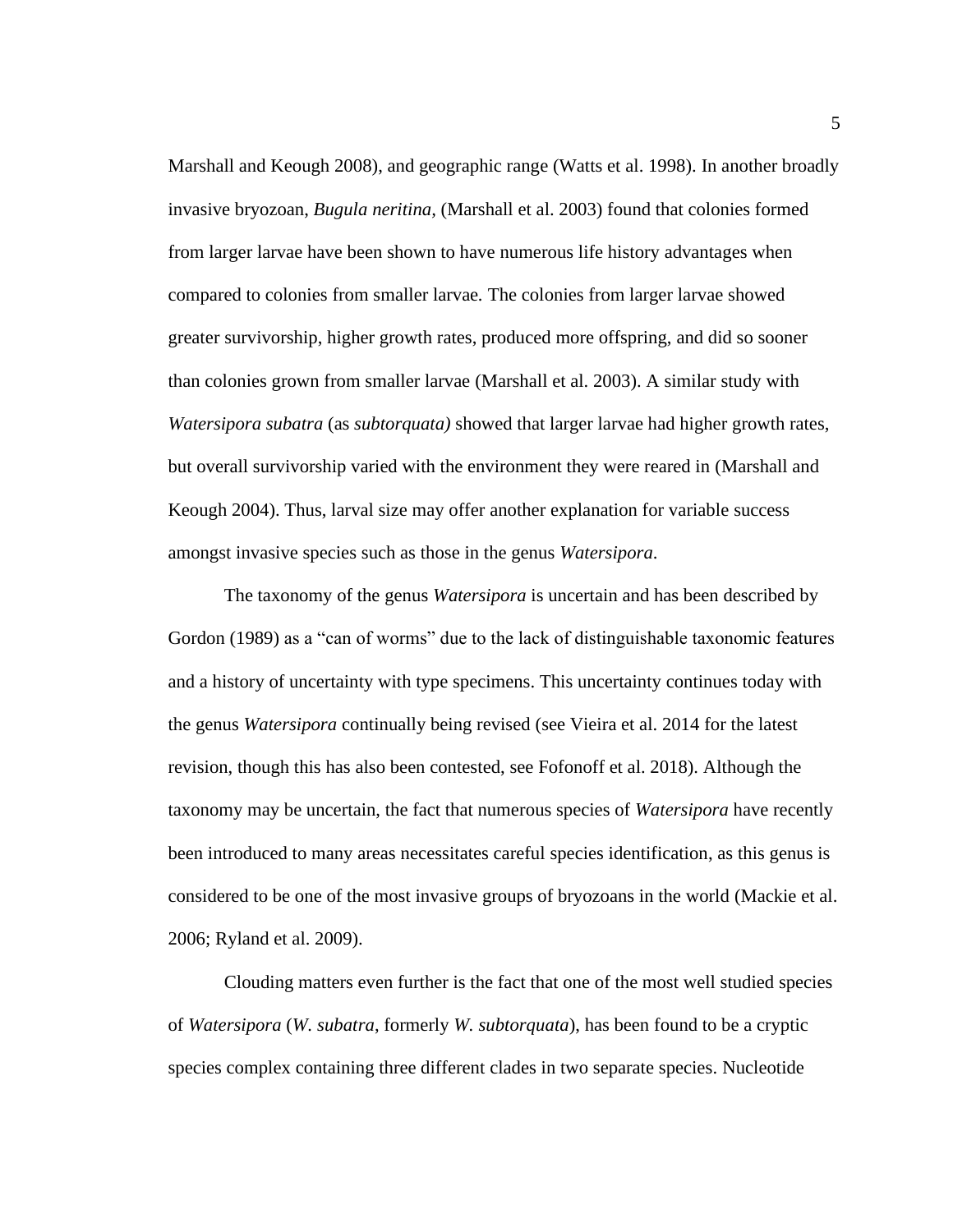sequence divergence in the COI gene of morphologically similar *Watersipora* species suggested *W. subatra* (Ortmann, 1890) consists of two putative cryptic species. Initially, one colony of *W*. 'new species' was identifed as distinct from other *W. subatra* ("*subtorquata*") colonies in California, differing by 17% (Mackie et al. 2006). Anderson and Haygood (2007) found as much as 14.8% difference over 622 nucleotides between samples of the Californian "*W. subtorquata*" COI cluster (presumably two species). The internal portion of COI sequences of five *Watersipora* species differed by an average divergence of 18.5% (Kimura-2 parameter model); further, the Bayesian phylogeny did not support clade N / new species as the most closely related sister taxon to *W. subatra* A and B clades (Mackie et al. 2012). Additionally, a microsatellite study performed by Wostenberg (2015) found that Clade A and Clade B lineages are interbreeding, whereas Clades AB and Clade N were supported as genetically distinct. Clade A was the most widely dispersed (introduced) lineage in recent surveys (Ryland et al. 2009; Mackie et al. 2012). The known distribution of clade N was from Oxnard, California to Humboldt Bay California as well as in Bremerton, WA and South Korea.

These two species have often been lumped together in previously published work, treating them all as *W. subtorquata.* This represents a major shortcoming in research done on *Watersipora*. The nature of cryptic species often obscures the frequency of introduction events due to morphological similarities amongst species (Bastrop et al. 1998; Holland et al. 2004; Geller et al. 2010). This is a serious problem because conflation of sister taxa can muddy our understanding of the evolution and ecology of the species concerned and how they are able to invade new habitats, hampering research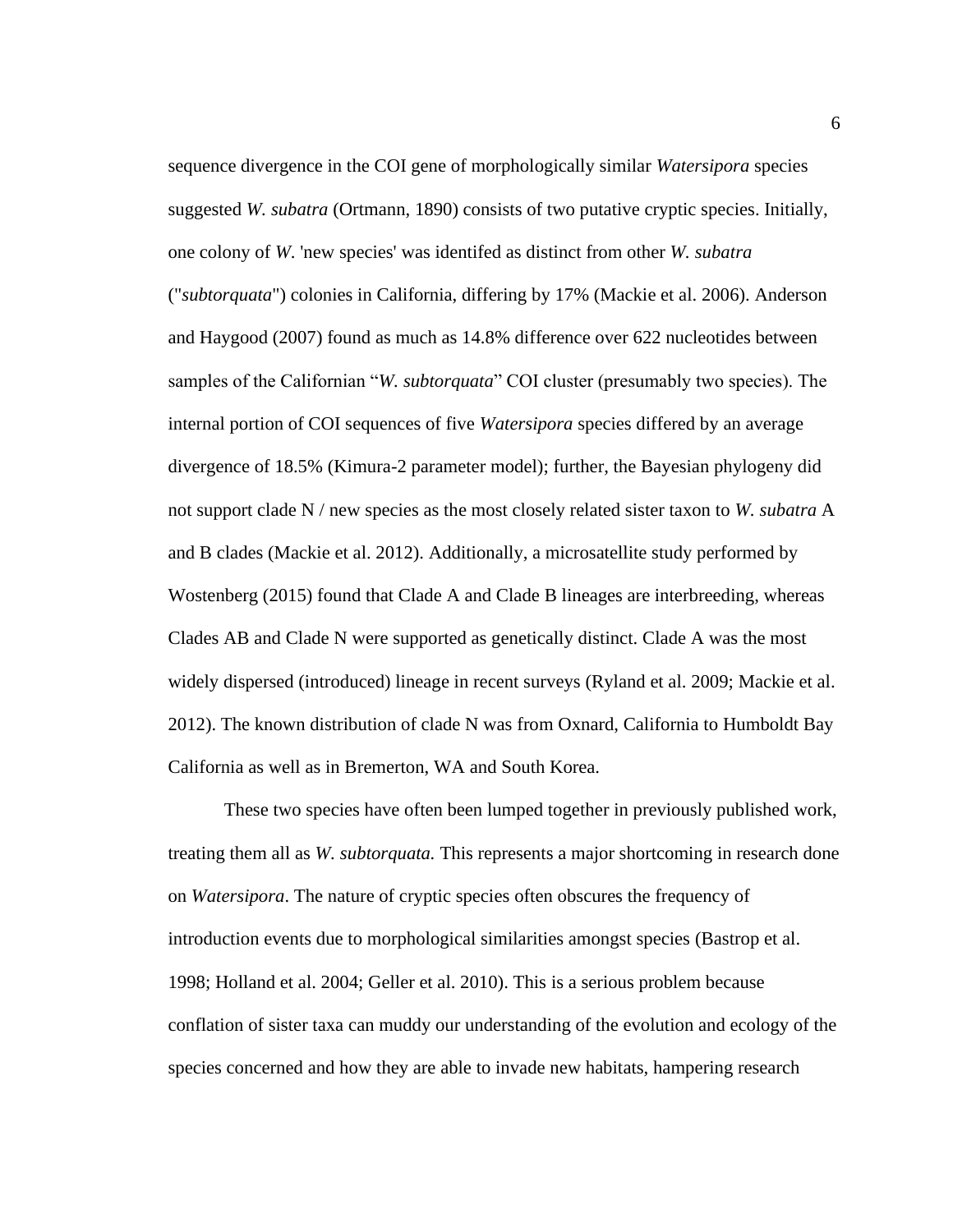advancements as well as management efforts. Understanding the role of species-specific larval characteristics on the settlement and growth rate of organisms will improve the understanding of the ecology of a poorly understood, yet highly invasive, cryptic species complex of bryozoans in the genus *Watersipora*.

#### Pilot Studies

<span id="page-17-0"></span>During 2016, I conducted a series of pilot lab studies on the larvae of colonies of *Watersipora* from two different locations in San Francisco Bay: Richmond Marina and Treasure Island Marina. Colonies from these two locations were haplotyped to COI clade using the same methodology as in Láruson et al. (2012). The first study looked at larval size, settlement rate, and mortality in these two species. Following the methodology listed below, settlement rate and successful metamorphosis of newly released larvae (Fig.1) were recorded at 6 hours, 24 hours, and 1 week after larval release.

At release, Clade A larvae were smaller (mean: 0.09mm<sup>2</sup> 95% C.I.: 0.09 -0.10mm<sup>2</sup>) than Clade N larvae (mean:  $0.13$ mm<sup>2</sup> 95% C.I.:  $0.11 - 0.16$ mm<sup>2</sup>;  $t$  (35.44) = 3.17,  $N=$  60,  $p=$  .0016)). Additionally, Clade A settled and began metamorphosis at each interval of time (6 hours, 24 hours, and 1 week) sooner than Clade N ( $\chi^2$  = 3.44, *p*= 0.067;  $\chi^2$  = 5.49, *p* = 0.020; and  $\chi^2$  = 8.65, *p* = 0.006, respectively). After 2 weeks, Clade A showed a much higher rate of successful metamorphosis, as indicated by a live, fully formed ancestrula, relative to Clade N ( $\chi^2$  = 13.89, *N* = 24, *p* = 0.0003).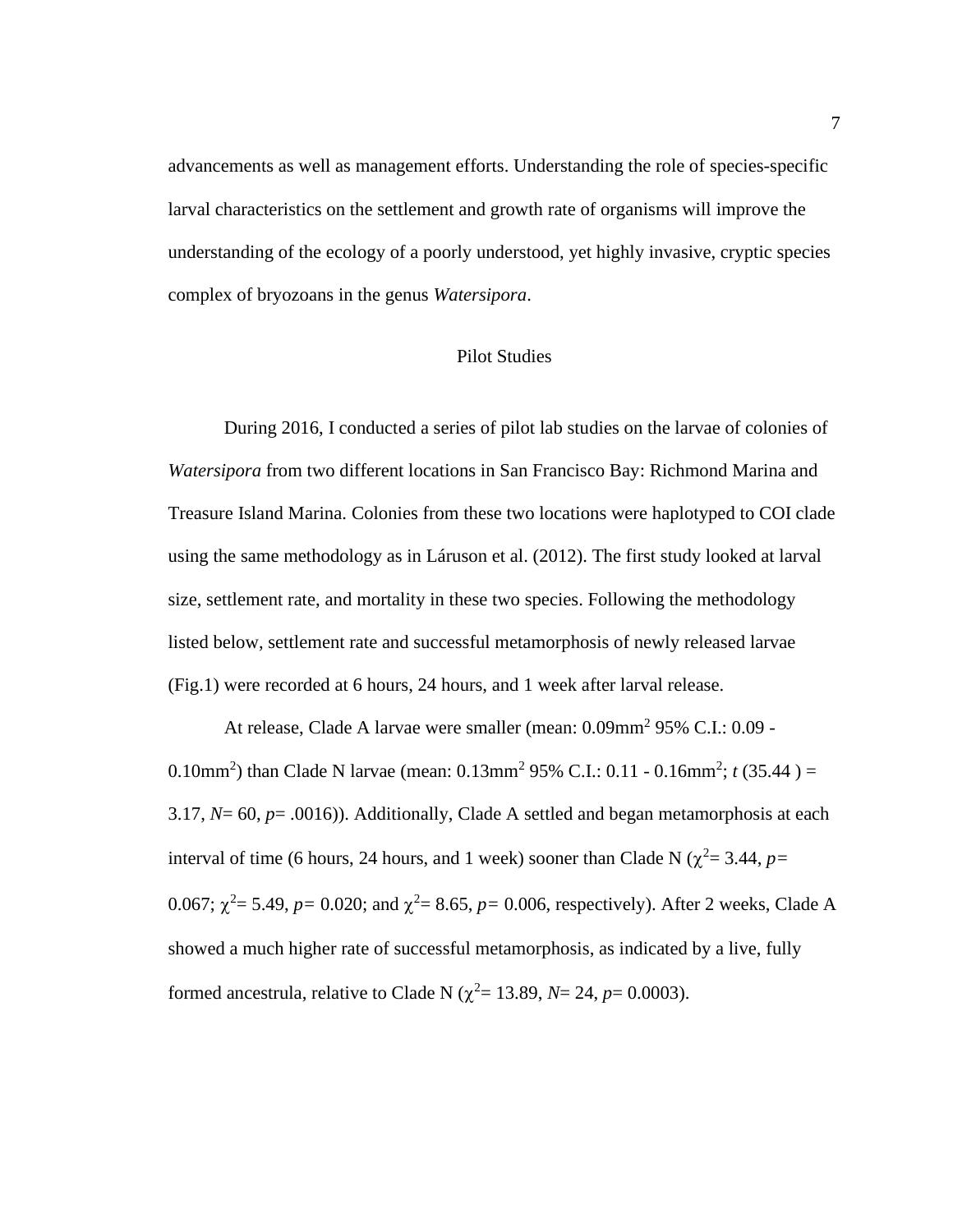A separate study was done exposing larvae to copper via anti-fouling paint applied as 5 small  $30 \text{mm}^2$  circles evenly distributed to the bottom of a 60mm diameter plastic petri dish. Of the 12 larvae of each species released into each dish, *Watersipora* Clade N preferentially (5 of 11 larvae) settled on the anti-fouling paint compared to Clade A, which avoided the paint (0 of 11 larvae settled on copper;  $\chi^2 = 5.60$ ,  $p = .018$ ). There was no statistical difference in the overall number of individuals settling between these two clades, however (N=11/12 larvae settled for each species,  $\chi^2 = 0$ ,  $p=1.0$ ).

# Research Focus

<span id="page-18-0"></span>Based upon these pilot study results, I focused my research on assessing if there is a difference in the invasion potential between these two species of *Watersipora* (*W. subatra* and *W.* "new species" / Clade N) with a specific lens towards their larval characteristics and copper tolerance. This was done through exposing larvae to either a control treatment or copper antifouling paint treatment and measuring: (1) larval size, (2) mortality, (3) swimming duration, (4) settling time and rate, (5) metamorphic competency, and (6) growth rates of metamorphosed colonies for both *W. subatra* and *W.*  "new species" / Clade N.

Looking at these characters and correlations across these traits may provide evidence of different evolutionary strategies between these two species which may, at least in part, account for the different geographic distributions that have already been observed (Mackie et al. 2012). For instance, having a life history with fast settlement and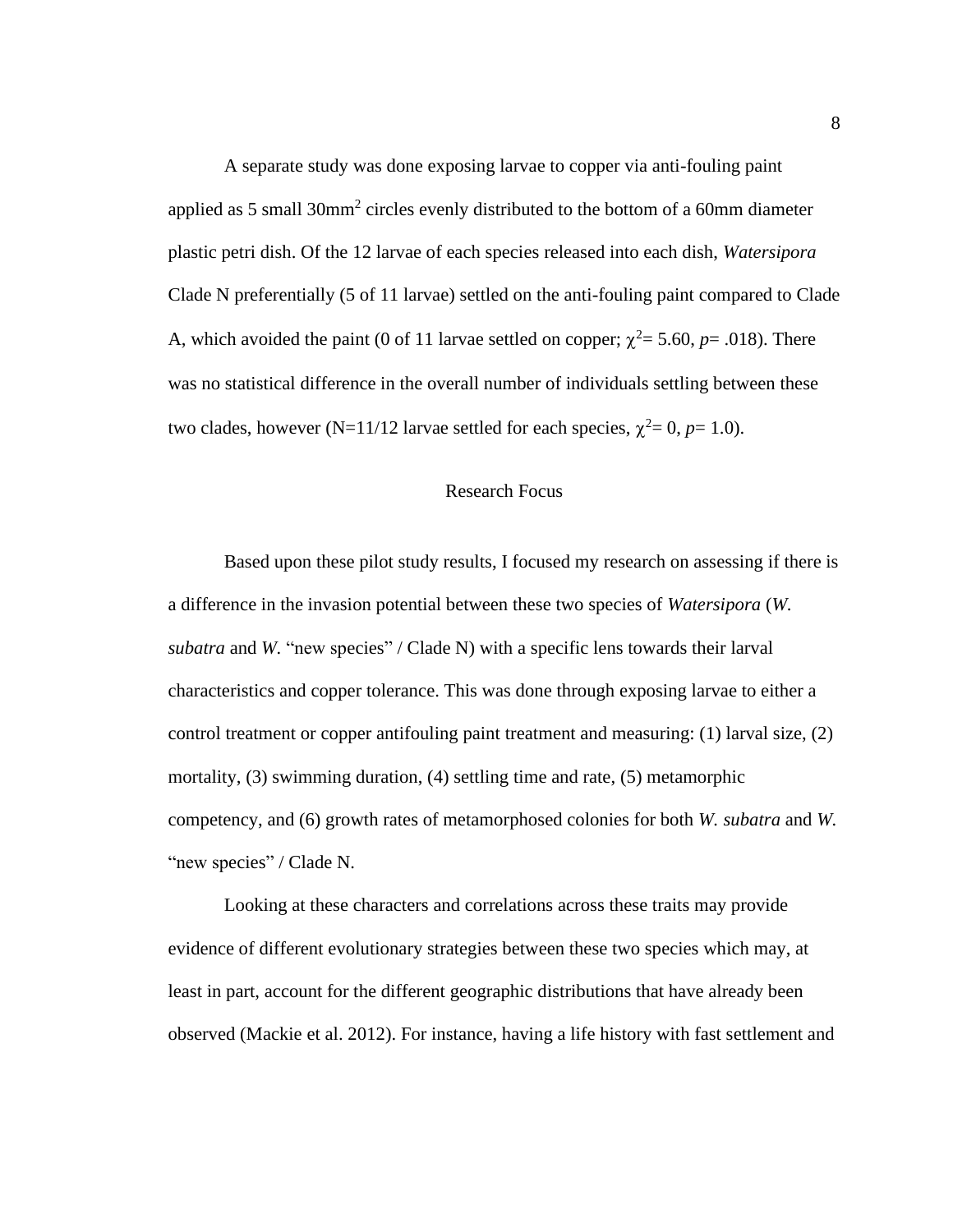growth and with early onset of reproduction may favor invasion in warmer temperatures, in contrast to other bryozoans whose growth rates have been shown to increase relative to cold water (Amui-Vedel et al. 2007). Conversely, producing larger "choosier" larvae that grow more slowly, but ultimately form larger colonies, may be more advantageous when invading colder waters, where higher levels of nutrients and dissolved oxygen may facilitate the growth of larger zooids and colonies (Amui-Vedel et al., 2007; Hunter Hughes, R. N., 1994; Lombardi et al., 2006; O'dea et al., 2007). These larger colonies may have a greater level of fitness as colony size has been shown to be a good proxy for fitness in several studies (D. Marshall & Keough, 2003; D. Marshall et al., 2006; D. Marshall & Keough, 2006). Having a different suite of larval characteristics, and potentially different invasion styles, may help explain observed patterns of latitudinal separation of these two *Watersipora* species.

During the Fall of 2017, I tested the hypotheses that: Clade A larvae would have a (1) smaller cross-sectional area, (2) higher survivorship, (3) shorter swimming duration/faster settlement, (4) higher settlement rates, (5) higher metamorphosis rates, and (6) higher rates of colony growth as adults relative to Clade N. Additionally, given the preference Clade N displayed for copper antifouling paint in the pilot studies, I tested the hypotheses that the addition of copper antifouling paint would cause a reversal with respect to hypotheses (2), (3), (4), (5), and (6). There was no reason to suspect a reversal in (1) since it is unlikely the effect of copper exposure would be immediate.

Since pilot studies suggested a possible difference in larval size between the two species of *Watersipora*, it is possible that a difference in the rate of larvae that settled in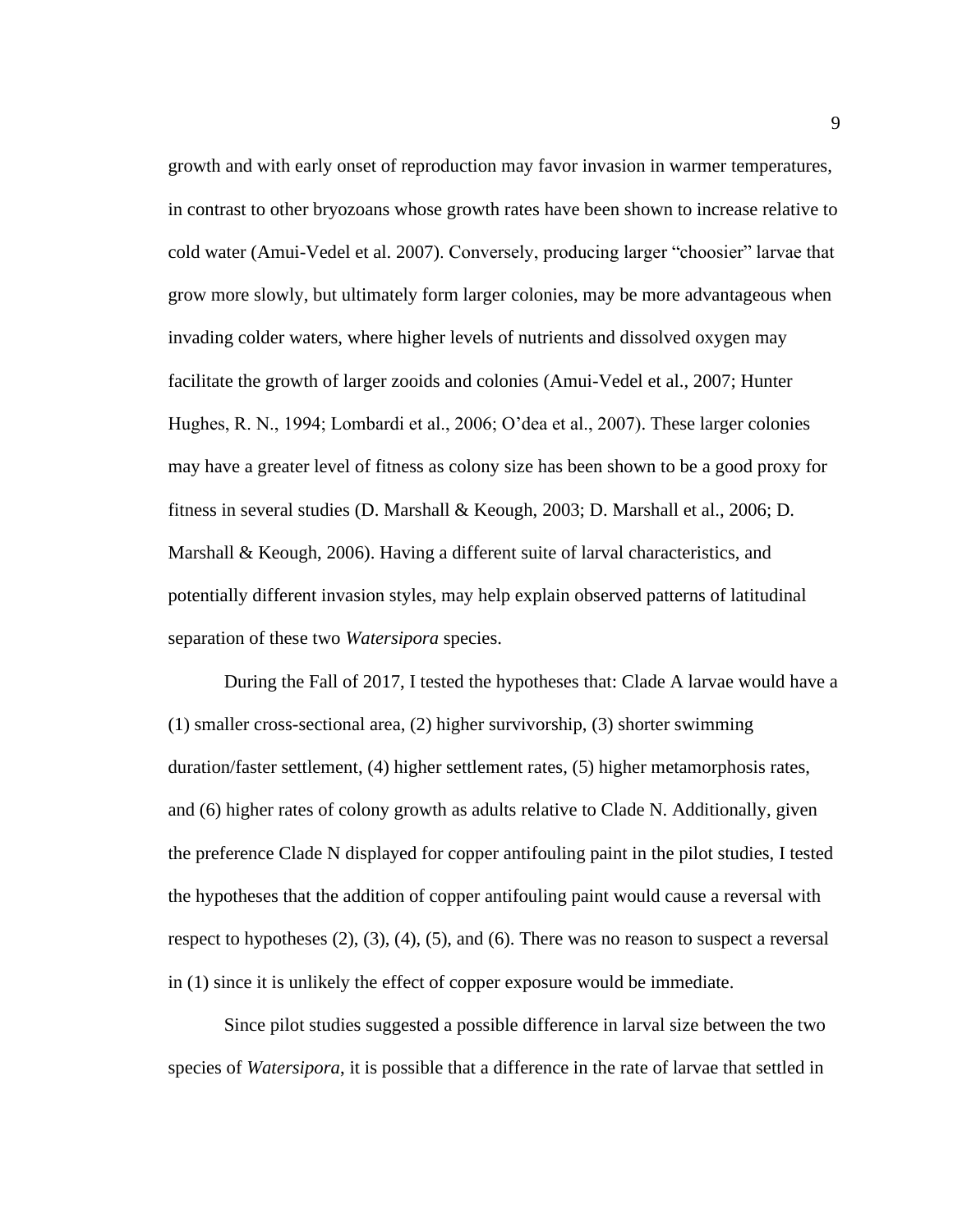the copper treatment could be skewed towards the larger larvae. As larger larvae have a lower surface area to volume ratio, they may be receiving lower relative copper exposure.

Since little is known about the differences between these two species of *Watersipora*, I also performed a series of correlation analyses to investigate what aspects of the larval life histories of these two species may be correlated with one another, as well as how these relationships may change with the addition of antifouling paint.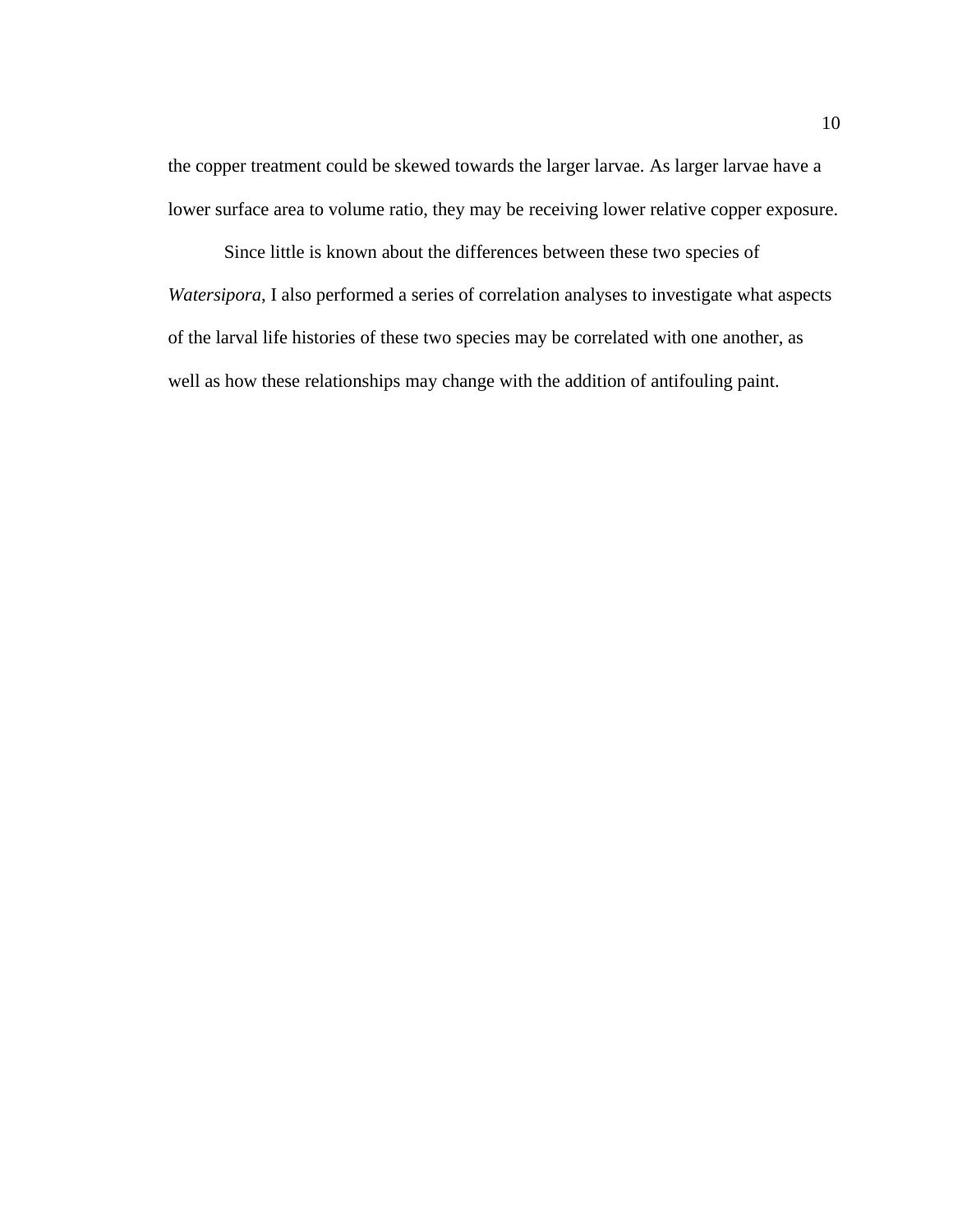#### **METHODS**

## Collection

<span id="page-21-1"></span><span id="page-21-0"></span>Specimens of *Watersipora* were collected from locations in Humboldt Bay where past research work has shown the presence of both Clade A or Clade N*.* For Clade A, the primary collection site was the Eureka Public Marina across the entrance channel to the bay, whereas for Clade N, the primary collection sites were docks and outcroppings along the southern bank of the Eureka Channel (Fig. 1). After collection, these bryozoans were placed in bubbler-aerated coolers and transported back to the Telonicher Marine Laboratory (TML) in Trinidad, CA where individual colonies from each locale were placed into separate, closed, and labeled, and aerated aquaria bathed in a recirculating seawater table maintained at 12° C. These colonies were maintained separately from each other so that I could individually identify the colonies within them genetically using PCR-based haplotyping.

Each aquarium had half of its water drained out and replaced with fresh seawater daily. All colonies were fed a mixture of phytoplankton (*T. isochrysis lutea* and *Tetraselmis* sp.) daily after these seawater changes. The holding tables surrounding these aquaria had large black plastic tarps covering them to prevent light-induced larval release as well as the growth of unwanted invertebrates and algae.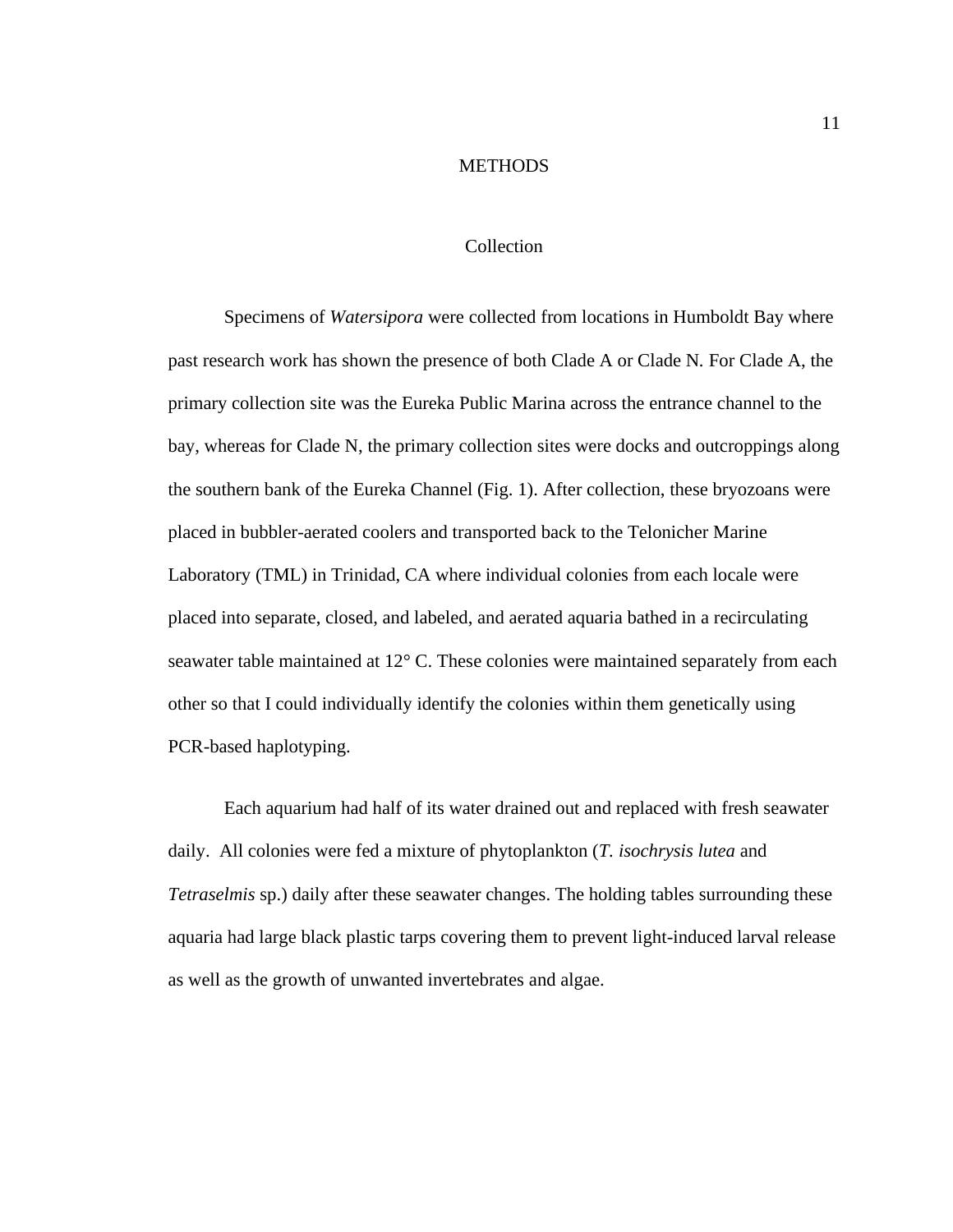<span id="page-22-0"></span>

Figure 1: Location of Humboldt Bay (above right) with the location sites used for collecting *Watersiopra* Clade A (blue) and Clade N (red) with specific locations shown for each species (below). Collection sites listed from Left to Right: (1) Eureka Public Marina Dock J (Clade N), (2) Eureka Public Marina Dock C (Clade N), (3) Eureka Public Marina Dock D (Clade N), (4) Humboldt Bay Aquatic Center Dock (Clade A), (5) Bonnie Gool Guest Dock (Clade A), and (6) the southern bank of the Eureka Channel (Clade A).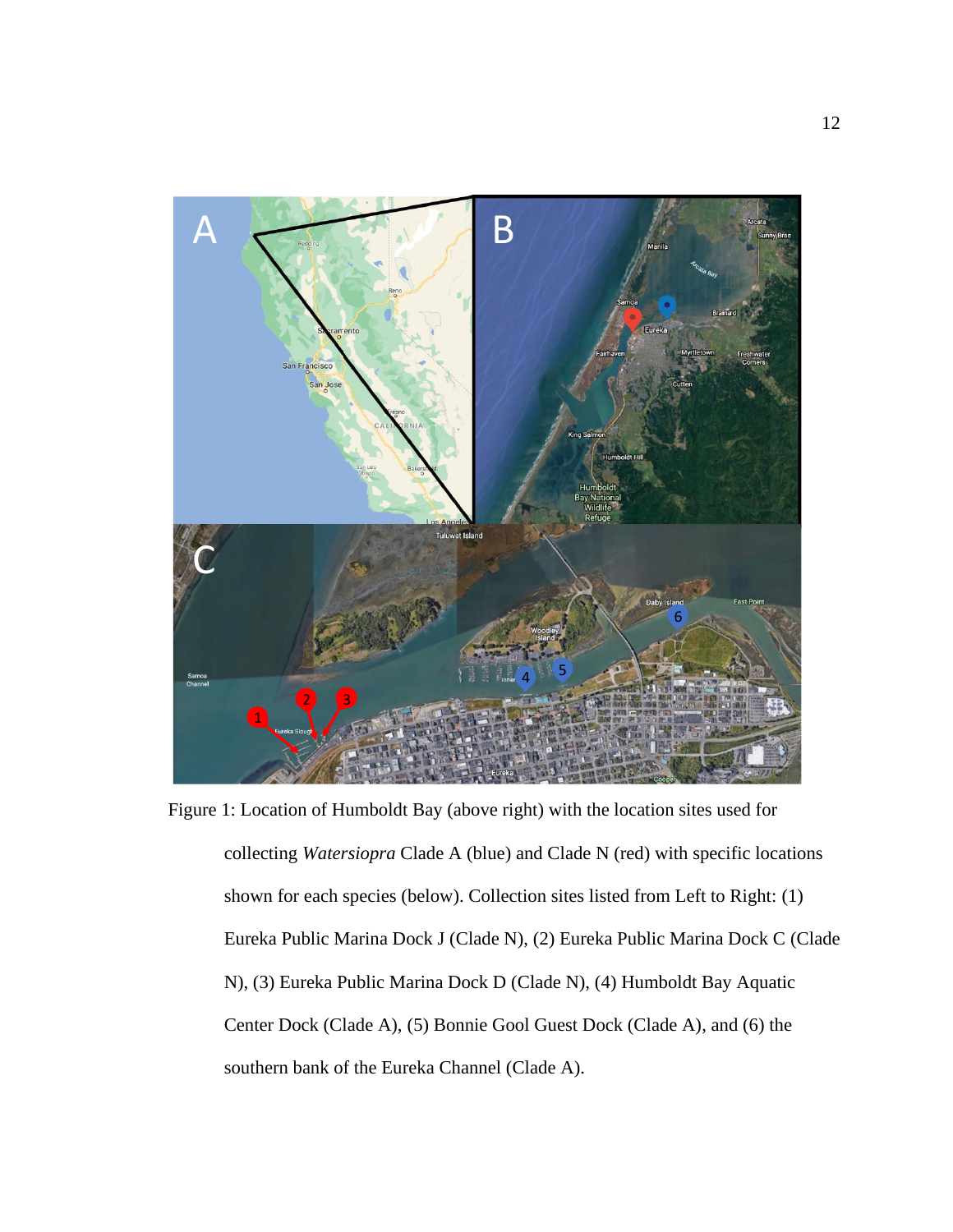#### Species Identification Using Molecular Genetic Typing

<span id="page-23-0"></span>To determine the genetic identity to A, B or N COI lineage of each *Watersipora* colony collected in the field, a small piece of each colony was taken and placed in individually marked microcentrifuge tubes filled with 75% ethyl alcohol. Samples underwent a cetyl trimethyl ammonium bromide (CTAB) DNA extraction protocol. Isolated DNA was then amplified with PCR using a multiplex primer cocktail of five different primer sets that amplify polymorphic segments of cytochrome oxidase I that allow differentiation of the A, B, and N clades of *Watersipora* (Láruson et al. 2012). Of the 6 Clade N candidate colonies sampled, 5 were confirmed as being Clade N as evidenced by an amplified DNA band of 460 base pairs (see Fig. 2). One Clade A candidate colony failed to amplify the COI sequence of interest and was removed from the study. Of the 8 Clade A candidate colonies, all 8 were confirmed as being Clade A as evidenced by a single DNA band of 177 base pairs (Láruson et al., 2012; Fig. 2).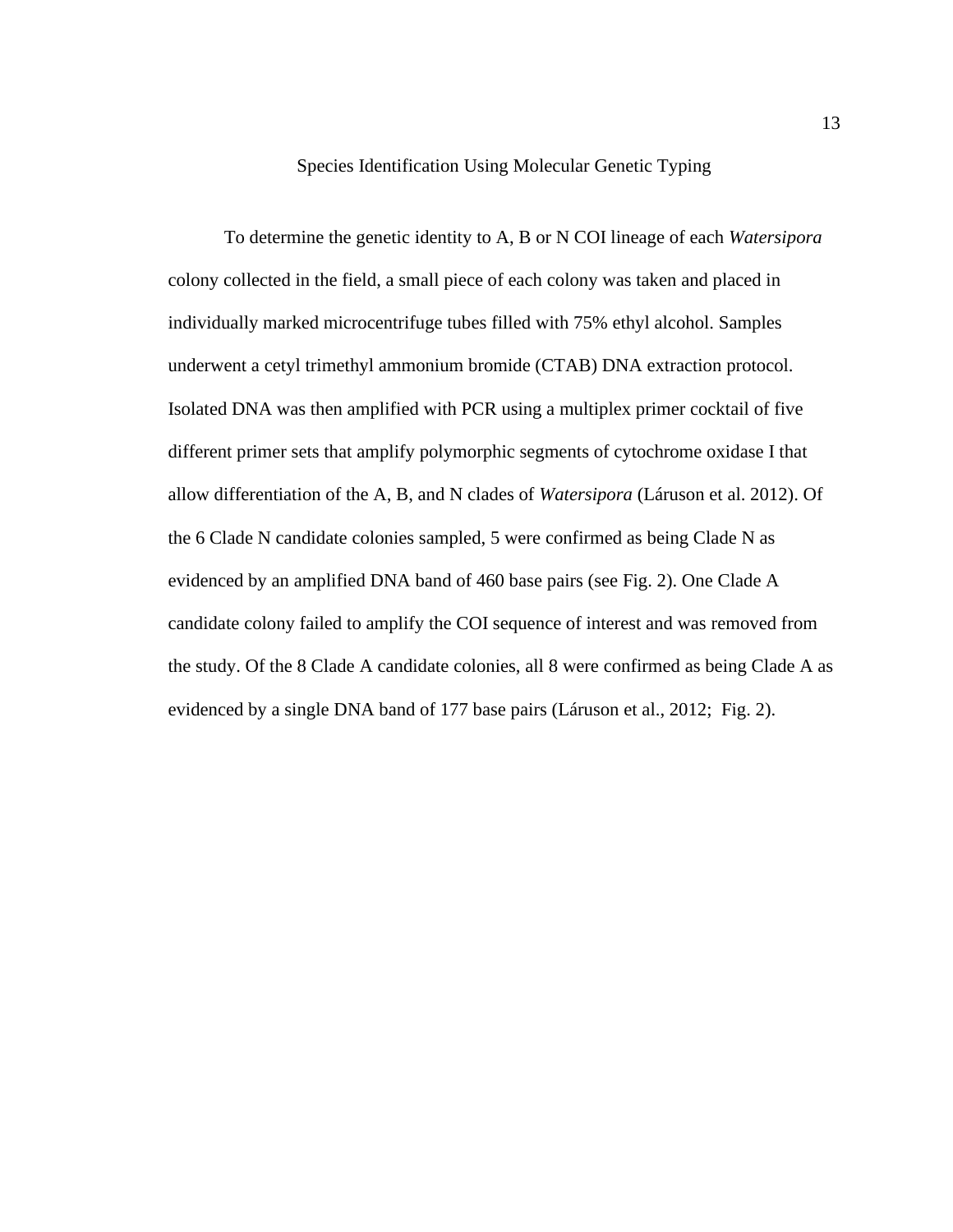

<span id="page-24-0"></span>Figure 2: Electrophoresis gel of 1.5% agarose (weight to volume) run at 100 V for 45 minutes and stained with ethidium bromide. Hazy bands below the 100bp increment ladder are likely primer dimers. Gel wells are labeled with the species that corresponds to the band fragment length of the sample, "Unknown" in the case of a sample that failed to amplify, "Gel Ladder", and "Neg. Control" for negative control PCR samples run with no DNA present.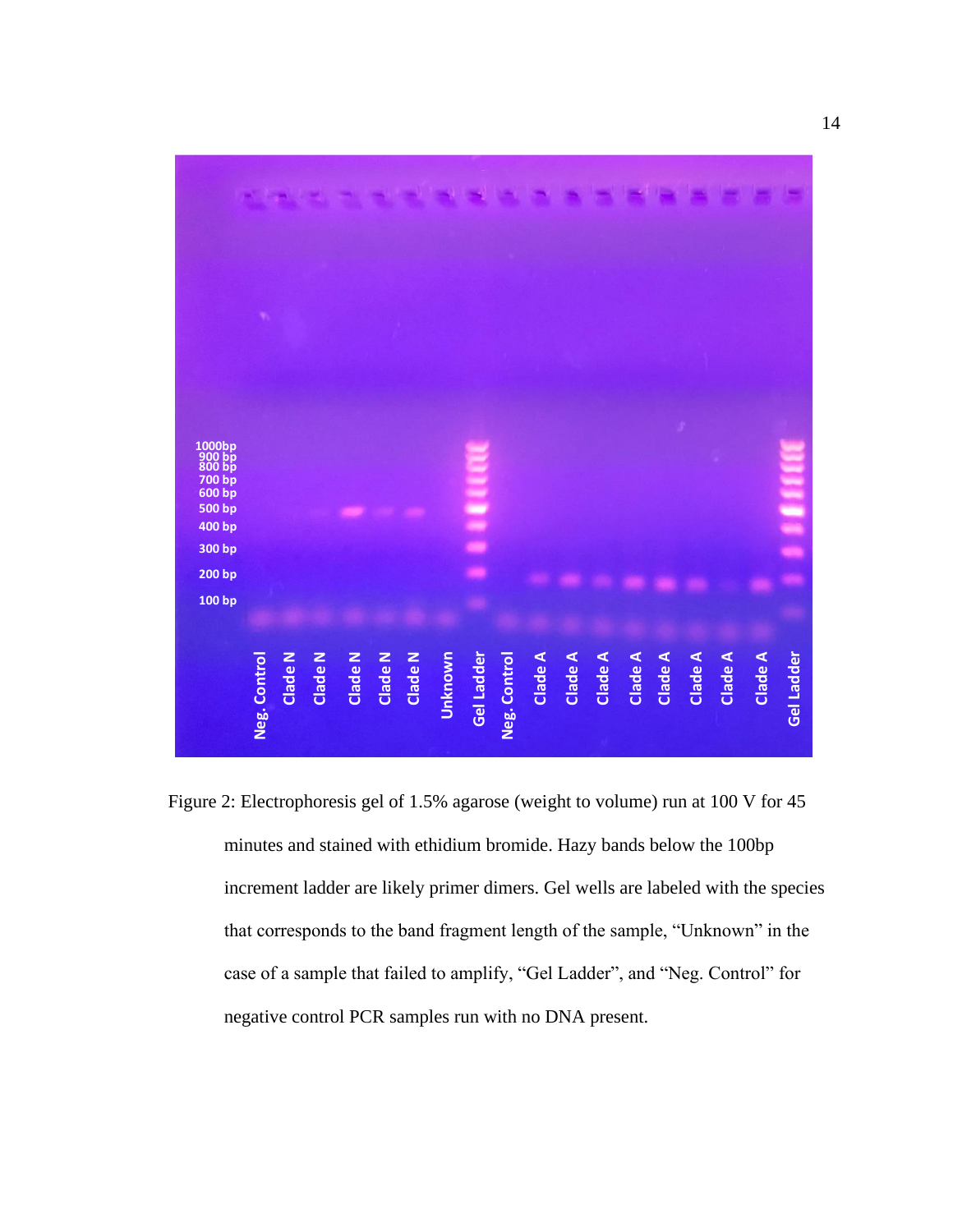#### Larval release

<span id="page-25-0"></span>Induction of larval release from colonies was done by exposing these colonies to light from 120-Watt incandescent flood light bulbs mounted above the aquaria. Individual larvae from each aquarium were then pipetted into uniquely labeled petri dishes that had been conditioned with seawater for the previous 24 hours to develop a biofilm then emptied and filled with 20mL of filtered sterile seawater. Petri dishes had either no modifications (control treatment) or a small circle (approximately  $125 \text{ mm}^2$  in area, or the size of a standard paper hole punch) of Pettit Paint (Unepoxy Standard Anti-fouling Paint 1628) which contained 33% cuprous oxide (copper treatment). There were more Clade N larvae released by colonies than Clade A larvae during the 1.5-hour larval release process, though there was more mass of Clade N parent colonies.

Due to the low number of larvae initially released from Clade A colonies, (20 larvae) these larvae were used for an initial control treatment along with 20 larvae released from Clade N. A second round of larval release was done two weeks later for *Watersipora* colonies of both clades. This second larval release period produced the following combinations: 20 Clade A larvae to the copper treatment group an additional 8 Clade A larvae to the control group plus 30 Clade N larvae to the copper treatment group and an additional 30 Clade N larvae to the control group.

The larvae from different trials were grouped together for statistical analyses but records of the trial and timing of larval release were kept to standardize the amount of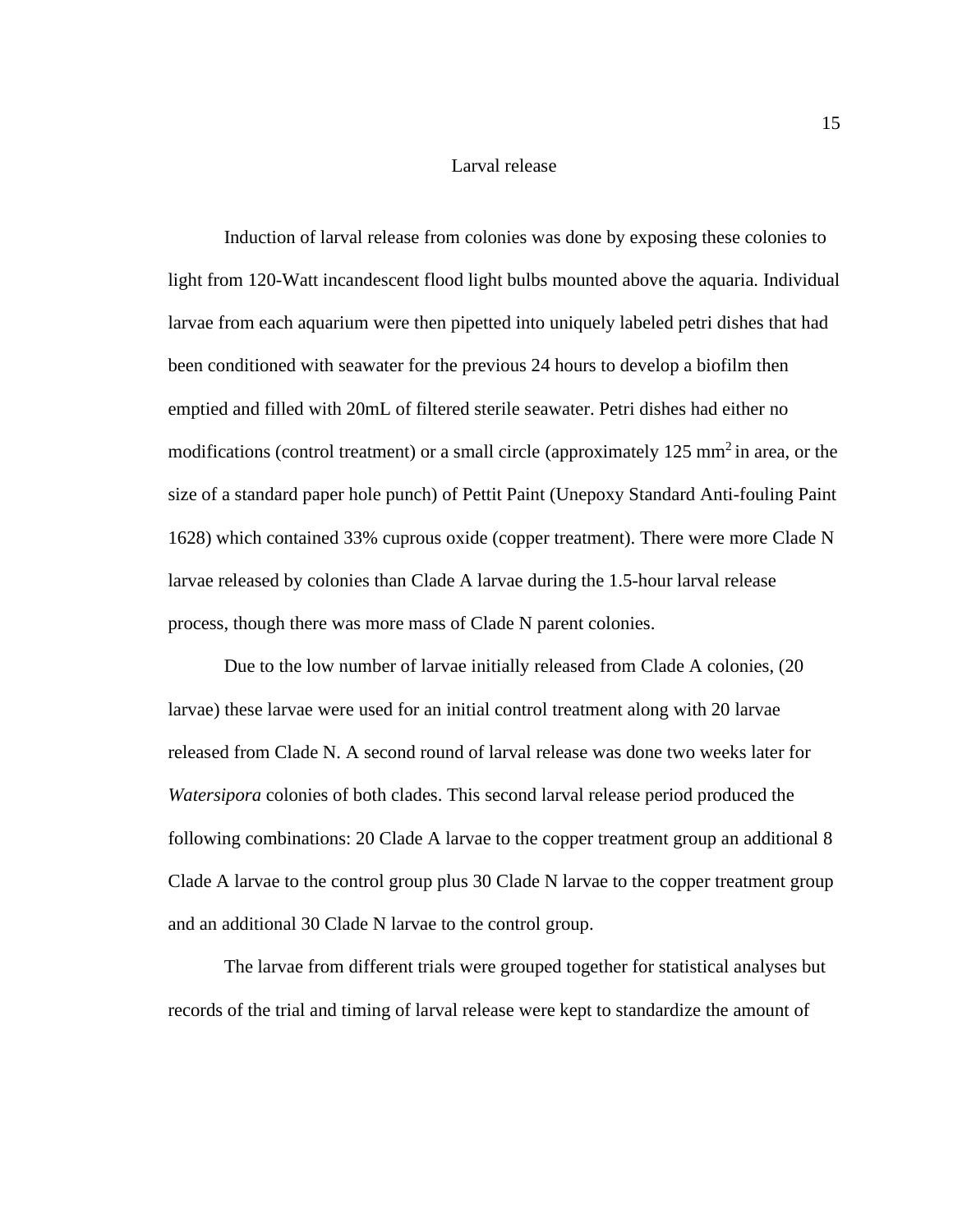time passed since larval release between the two trials. This yielded a total of 48 *Watersipora* Clade A larvae and 80 Clade N larvae in these experiments (see Table 1).

<span id="page-26-1"></span>Table 1: Number of individual larvae of each *Watersipora* clade collected and separated into individual petri dishes in both the control and copper treatment.

| Clade   | Control | <b>Copper Treatment</b> | <b>Total Larvae</b> |
|---------|---------|-------------------------|---------------------|
| Clade A | 28      | 20                      |                     |
| Clade N | 50      | 30                      |                     |

#### Measurements of Larval and Colony Sizes

<span id="page-26-0"></span>To measure the size (area) of larvae from each *Watersipora* clade, several photographs of each larva were taken with an Infinity 2 digital camera and Infinity Capture software through a dissecting microscope with discrete magnification factors allowing for repeated measurements to be taken. Photos where larvae displayed the largest and clearest projected area were used to measure their cross-sectional area. This was done by photographing a 0.01mm calibration slide and calculating a pixel to mm conversion factor. Adobe Photoshop CS5 was used to outline the perimeter of the *Watersipora* larvae, set the conversion factor, and then measure the actual cross-sectional area of the inside bounds of the perimeter. Similar methodology was used for photos of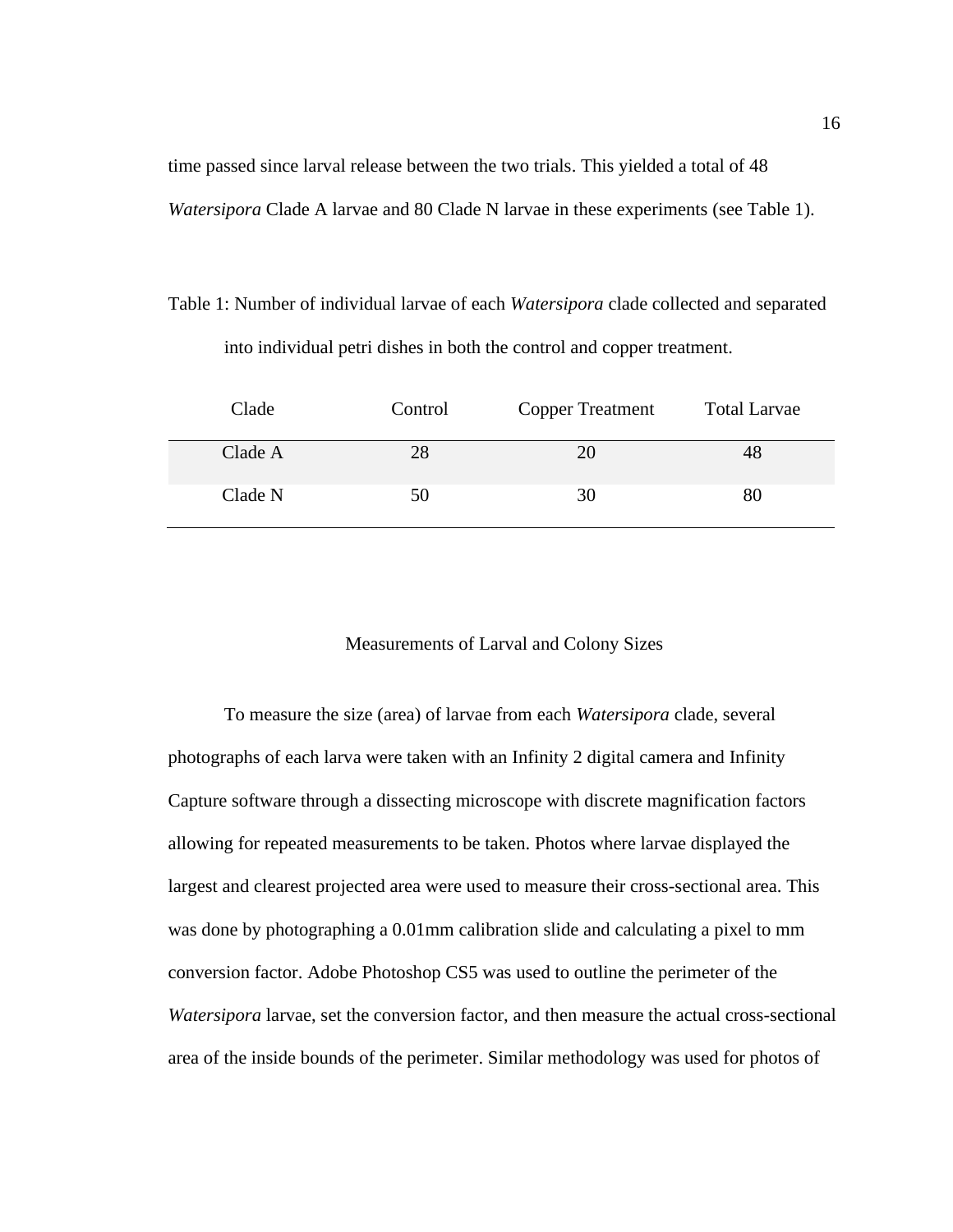individual *Watersipora* colonies at 3 different time points during their development: (1) during settlement but before metamorphosis, (2) after metamorphosis, and (3) once every week for 14 weeks for adult *Watersipora* colonies.

Differences in larval size between the two *Watersipora* clades were analyzed with a ttest. Larvae were not separated according to control and copper treatment, since there was no expectation that copper has an instantaneous effect on larval size.

#### Time Until Settlement

<span id="page-27-0"></span>After single larvae were released, separated, pipetted into individual petri dishes, and photographed, petri dishes were monitored every 4 hours for signs of settlement, determined by a change in morphology **(**Fig. 3) as well as the ability of a larva to remain attached when subjected to a gentle squirt of water from a pipette (Marshall and Keough 2003). Larvae not settled after 72 hours were removed from the experiment and assumed to be non-competent. A 2-way ANOVA was used with time until settlement as the response variable and copper/control treatment and species as the 2 fixed factors.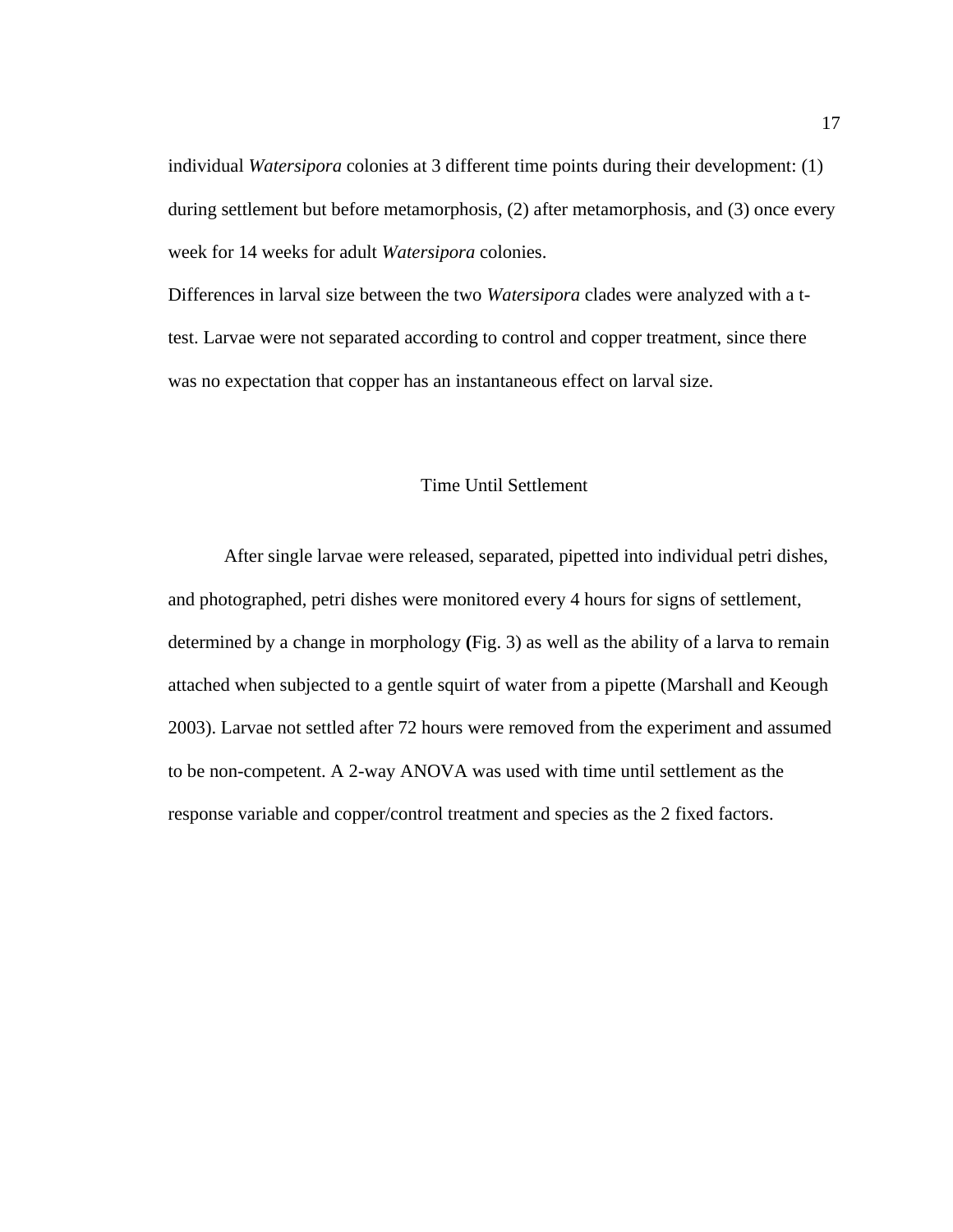

<span id="page-28-1"></span>Figure 3: Morphological changes used to define stages of settlement and metamorphosis in *Watersipora* larvae. In the "Larval" stage, the larvae are actively moving and have a band of cilia still present and an apical furrow present (above left). In the "Settled" category, the larvae have adhered down to the surface and lost their cilia (above center). The individual larva's shape changes to one akin to either a pair of lips or a volcano at this stage. The "Metamorphosed" category (above right) is characterized by a fully formed ancestrula with a complete operculum (black) clearly present. The lophophore may or may not be extended but the edges of the zooecium and operculum appear darkened.

## Rate of Larval Settlement and Metamorphosis

<span id="page-28-0"></span>At every time interval each larva was scored with a discrete "yes/no" for each category (settlement, metamorphosis) and these data were analyzed with a Fisher's Exact Test to examine the difference between species and the effect of the copper treatment.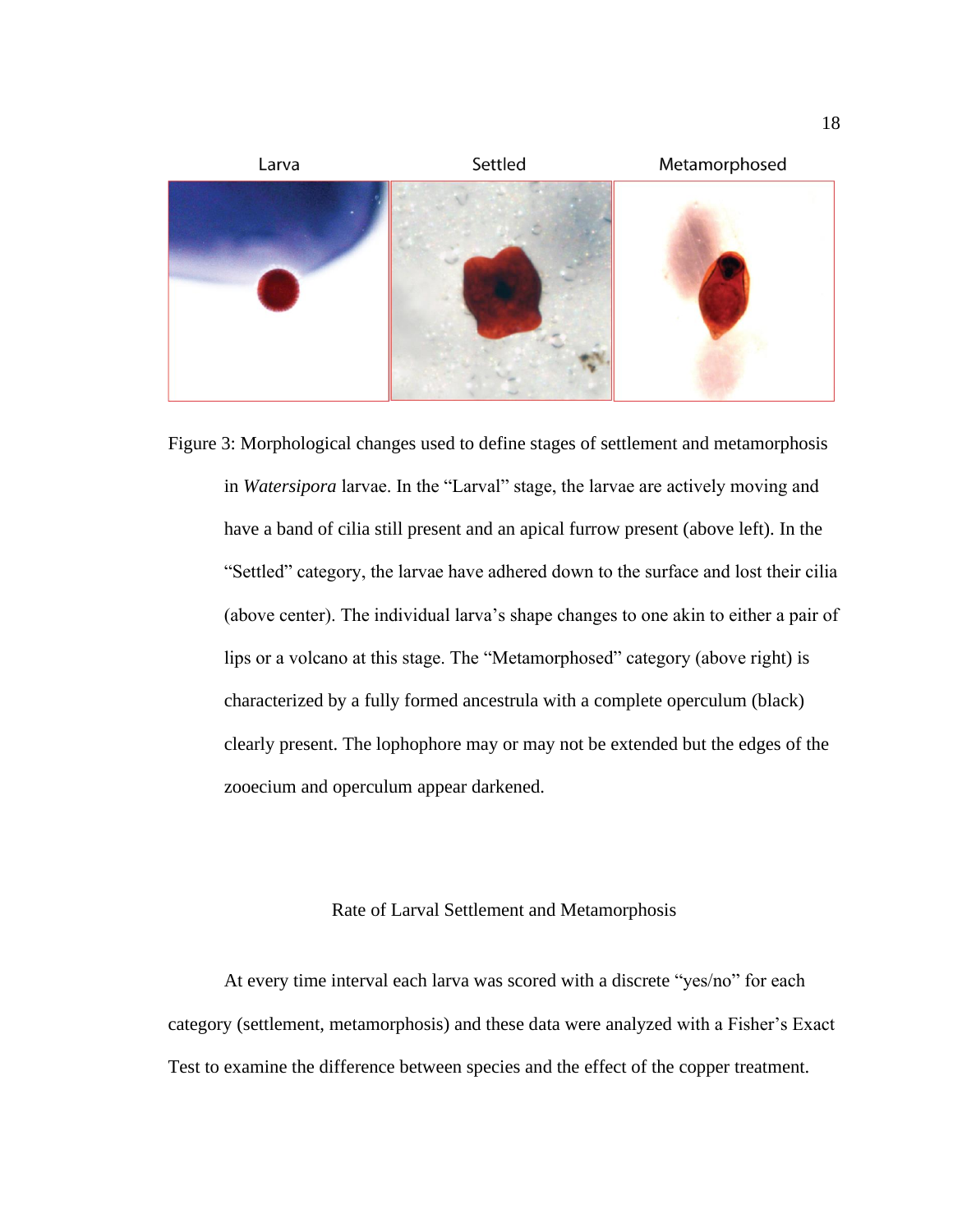Individuals that had not successfully settled were excluded from the metamorphosis analyses.

#### <span id="page-29-0"></span>Time Until Settlement and its Effect on Size Increase Post-Metamorphosis

To measure the effect of timing of larval settlement on post-metamorphic size change in these larvae, the ratio of the size of the metamorphosed ancestrula relative to the pre-metamorphosed, settled larva's cross-sectional area was taken for each larva that successfully metamorphosed, and these data were compared to the time it took for settlement of each larva (from release to settlement) using a linear regression analysis.

#### Effect of Size, Treatment, and Clade on Settlement Probability

<span id="page-29-1"></span>To see if the size of the larva, treatment, and clade had an effect on the probability of settlement as well as to control for differing surface area to volume ratio differences in the copper control treatment, I performed a quasibinomial logistic regression using a logit link function. The model looked at the probability of settlement as a function of size (as cross-sectional area), clade, treatment, and the interaction of clade and treatment.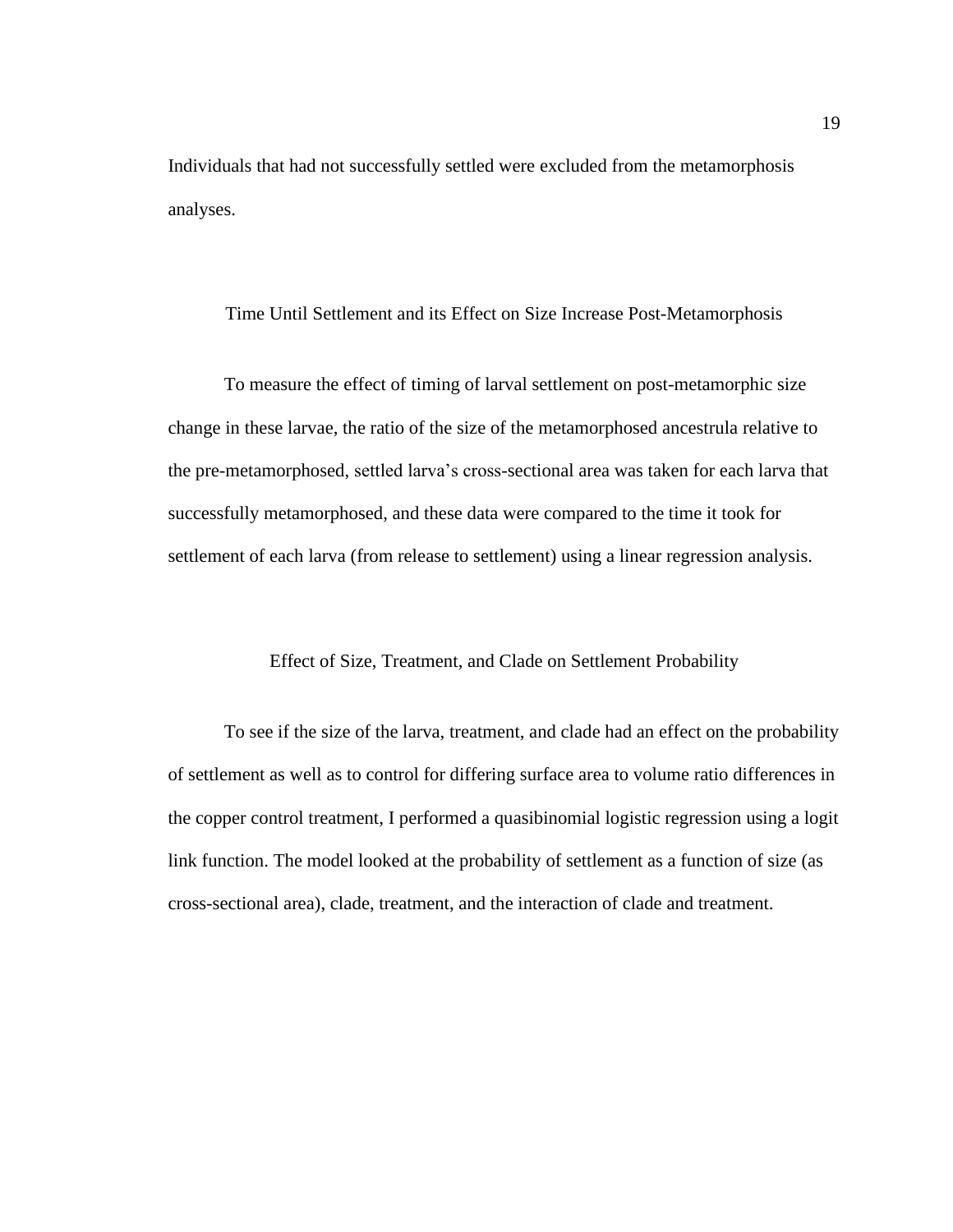# Colony Growth

<span id="page-30-0"></span>For the 14 weeks following larval release, *Watersipora* colonies were maintained in a common garden setting in their individual petri dishes at 12° C, maintained by a temperature-controlled chiller, with daily exchanges of ultraviolet-sterilized seawater and approximately 5 mL of microalgal mix of *T isochrysis lutea* and *Tetraselmis* sp. added daily after the seawater exchange. Colonies also had twice-weekly cleanings to remove built-up feces in their dishes as well as any motile ciliates that had made their way into their petri dishes. This was done by using a fine-haired paint brush to dislodge any accumulated material around the colony and the periphery of the petri dish while viewing the colony under a dissecting scope. Cleaning was followed by a squirt of sterile seawater from a pipette, allowing the water and detritus to flow out of the petri dish. Petri dishes were then filled with sterile seawater and microalgae (as above). Photographs were taken of colonies (exactly as described for Larval and Colony Measurements above) every other week.

*.*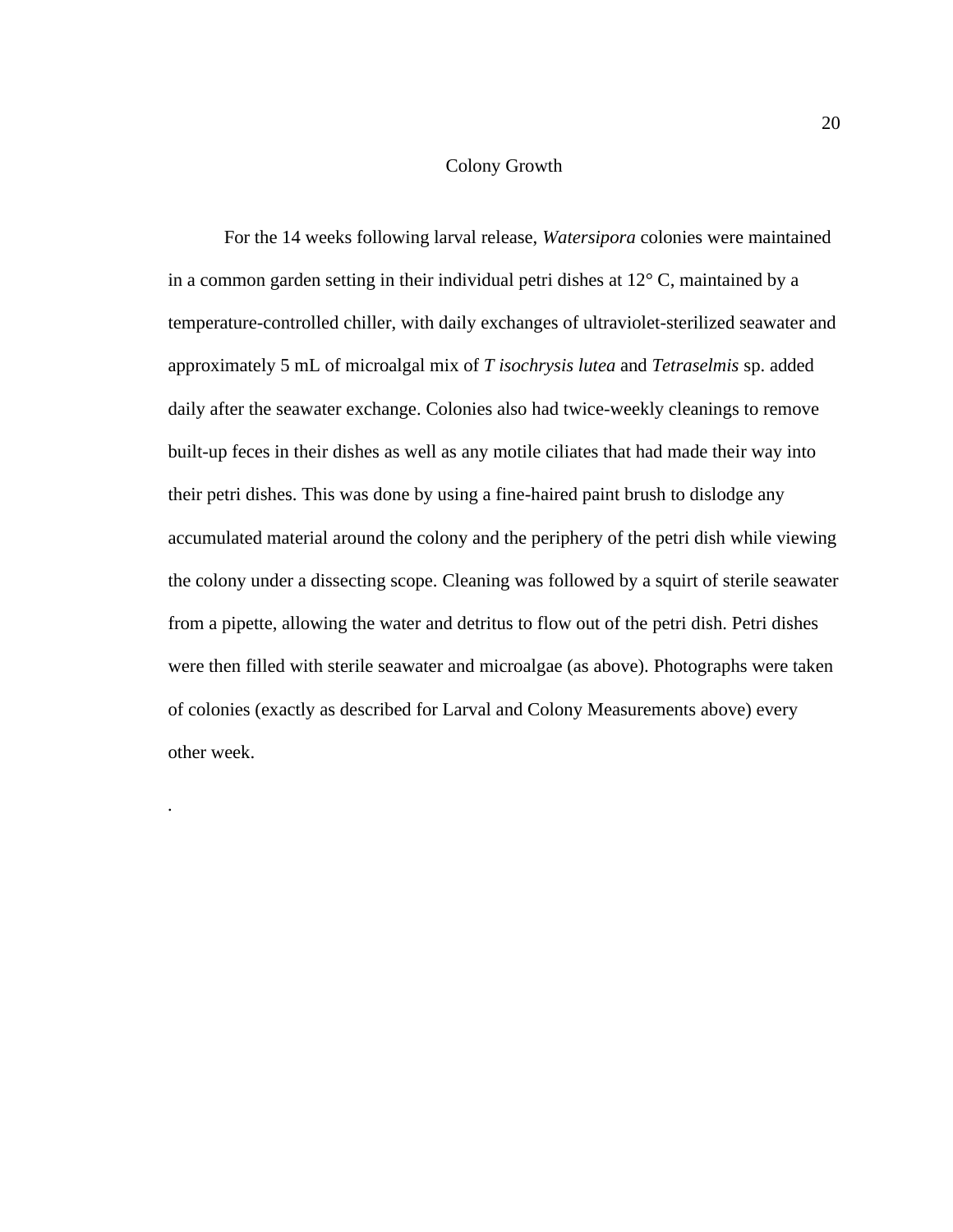# RESULTS

# Larval Size

<span id="page-31-1"></span><span id="page-31-0"></span>Mean larval size of *Watersipora* Clade N larvae (0.107mm<sup>2</sup>; 95% C.I.: 0.103-0.112 mm<sup>2</sup>) was approximately 33% bigger, significantly larger than that of Clade A  $(0.080 \text{ mm}^2, 95\% \text{ C.L.}: 0.076 \text{--} 0.085 \text{ mm}^2; \text{T} = -8.40, \text{DF} = 114.23, \text{p} < 0.0001).$  There was no difference in the size of larvae between the control and experimental copper treatment for either clade of *Watersipora,* however (Clade N: p=0.859, Clade A: p=0.762; Fig. 4).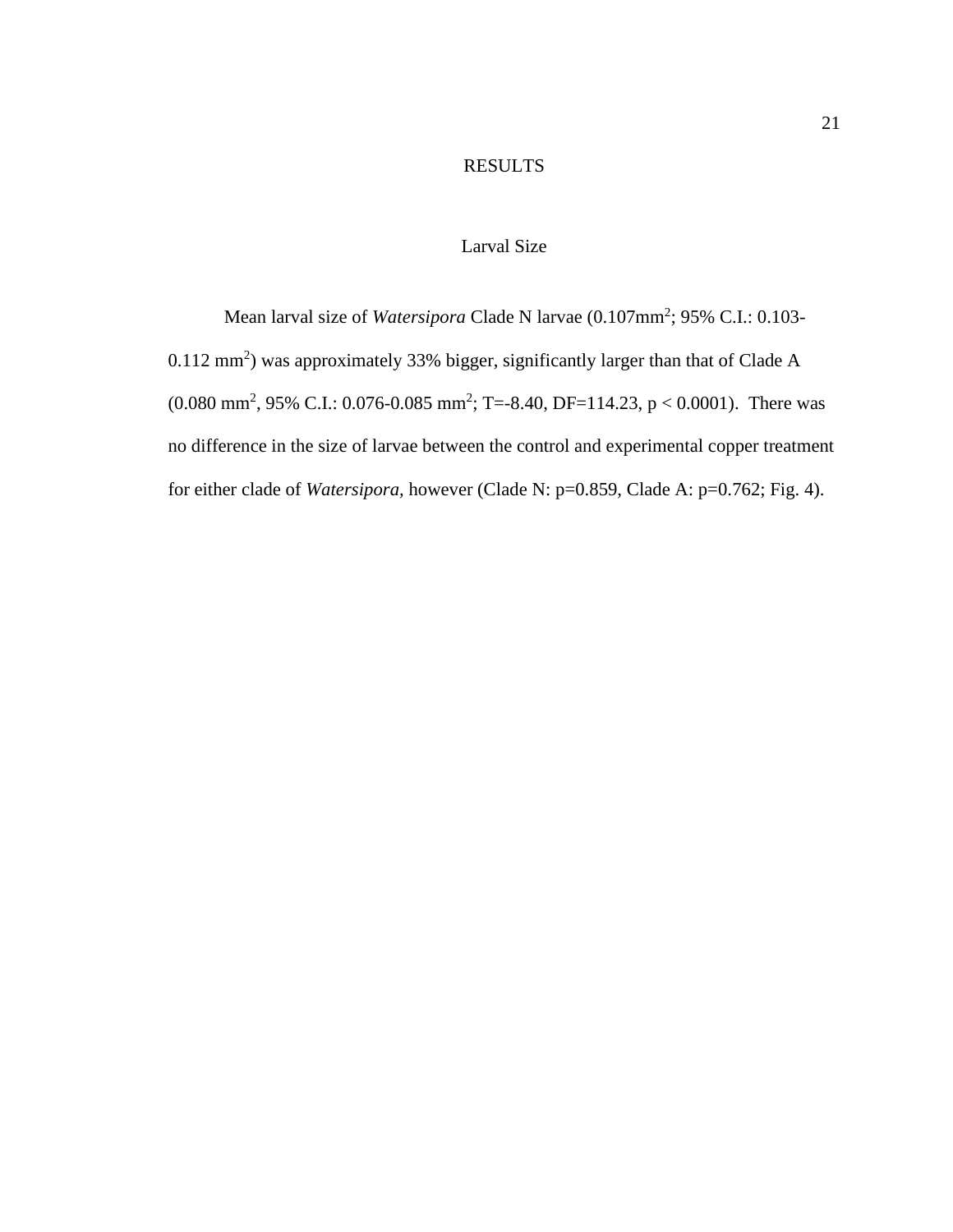

<span id="page-32-1"></span>Figure 4: Cross-sectional area of *Watersipora* Clade N and Clade A larvae. Error bars represent a 95% confidence interval of the mean (T=-8.40, DF=114.23, p<0.0001).

# Larval Size Between Larval Release Groups

<span id="page-32-0"></span>There was a slight but significant difference in larval size between the two batches of larvae released for *Watersipora* Clade N (T=-2.89, DF=55.84, p=0.0055) with those from Trial 1 being roughly 11% larger than larvae from Trial 2 (0.116 mm<sup>2</sup>; 95% C.I.: 0.110-0.112 mm<sup>2</sup> and 0.104 mm<sup>2</sup>; C.I.: 0.099-0.110 mm<sup>2</sup>, respectively). Although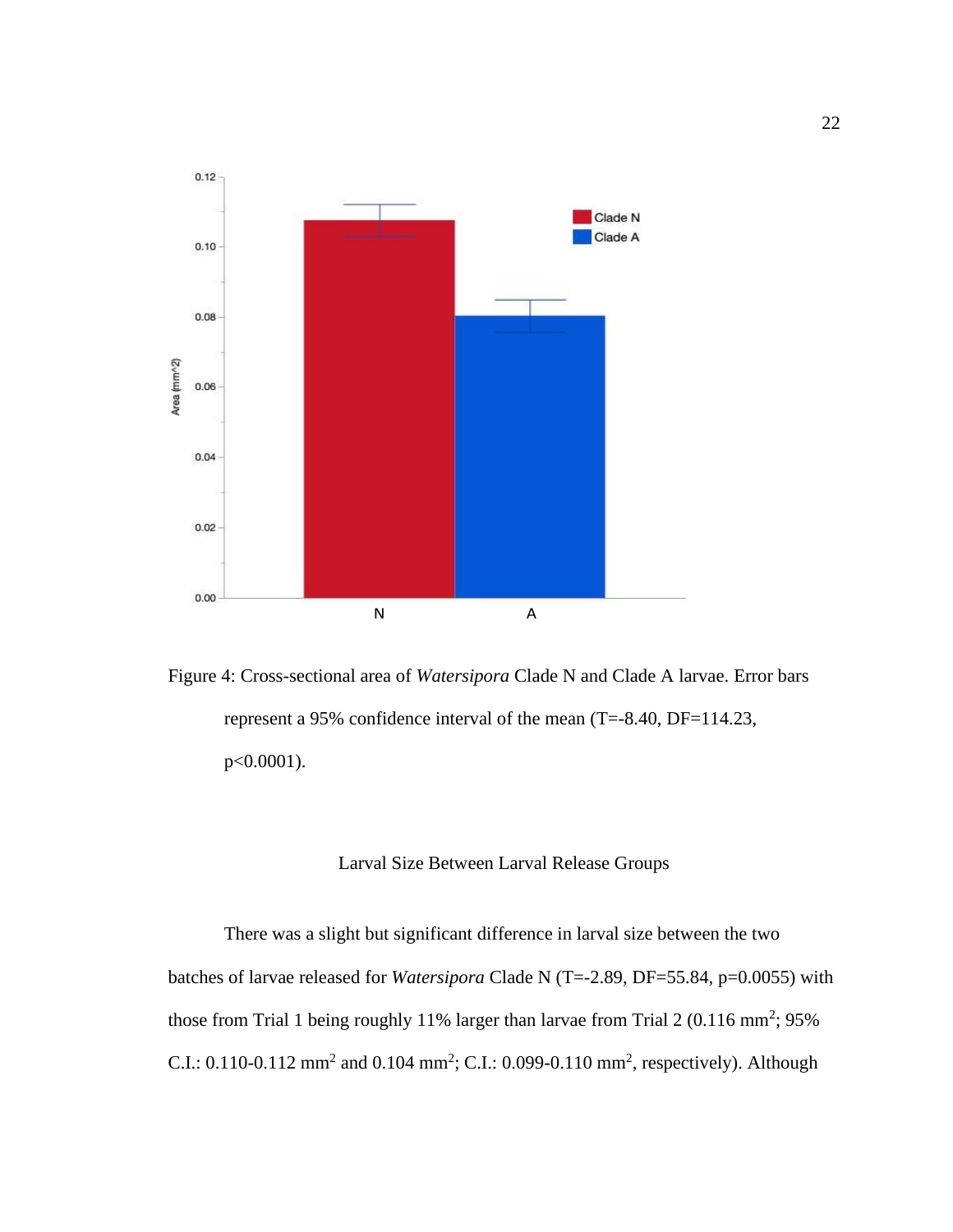there was a difference in larval size between the two larval release batches of Clade N, the difference in average size between the two Clade N trials was less than half the degree of difference between the average size of each species. There was no difference in the size of larvae between the two trials of *Watersipora* Clade A larvae, however (T=- 0.097, DF=31.4, p=0.923; Fig. 5).



<span id="page-33-0"></span>Figure 5: Comparison of cross-sectional area of larvae of the two *Watersipora* clades in each of the two trials. There was a small difference in the size of Clade N between the two trials (T=-2.89, DF=55.84,  $p=0.0055$ ) but no difference in the size of Clade A (T=-0.097, DF=31.4, p=.923). Error bars represent a 95% confidence interval from the mean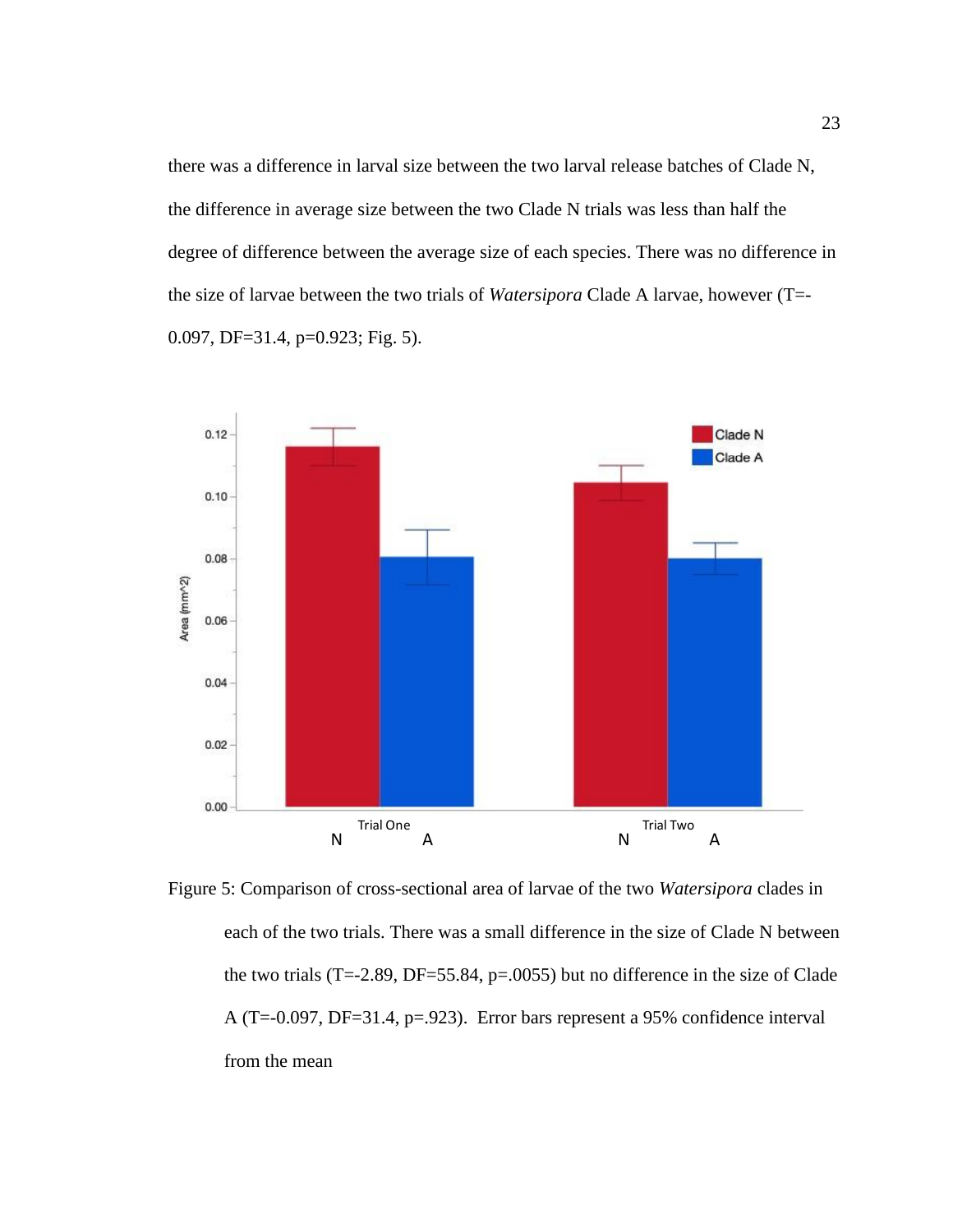#### Settlement and Metamorphosis Rates

<span id="page-34-0"></span>The rate of larval settlement for Clade N was much lower than Clade A in the control treatment (42% versus 81%, respectively; N=76, DF=1, p=0.0011), but with the addition of copper, the pattern reversed and considerably more Clade N settled than Clade A (83% versus 55%, respectively; N=49, DF=1,  $p=0.0370$ ; Fig. 6).



<span id="page-34-1"></span>Figure 6 Contingency table of the percentage of each Clade in either the control (N=76, DF=1, p=0.0059) or copper treatment (N=49, DF=1, p<0.0001) that settled during the first 72 hrs. of the experiment. The colored bars represent the percentage of settled larvae from each clade with Clade N in red and Clade A in blue. The black bar represents the percentage of each clade that failed to settle. The width of each bar corresponds to the percentage of total individuals in each category.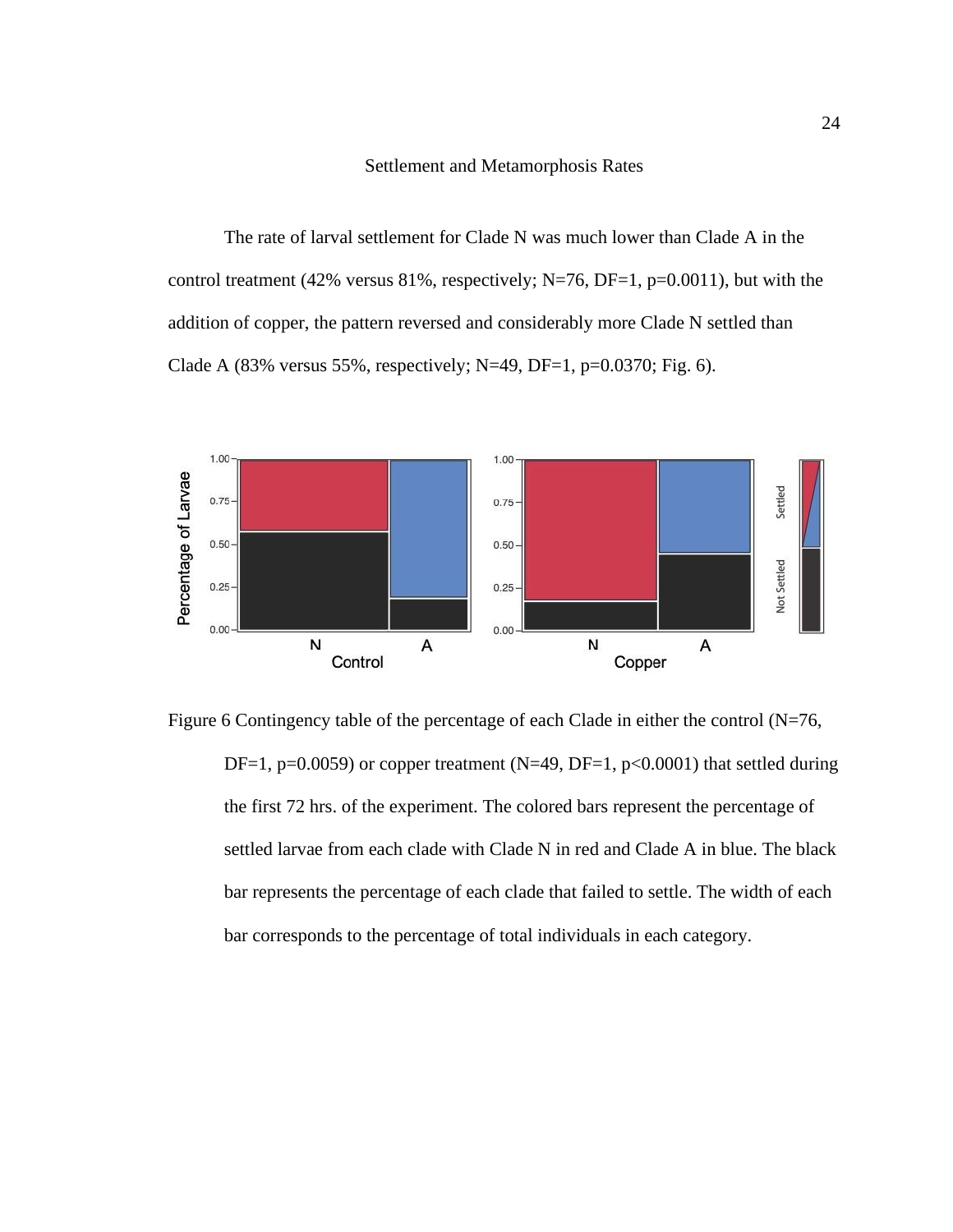Of the larvae that settled in the control treatment, only 40% of *Watersipora* Clade N successfully metamorphosed compared to 73% of Clade A (N=76, DF=1, p=0.0059). Of the larvae exposed to copper, 76% of settled Clade N metamorphosed compared to a mere 15% of Clade A (N=49, DF=1, p<0.0001; Fig. 7).



<span id="page-35-0"></span>Figure 7: Contingency table of the percentage of larvae that settled and went on to successfully metamorphose between *Watersipora* clades in the control (N=76, DF=1, p=0.0059) and copper (N=49, DF=1, p<0.0001) treatments. The colored bars represent the percentage of metamorphosed larvae from each clade with Clade N in red and Clade A in blue. The black bar represents the percentage of each clade that failed to metamorphose. The width of each bar corresponds to the percentage of total individuals in each category.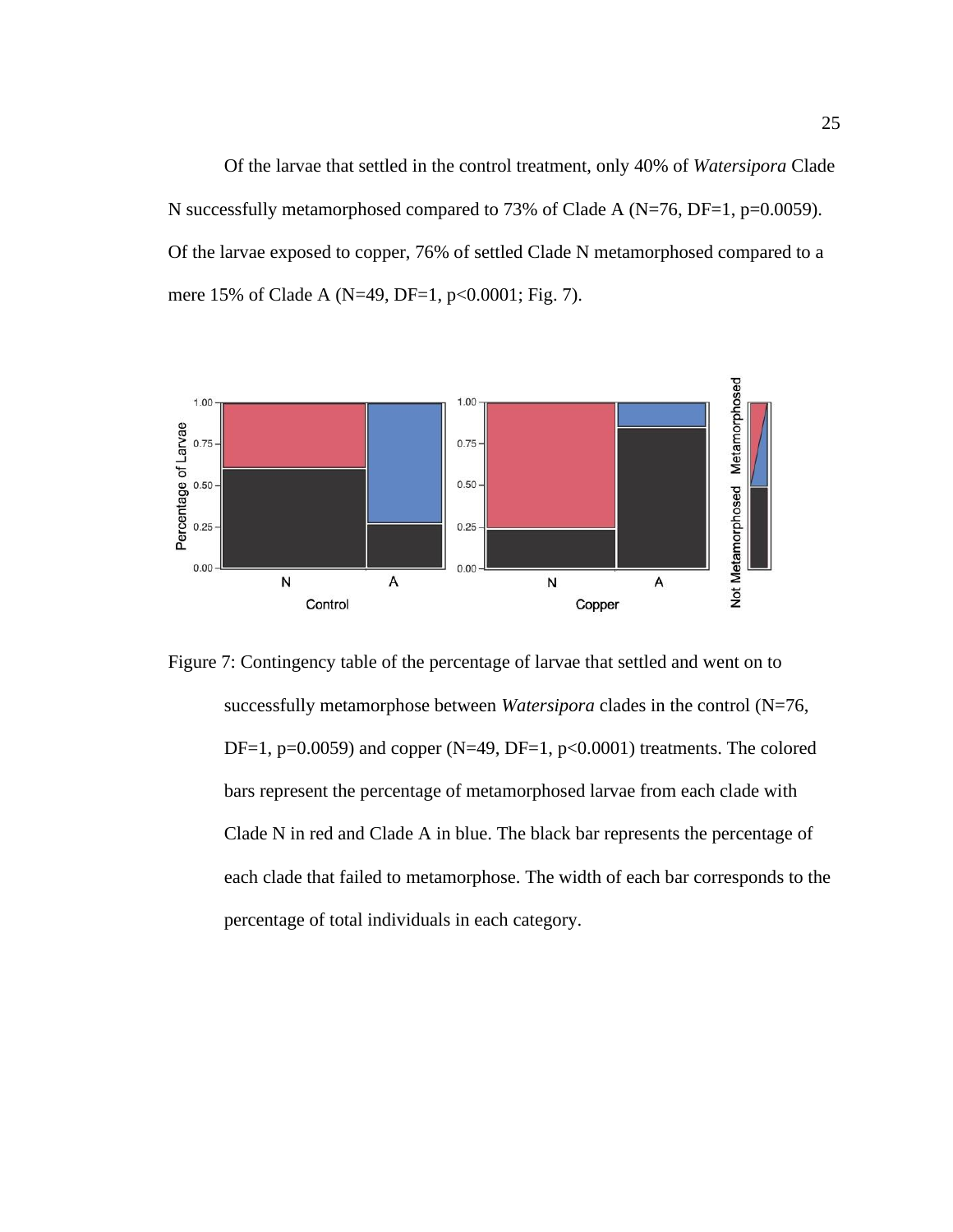# Time Until Settlement

<span id="page-36-0"></span>There was a marked effect of species and treatment on settlement time. Clade A larvae settled over 135% faster than Clade N in the control treatment with Clade A settling an average of 12.1 hours after larval release (95% C.I.: 7.0-17.2 hrs) versus 28.5 hours for Clade N (95% C.I.: 18.3-38.7 hrs). There was no significant difference in the time until settlement between Clades A and N for the copper treatment, with Clade A exposed to copper settling at an average time of 33.8 hours after larval release versus 29.5 hours after larval release for Clade N (95% C.I.: 26.3-41.4 hrs. and 23.9-35.0 hrs., respectively). However, for Clade A larvae exposed to copper, time to settlement increased over 100% compared to Clade A larvae not exposed to copper (Table 2., Fig. 8). However, there was no interaction effect between species and treatment in their settlement time (p= 0.12; see Table 2).

<span id="page-36-1"></span>Table 2: Two-way ANOVA of the effect of *Watersipora* clades and experimental treatment on the time (in hrs.) until settlement  $(F(3, 74) = 7.68, p= 0.0002)$ .

| <b>Term</b>      | <b>Estimate</b> | <b>Std Error</b> | t Ratio | Prob >  t |
|------------------|-----------------|------------------|---------|-----------|
| Clade            | 5.1916017       | 1.895112         | 2.74    | $0.0077*$ |
| <b>Treatment</b> | -5.680779       | 1.895112         | $-3.00$ | $0.0037*$ |
| Clade*Treatment  | 2.9988745       | 1.895112         | 1.58    | 0.1178    |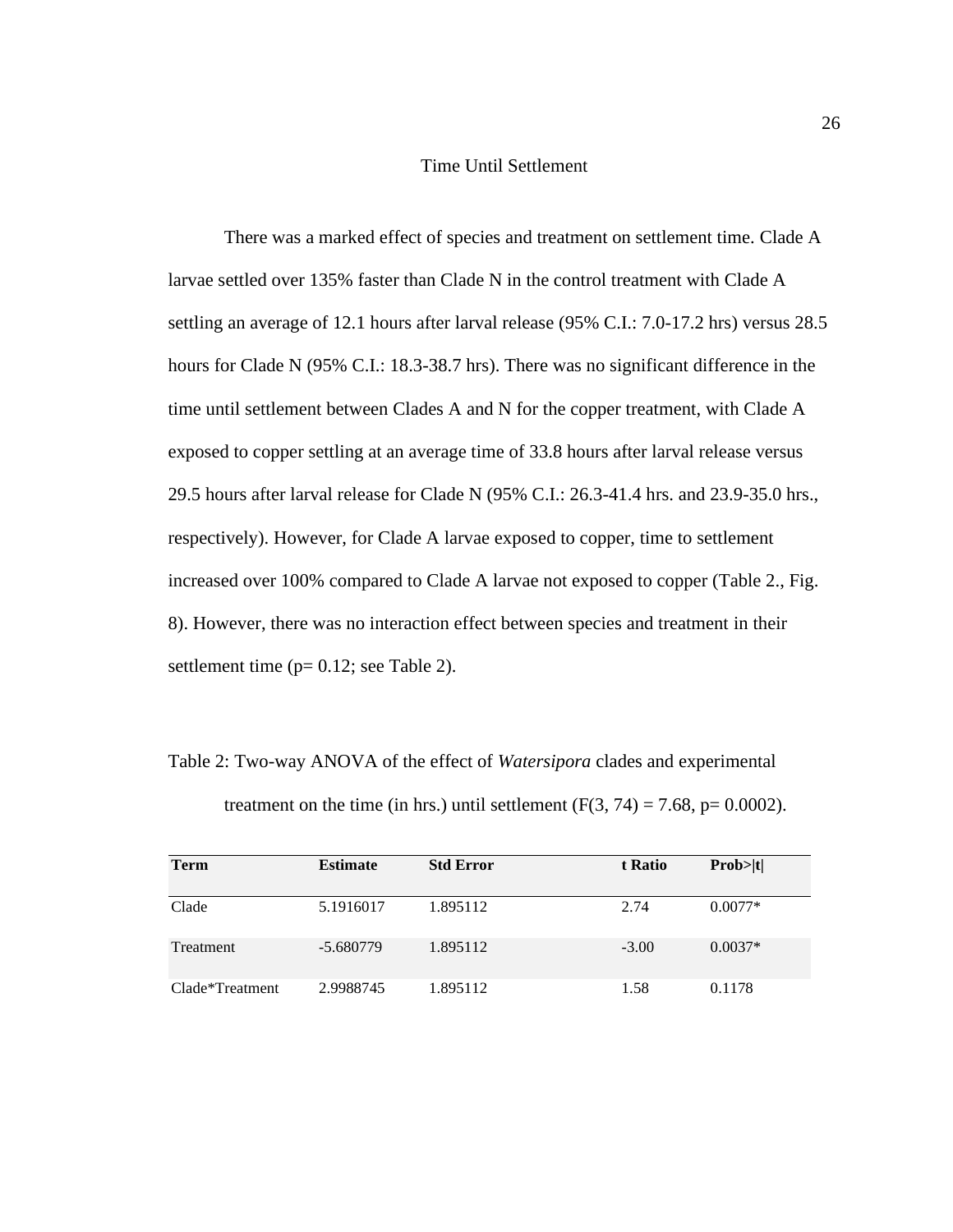

<span id="page-37-0"></span>Figure 8: Comparison of cross-sectional area of larvae of the two *Watersipora* clades in each of the two trials. There was a small difference in the size of Clade N between the two trials (T=-2.89, DF=55.84, p=.0055) but no difference in the size of Clade A (T=-0.097, DF=31.4, p=.923). Error bars represent a 95% confidence interval from the mean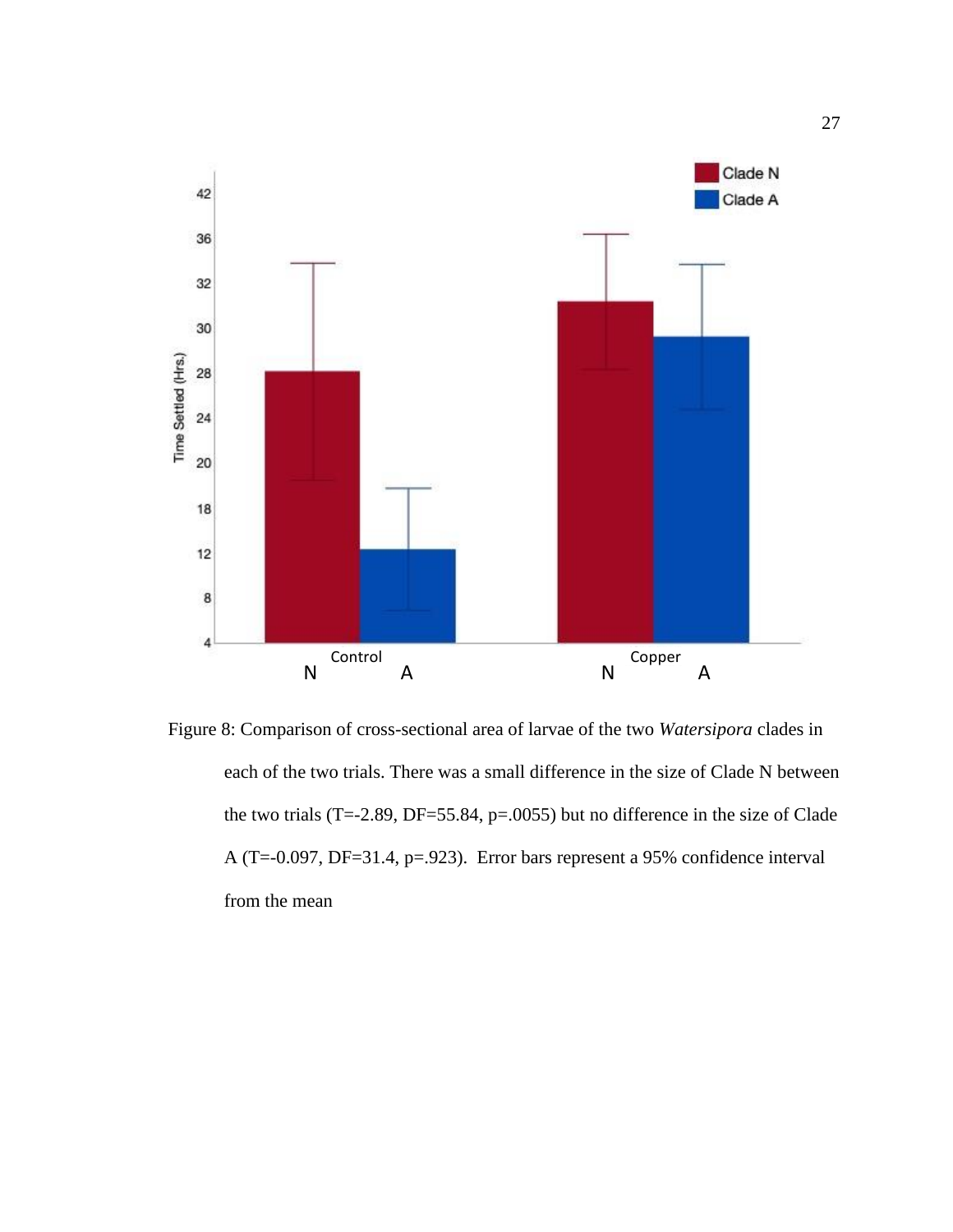<span id="page-38-0"></span>Time Until Settlement and its Effect on Size Increase Post-Metamorphosis

In the control treatment, the overall gain in size (measured as cross-sectional area) from settled larvae to metamorphosed adult zooids was dependent on the time it took for the larvae to settle in Clade N but not in Clade A ( $p<0.0095$ , and  $p=0.91$ , respectively). There was no difference in the rate of increase in cost to the ancestrula between treatments (Table 3), but ancestrula exposed to copper had a lower initial size-increase during metamorphosis (Fig. 9).

<span id="page-38-1"></span>Table 3: ANCOVA for the reduction in post-metamorphosis size increase of *Watersipora* "new species" / Clade N as a function of time taken until settlement, the treatment, and the interaction of time taken until settlement and treatment (F(2,50)  $= 12.76$ , p  $< 0.0001$ ).

| Estimate | Std. Error | t-Ratio | P        |
|----------|------------|---------|----------|
| 219.04   | 28.7       | 7.65    | < 0.0001 |
| $-2.42$  | 0.90       | $-2.70$ | 0.0095   |
| 58.62    | 16.1       | 3.66    | 0.0006   |
| $-0.52$  | 0.90       | $-0.58$ | 0.564    |
|          |            |         |          |
|          |            |         |          |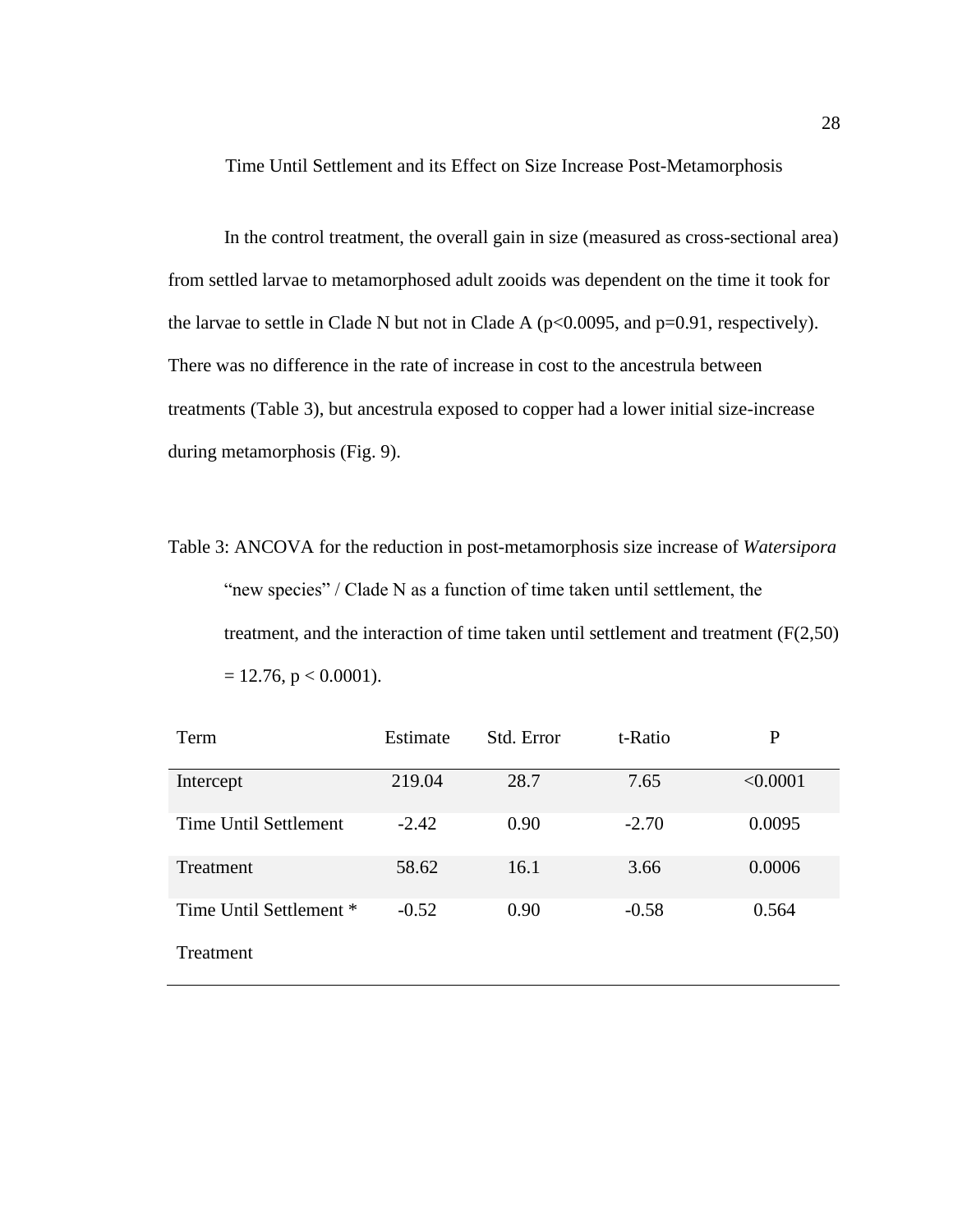

<span id="page-39-0"></span>Figure 9: ANCOVA of the size increase from settled larvae to metamorphosed ancestrula exposed to copper and the control treatment for *Watersipora* Clade N (F(2,50) = 12.76, p = <0.0001,  $R^2$  = .43). Size change post-metamorphosis was dependent upon time settled ( $p = 0.0095$ ) and clade ( $p = 0.0006$ ), but there was no interaction effect ( $p = .56$ ).

Unfortunately, there were too few successfully metamorphosed Clade A larvae in the copper treatment to analyze the effect of time until settlement on the increase in size post-metamorphosis (N=3).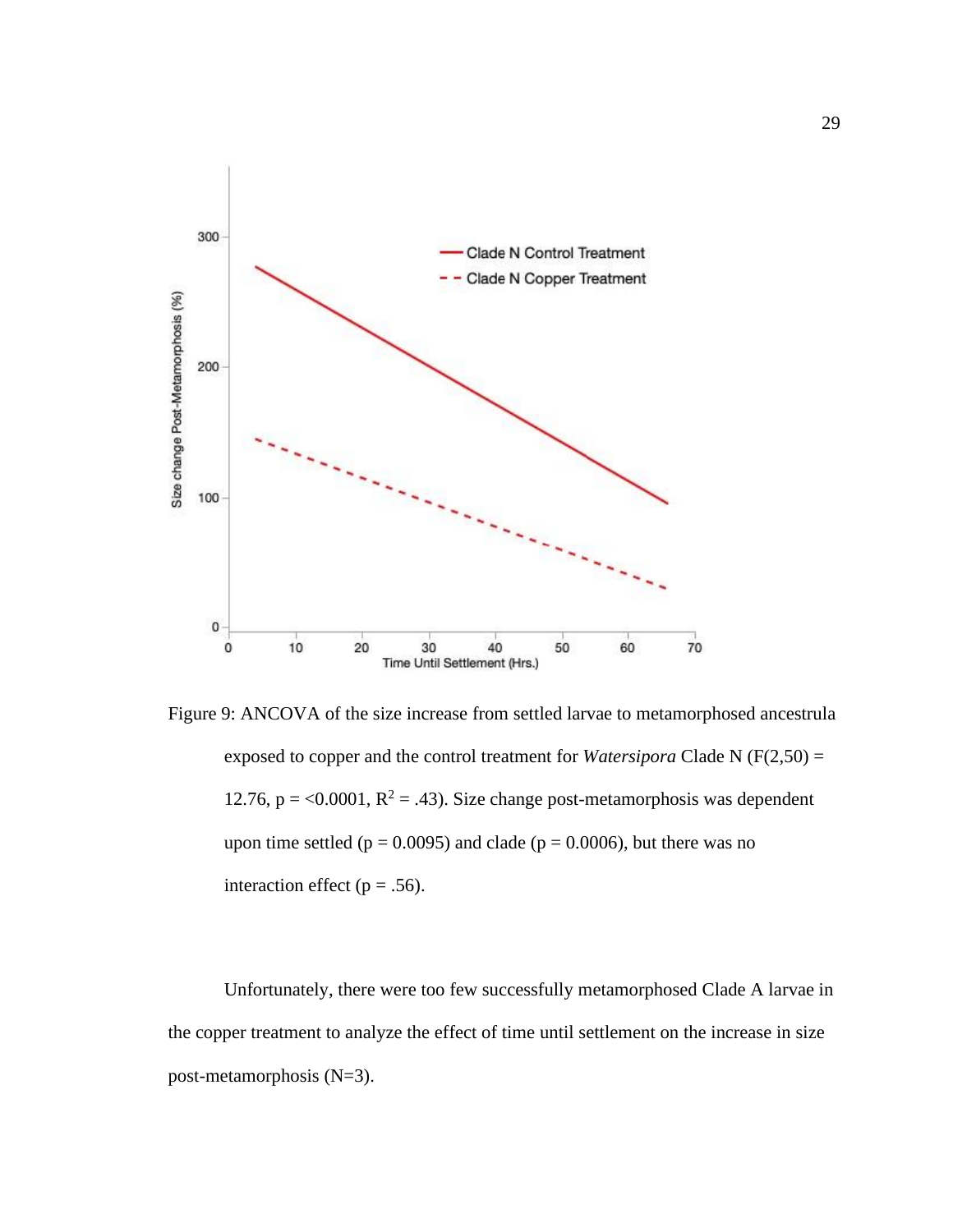Effect of Size, Treatment, and Clade on Settlement Probability

<span id="page-40-0"></span>The size of the larvae had no effect on the probability of settlement in *Watersipora* when controlling for other aspects ( $p = 0.10$ ). There was a small increase in the log odds ratio of settlement for the copper treatment and a larger increase in the log odds ratio of settlement for Clade A, but a considerable decrease in the log odds ratio of settlement for Clade A larvae exposed to copper (see Table 4).

<span id="page-40-1"></span>Table 4: Quasibinomial model of larval traits' effect on settlement probability. The dispersion parameter of this model is 1.05. The treatment, clade, and interaction of treatment and clade all had an effect on a larva's probability of settlement ( $p =$ 0.001, 0.001, and < 0.0001, respectively). There was no effect of size on settlement probability ( $p = 0.10$ ).

| Coefficients     | Intercept | Std. Error | T-value | p           |
|------------------|-----------|------------|---------|-------------|
| Intercept        | $-2.41$   | 1.29       | $-1.86$ | 0.06        |
| Larval size      | 19.27     | 11.48      | 1.68    | 0.10        |
| Copper Treatment | .1972     | .60        | 3.30    | 0.001       |
| Clade A          | 2.35      | .71        | 3.3     | 0.001       |
| Copper*Clade A   | $-3.26$   | .92        | $-3.54$ | ${}< 0.001$ |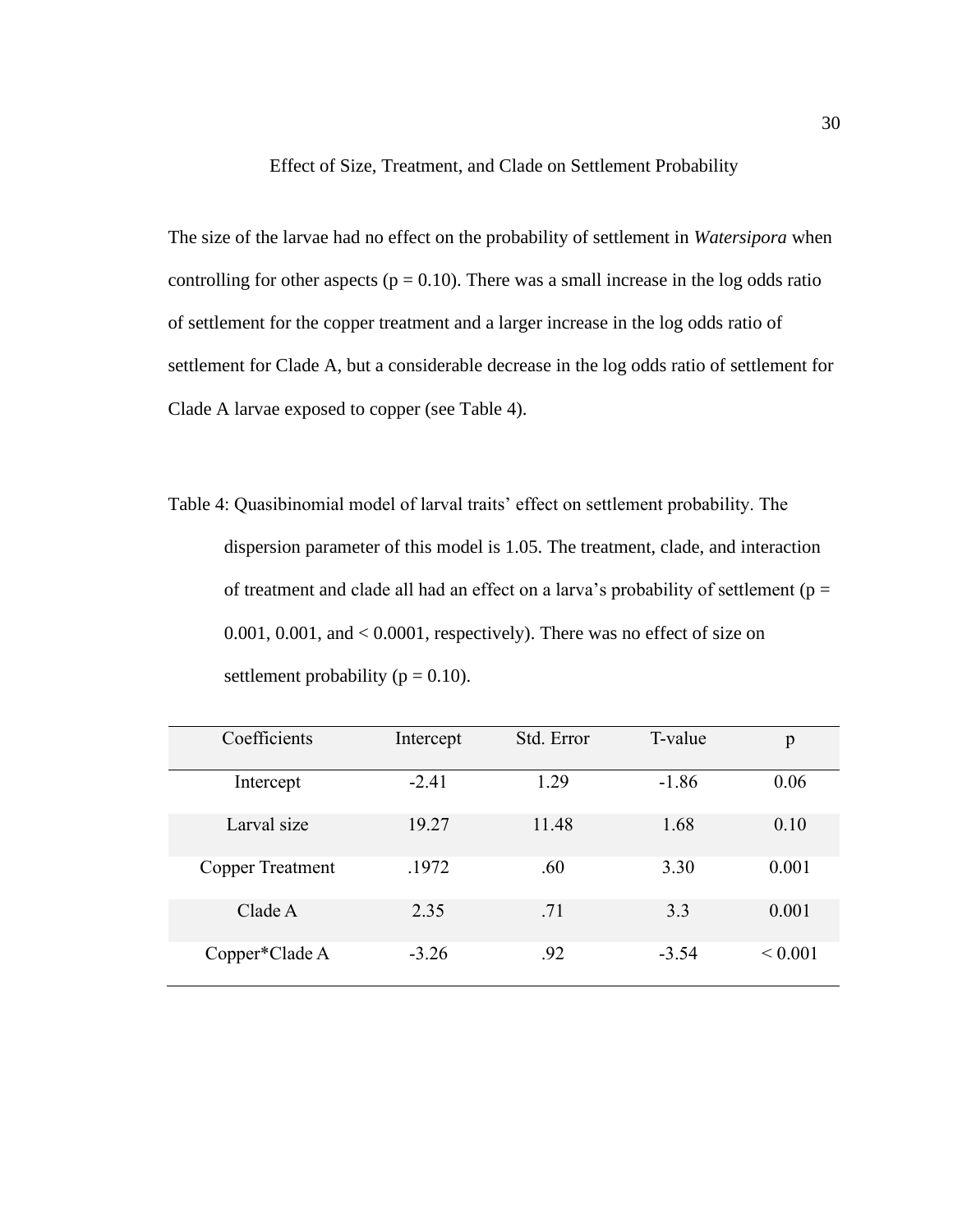# Colony Growth

<span id="page-41-0"></span>Control colonies of both Clade A and Clade N showed similar rates of growth through the 14 weeks of the experiment. However, the Clade N colonies grown in the presence of copper exhibited reduced growth (Fig. 10). Clade N colonies not exposed to copper were 230% larger  $(3.07 \text{ mm}^2, 95\% \text{ C.I} : 1.39-4.75 \text{ mm}^2)$  than colonies in the copper treatment  $(0.93 \text{ mm}^2, 95\% \text{ C.I} : 0.31 - 1.56 \text{ mm}^2)$  at the conclusion of the experiment . Too few Clade A colonies that were exposed to copper survived (n=3) to include in this analysis.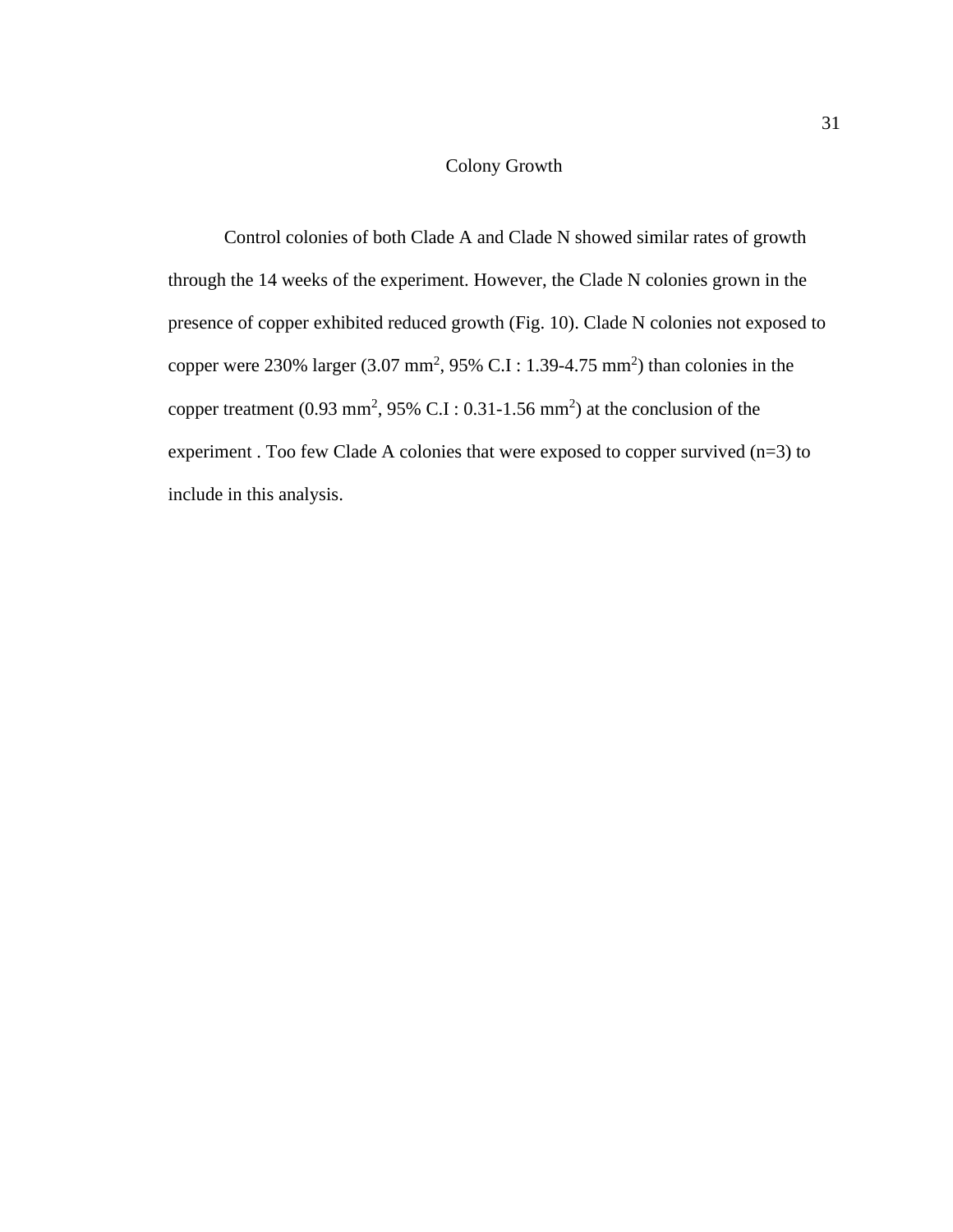

<span id="page-42-0"></span>Figure 10: Mean surface area (in mm) of *Watersipora* colonies during the course of 14 weeks. Clade A grown in the copper treatment were excluded from the analysis since there were too few samples that successfully metamorphosed. Error bars represent +/- 1 standard error from the mean.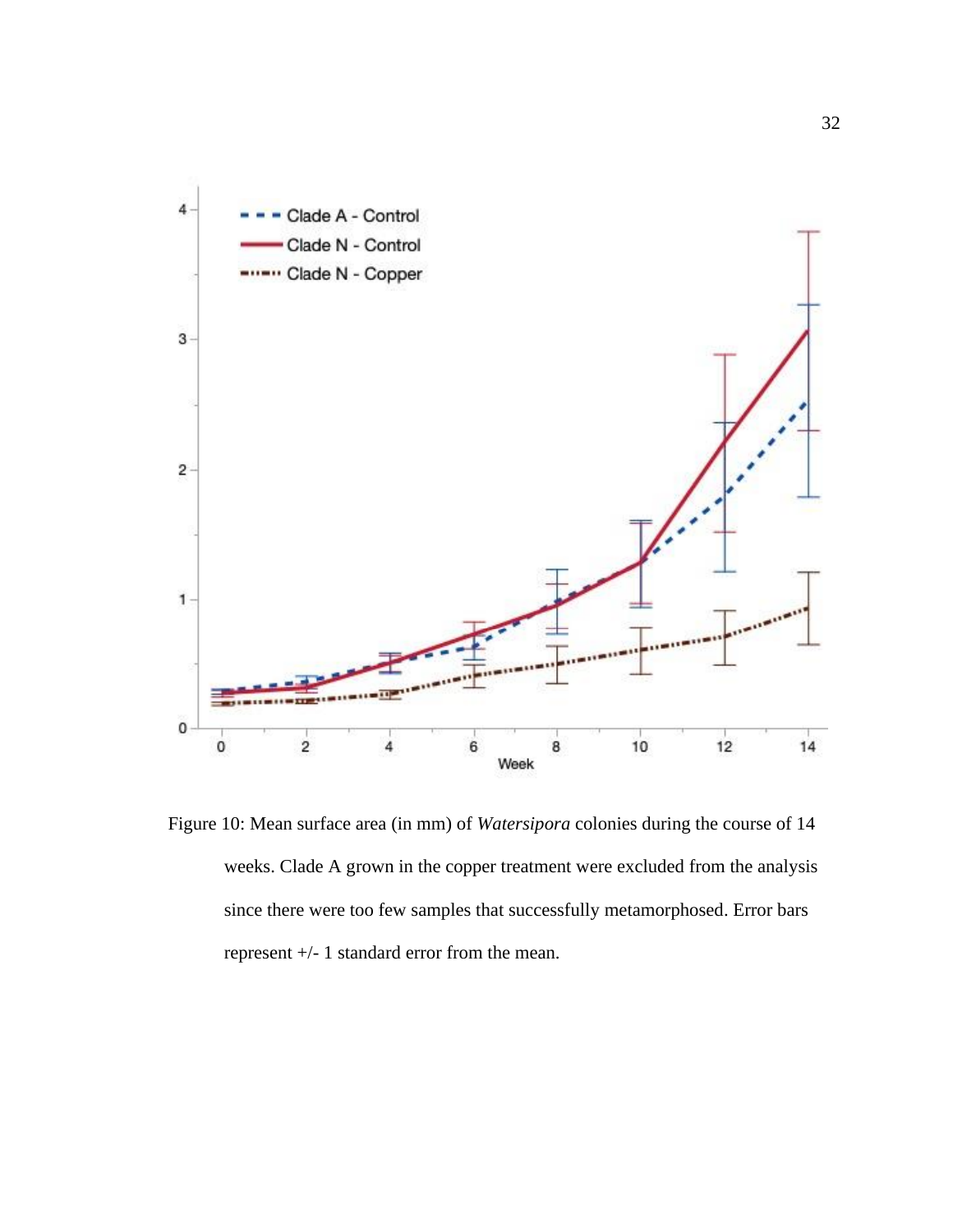#### DISCUSSION

<span id="page-43-0"></span>This study's intent was to determine what, if any, differences exist in a suite of larval traits between two cryptic species of *Watersipora*: (1) *W. subatra* Clade A and (2) *W.* "new species" Clade N. The results of this study show that these two species differ drastically in their larval size, rate and speed of settlement, survivorship, and behavioral responses to copper anti-fouling paint.

Clade A larvae were generally smaller (75% the size of *W.* "new species") and settled faster (135% faster) than Clade N larvae. Clade A larvae also successfully settled at a rate 92% greater and metamorphosed at a rate 83% greater than Clade N in the control treatment. However, a reversal occurred in the copper treatment: *Watersipora*  Clade N larvae either outperformed or performed at the same rate as their congeners in the presence of copper. The following summarizes the results of the different larval traits studied herein and discusses the implications for these life history differences between larvae of these two *Watersipora* species.

## Control Treatment

<span id="page-43-1"></span>The larvae of *Watersipora* Clade N were roughly 33% larger than those of *Clade*  A, having an average cross-dimensional area of 0.107mm<sup>2</sup> versus 0.080mm<sup>2</sup>, respectively (Fig. 7). According to the "desperate larva hypothesis" (Toonen and Pawlik 1994), lecithotrophic larvae become less choosy about substratum as their size and energetic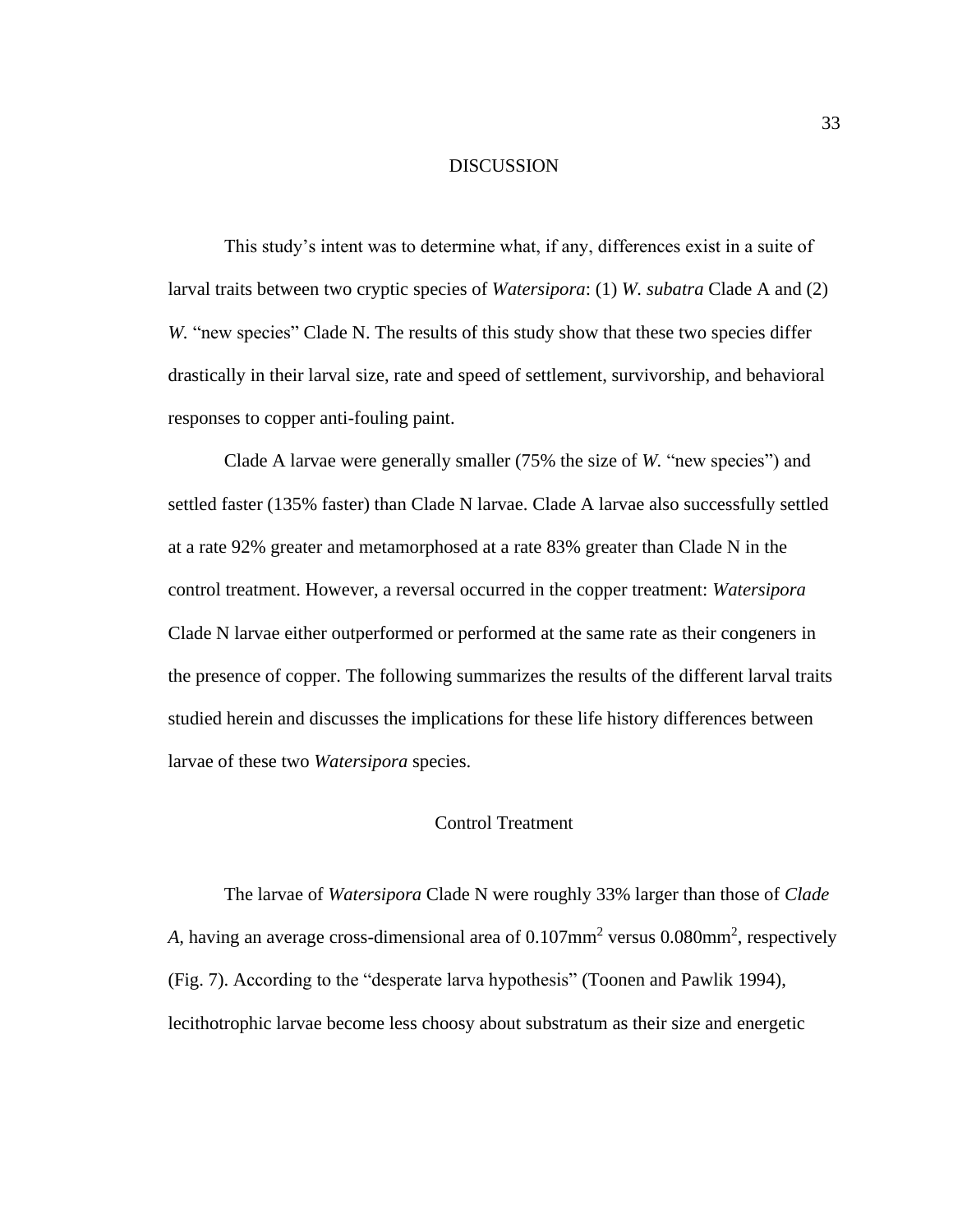reserves dwindle. Smaller larvae that have been less well provisioned therefore ought to be less picky about where they settle, especially after having spent some time swimming.

The *Watersipora* Clade N larvae, with larger energetic reserves, as evidenced by their larger size, certainly took longer to settle, taking on average 28.5 hours after larval release compared to only 12.1 hours with Clade A (Fig. 8). At face value, this result supports the "desperate larva hypothesis" (Toonen and Pawlik 1994; Gribben et al. 2006; Burgess et al. 2009) However, a considerably lower percentage of Clade N larvae actually settled: Clade A larvae settled nearly twice as frequently as Clade N larvae in the control treatment (81% compared to 41% settling; Fig. 6). This contradicts the idea that the Clade N can "afford" to be choosy in their settlement search, perhaps despite having the energetic reserves to do so, since 58% of Clade N larvae failed to settle at all, even after 72 hours.

Even the *Watersipora* Clade N larvae that did settle showed relatively low rates of successful metamorphosis, with only 40% of their settled larvae going on to competently metamorphose into adults. Of the settled individuals that failed to metamorphose successfully, some simply never fully developed into an ancestrula while others metamorphosed into deformed adults with non-functioning lophophores.

Despite being smaller, *Watersipora* Clade A larvae out-performed Clade N larvae in the control treatment for most metrics investigated in this study in the absence of copper (control treatment). In fact, while 59.1% of newly released Clade A larvae went on to become functioning adult ancestrulae (ancestrulae that survived metamorphosis and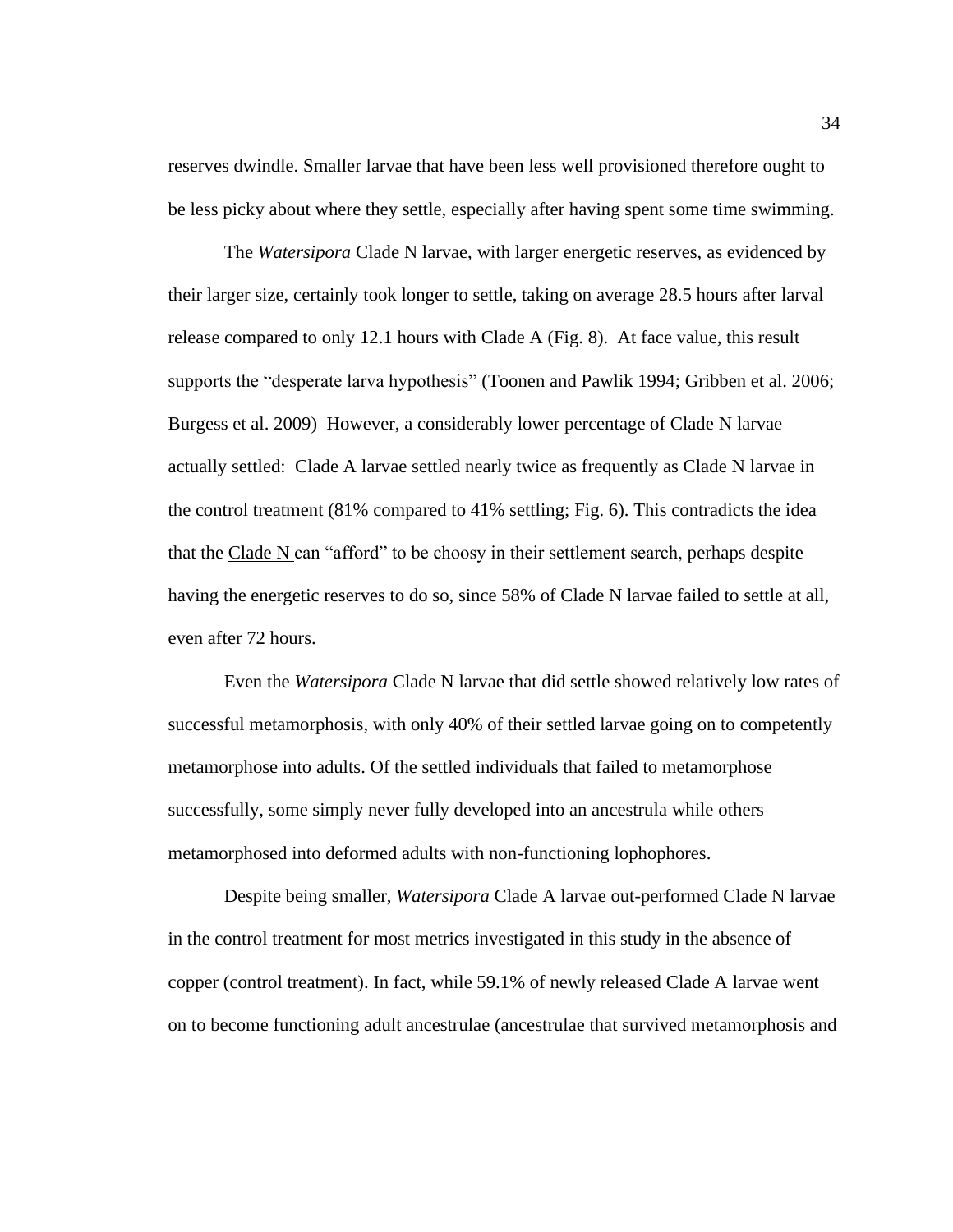<span id="page-45-0"></span>developed a feeding lophophore), only 16.3% of Clade N larvae successfully metamorphosed into functioning, feeding adults.

# Copper Treatment

Behavior of the larvae tested changed drastically with the addition of copper antifouling paint to the experiment. While copper had no effect on time to settlement for *Watersipora* Clade N larvae, Clade A took substantially longer to settle than they did in the control treatment and were no different in settlement timing than Clade N in the copper treatment (Fig. 8).

Other patterns reversed entirely from that in the control treatment, such as *W. subtorquata* settling much less than Clade N, with 55% versus 83% of their larvae settling, respectively, in the presence of copper (Fig. 7). Of the larvae that settled in the copper treatment, a higher proportion of Clade N also successfully metamorphosed (76%) while barely any of the already paltry few Clade A larvae that settled metamorphosed into adult zooids (15%).

Hence in the presence of copper, the larger *Watersipora* Clade N larvae fared much better with 63.1% of the released larvae successfully metamorphosing into adults whereas a mere 8.2% of Clade A larvae made it through metamorphosis. Despite the larger surface area to volume ratio Clade N larvae compared to Clade A larvae and commensurate copper exposure (though this study did not measure actual copper exposure), the size of larvae had no effect on the probability of settlement of *Watersipora* larvae (Table 4).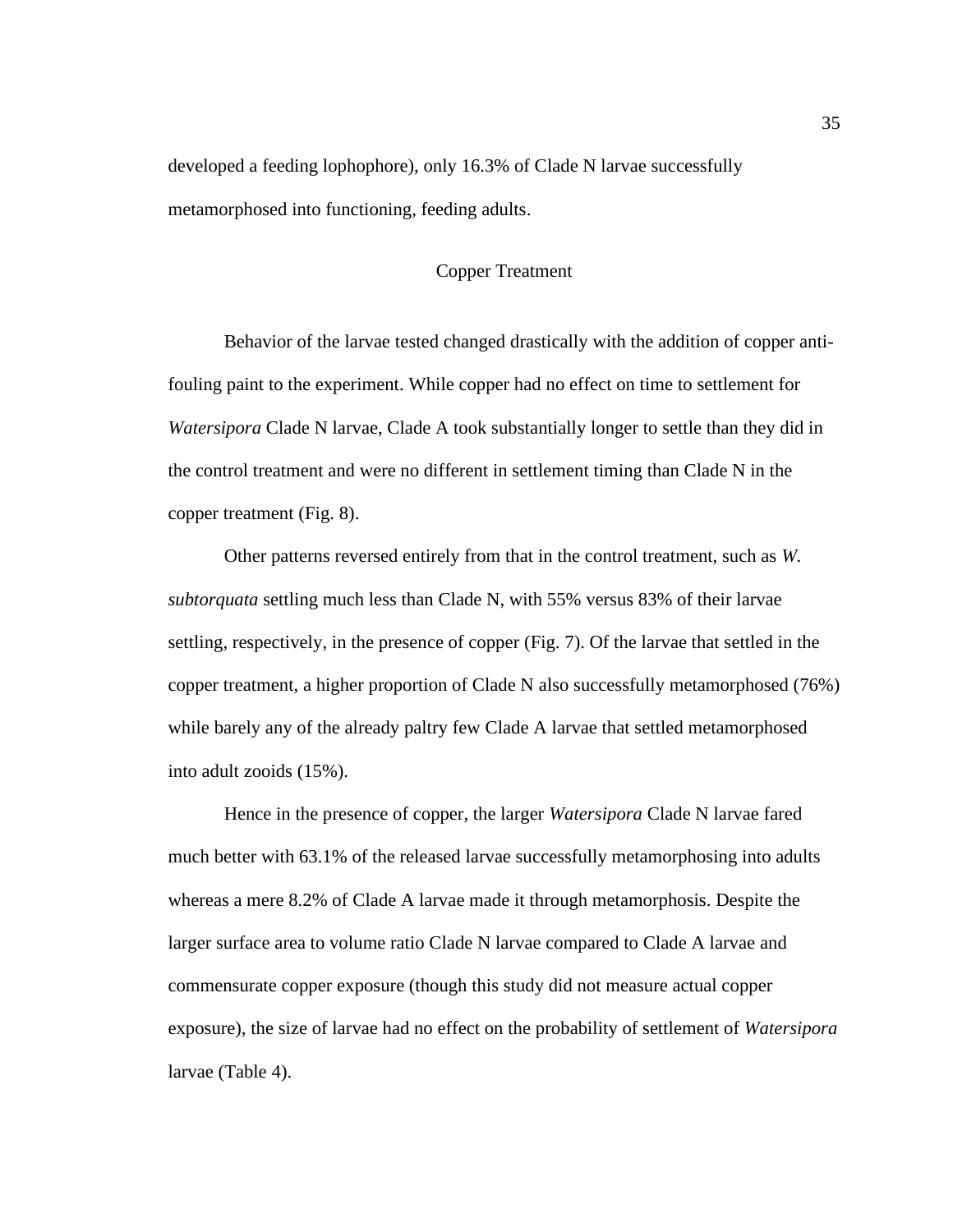#### Differences Between the Two Clades

<span id="page-46-0"></span>The presence of copper seems to dramatically change the larval response of these two species, swapping many of their respective outcomes. General awareness of this phenomenon in *Watersipora* goes back as far as the 1950s (Wisley 1958). There have been a number of studies showing increased settlement in *Watersipora subatra* (as *subtorquata*) larvae that were exposed to copper, either by exposure to anti-fouling paint (Piola and Johnston 2009; Mckenzie et al. 2012) or dissolved copper in the water (McKenzie et al. 2011; McKenzie et al. 2012), although oftentimes settlement resulted in non-competent adults (Ng and Keough 2003; Piola and Johnston 2006; Mckenzie et al. 2012). While this study observed similar results, there were important Clade-specific differences which were not examined previously. Clade N in the presence of copper seemed to have a higher number of competent settlers compared to the Clade A control treatment, though this came at the cost of a decreased growth rate in adult colonies (Fig. 10).

There was a markedly different response of *Watersipora subatra* Clade A to copper, resulting in numerous mortalities and greater percentages of failed settlement and metamorphosis in contrast to the previously reported increases in settlement of *Watersipora subatra* found in other studies (Piola and Johnston 2009; McKenzie et al. 2011; Mckenzie et al. 2012). A possible reason for this could be the lack of differentiation between these two cryptic clades of *Watersipora*.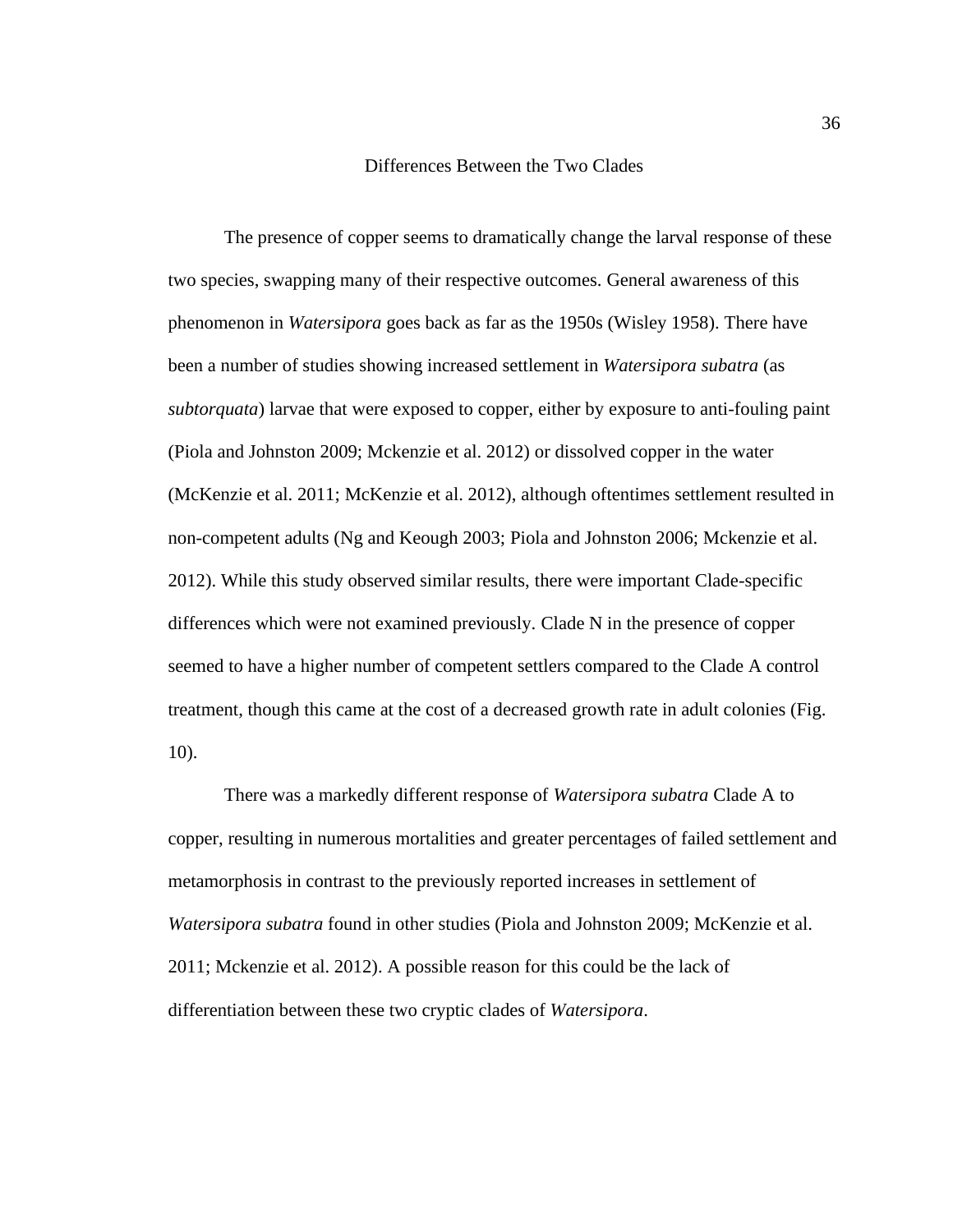A possible reason for the different response of *W. subatra* Clade A to copper found in this study could be due to regional differences between colonies found in Humboldt Bay and those found in Australia. Previous research has shown that there are both genetic (Wostenberg 2015) and life history trait (Korcheck 2015) differences between *W. subatra* colonies from different geographically separated populations. Still, the results of this study show a clear difference in the response to copper between *Watersipora* Clade A and Clade N within Humboldt Bay. This coupled with the results of pilot research work on these two species in San Francisco Bay suggest the pattern may be more broad spread.

*Watersipora* Clade N could be using the presence of copper as a settlement cue, eschewing otherwise suitable copper-free surfaces. But what benefit might settling on or near a copper antifouling paint-rich surface confer? It may be that the presence of copper is a good indicator of available space, since few other organisms are able to successfully settle on it. It also seems likely that settling on copper hull paint confers an advantage in spreading to new environments. Since copper antifouling paint is so ubiquitous on ship hulls, and has been for many years with the earliest reported usage of copper as an antifouling agent in 1625 (Woods Hole Oceanographic Institution 1952) settling and surviving on it may facilitate transport and spread to new harbors where it could further proliferate.

*Watersipora* Clade N in the control treatment showed substantially larger gains in size after metamorphosis compared to the copper treatment. It seems that a similar pattern might be found with Clade A, but too few larvae of this species survived the copper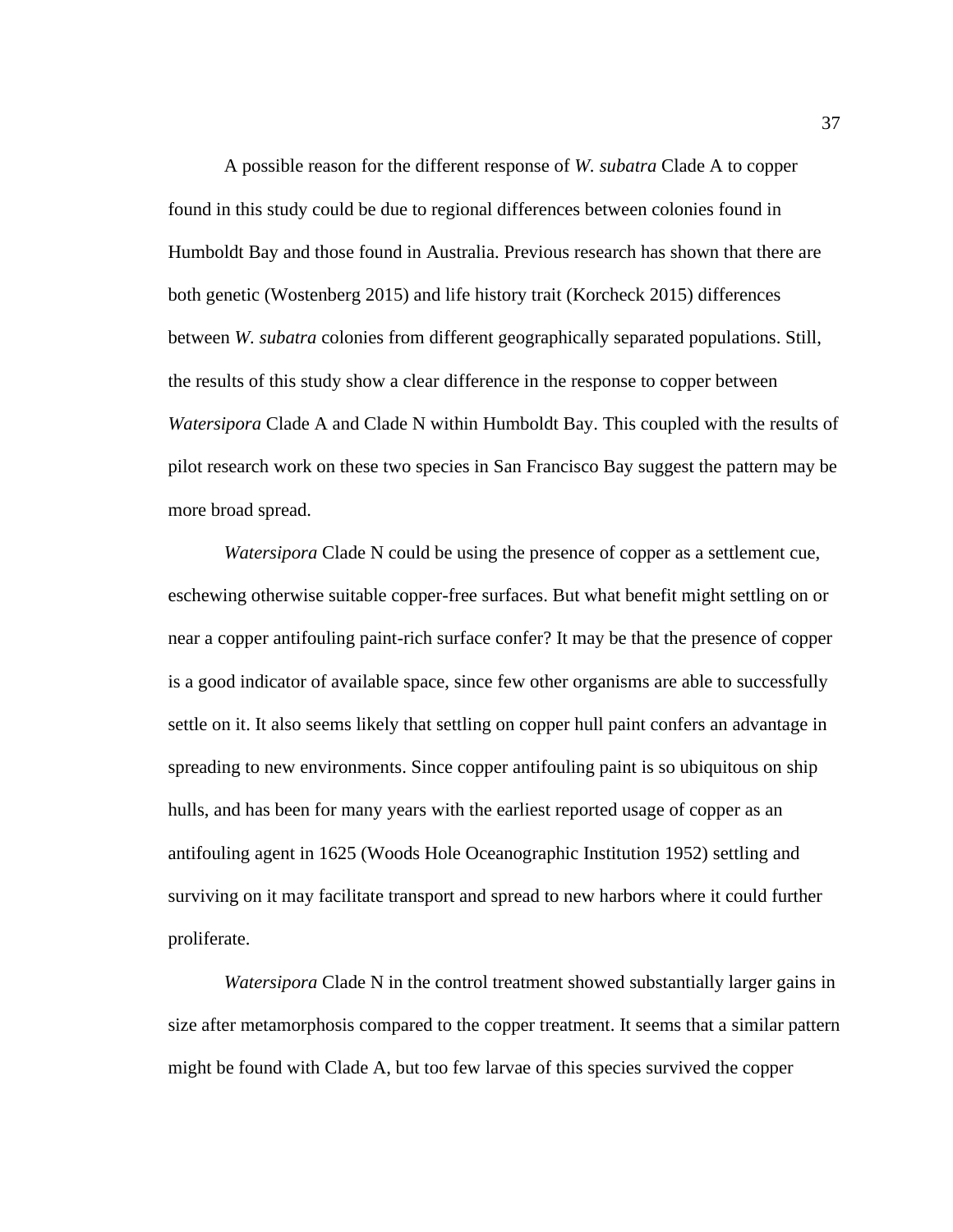treatment to allow meaningful insights about changes in post-metamorphic size. Nevertheless, in addition to taking longer to settle, *Watersipora* Clade N also incurred a greater "cost" to its lengthy settling behavior versus Clade A. The longer Clade N larvae took to settle, the smaller the post-metamorphic ancestrulae became. There was no difference in the rate of increase in cost to the ancestrula between treatments (Table 3), but ancestrula exposed to copper had a lower initial size-increase during metamorphosis (Fig. 9). A smaller ancestrula may reflect the energetic and physiological costs of dealing with copper, both during metamorphosis and as a larva. These sub-lethal effects of copper exposure are found within bryozoans (Ng and Keough 2003; Piola and Johnston 2006) and other marine invertebrates (Pease et al. 2010; Rouchon and Phillips 2017).

#### <span id="page-48-0"></span>Different Life Histories Resemble Traits of *r-* and K- selected species

Many invasive organisms exhibit traits of *r*-selected or "weedy" organisms (Williamson and Fitter 1996; McMahon 2002; Davis 2005; Lagos et al. 2017). These include: fast growth, short-lives, early reproduction, less parental investment (either in rearing effort or larval provisioning), etc. (Eric R . Pianka 1970; Gadgil and Solbrig 1972) whereas K-selected species are often more long-lived, reproduce later and repeatedly, and have greater parental investment in their offspring (Grosberg, 1988; Grosberg, 1982). While this binary model is an overly simplistic view and, in actuality, life history characteristics vary along a continuous spectrum, the two Clades of *Watersipora* investigated herein seem to represent two different points along this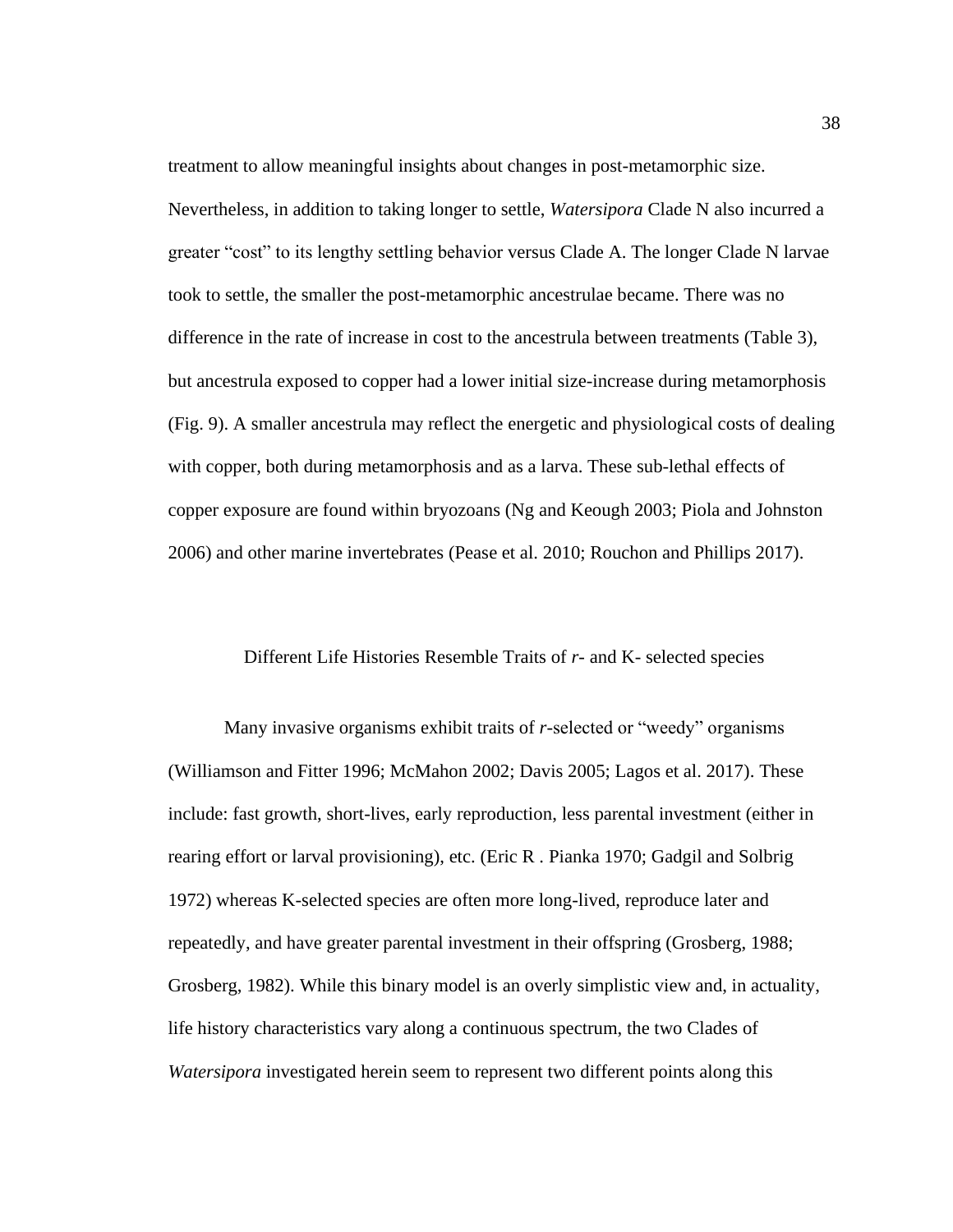spectrum. Clade A is a species that has smaller, presumably less well-provisioned larvae (Marshall and Keough 2004; Marshall and Keough 2007; Marshall and Keough 2008), that settle and metamorphose quickly. There is some evidence that *W. subatra* may begin to brood larvae sooner (Korcheck 2015) and anecdotal evidence that there is some seasonal die-off of *Watersipora subatra* colonies during the winter (Mackie, Personal Communication 2017).

*Watersipora* Clade N colonies, however, grow to larger sizes, forming much larger, three-dimensional lettuce-like "heads" in Humboldt Bay (personal observation). Though *W. subatra* can cover extensive areas of substrate, they generally occur in a predominately encrusting two-dimensional form with limited vertical growth (personal observation). Whether the larger three-dimensional form of a Clade N colony is a character trait of this species or an inherent consequence of continued growth of the colony long past what we normally see in *W. subatra*, is unknown. Since larval production in bryozoans is directly related to the number of zooids in a colony which, in turn, is proportional to their surface area (Hayward and Ryland 1975), the larger, more complex, "fractal-like" heads of Clade N may be able to produce considerably more larvae per colony, though larval output was not looked at in this study. It is also possible, however, that Clade N larvae settle in aggregate more often and that large, 3-D growth "heads" of this species represent cases of intense competition between multiple genets.

The modus operandi of *Watersipora subatra* seems to be: settle fast, settle in large numbers, do not provision your lecithotrophic larvae very well, and do not settle on copper. The strategy for *Watersipora* Clade N appears to be: release plump larvae into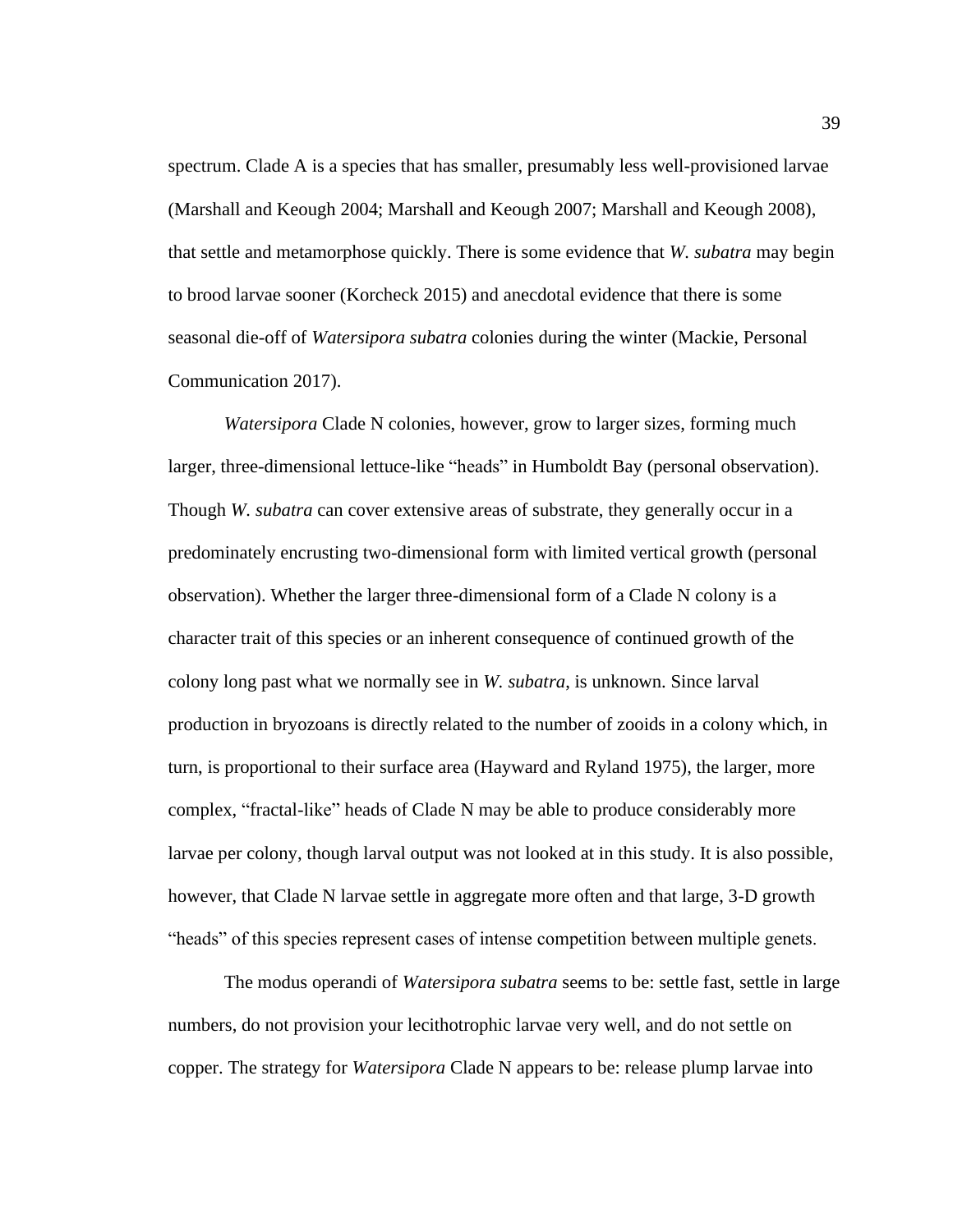the water that swim around but largely don't settle unless there is a copper cue, then settle on or near it, grow to a larger size while continuing to produce numerous larvae at a much later point in time (Korcheck 2015).

This may help *Watersipora* Clade N proliferate in polluted bays and harbors where it is often found. If this strategy is indeed reflective of a more "K-selected" species, we can expect that over long stretches of time, *Watersipora* Clade N may eventually outcompete its congener. In fact, despite *W. subatra* being found fairly ubiquitously as recently as 2015 in Humboldt Bay, especially on the Eureka Marina near the Wharfinger building, very few locations were found to have any *W*. *subatra* during sampling and subsequent genotyping in either Humboldt Bay, Santa Cruz Harbor, Monterey Harbor, or San Francisco Bay back in 2017-2018. Potential ramifications of this are that Clade N may become a more established NIS in areas where it overlaps with *W. subatra*, due to its increased ability to settle and grow on copper antifouling paint. This may also confer an advantage to further introduction events if these traits also allow it to better "hitchhike" to new locations on boat hulls.

One factor that may help to control the spread of *Waterispora* Clade N is that Korcheck's work (2015) on *Watersipora subatra* (as *subtorquata*) Clades A, B, and *W.* "new species" Clade N showed that *W. subatra* clades had higher growth and survivorship in warmer waters than Clade N. With the heat of the ocean continuing to increase (United States Environmental Protection Agency 2021), Clade N's range may be limited by higher sea surface temperatures. Mackie et al. (2012) also found a latitudinal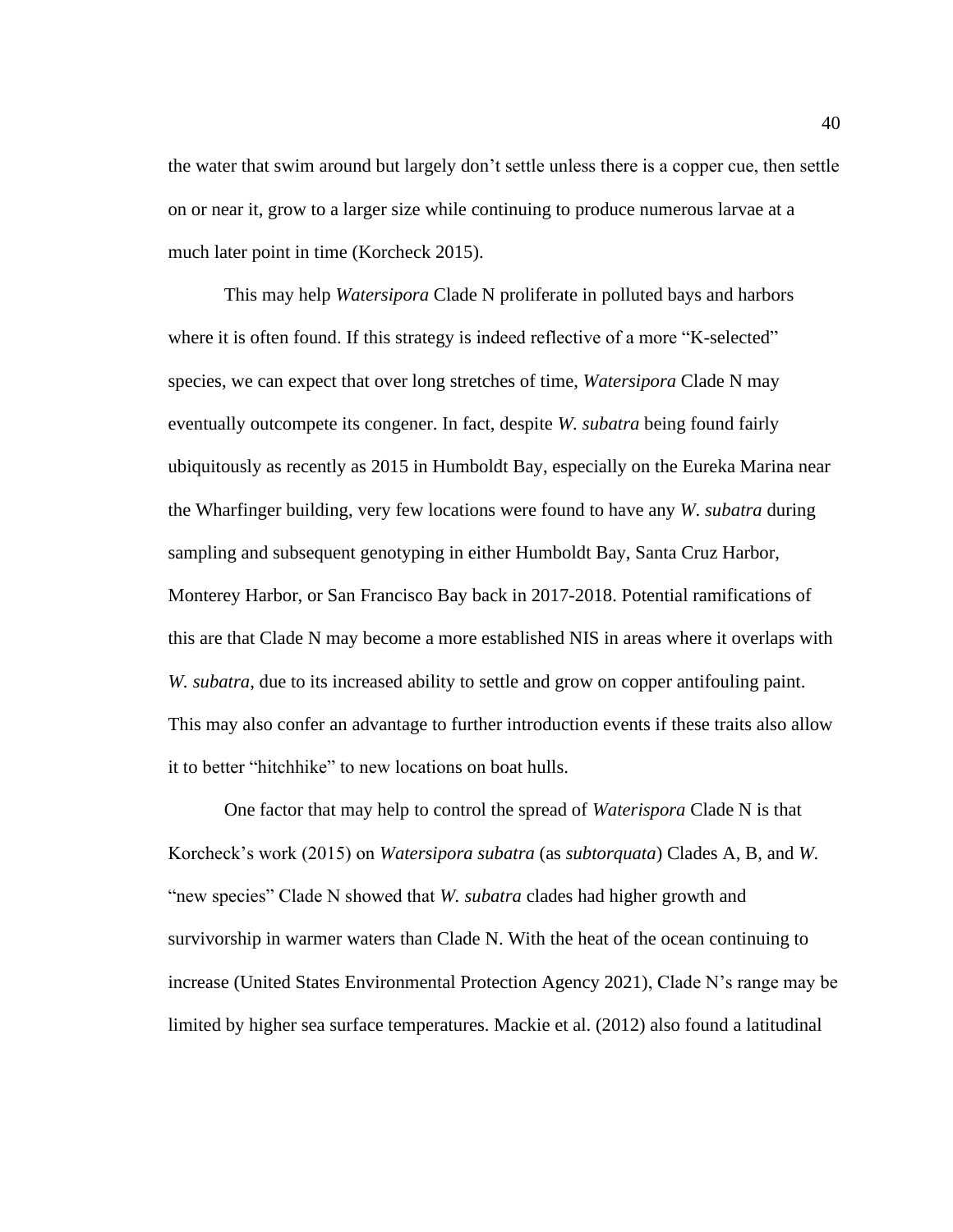separation amongst the two species, suggesting a possible temperature hurdle that Clade N would need to overcome to expand its range.

## Issues with Cryptic Species

<span id="page-51-0"></span>The results of this study conflict with some of the body of work that has been done on the effect of copper and copper tolerance in *Watersipora subatra*. Ng and Keough (2003) found that exposure to copper in *W. subatra* (as *subtorquata*) larvae sped up and increased their percentage of attachment, although there were some seasonal differences and copper exposure did slow their metamorphosis. McKenzie et al. (2012) saw increased settlement on panels that had copper antifouling paint painted around the border, and although they also found greater mortality in what was presumed (there was no molecular genotyping performed) to be *W. subatra* on copper panels, overall recruitment was still higher in the copper treatments.

These discrepancies and inconsistencies may be caused by the cryptic nature of these two species, *Watersipora subatra* and *Watersipora* "new species" / Clade N. Because few, if any, of these other studies differentiate between these two species, it may be that they are commonly and incorrectly assumed to all be *W. subatra* and traits of one species' larvae are being attributed to the other (or vice-versa). This research study is the first of its kind, to my knowledge, that directly looks at differences in the larval traits and behaviors of these two species and it has shown that there are significant differences between *W. subatra* and *W.* "new species" / Clade N larvae.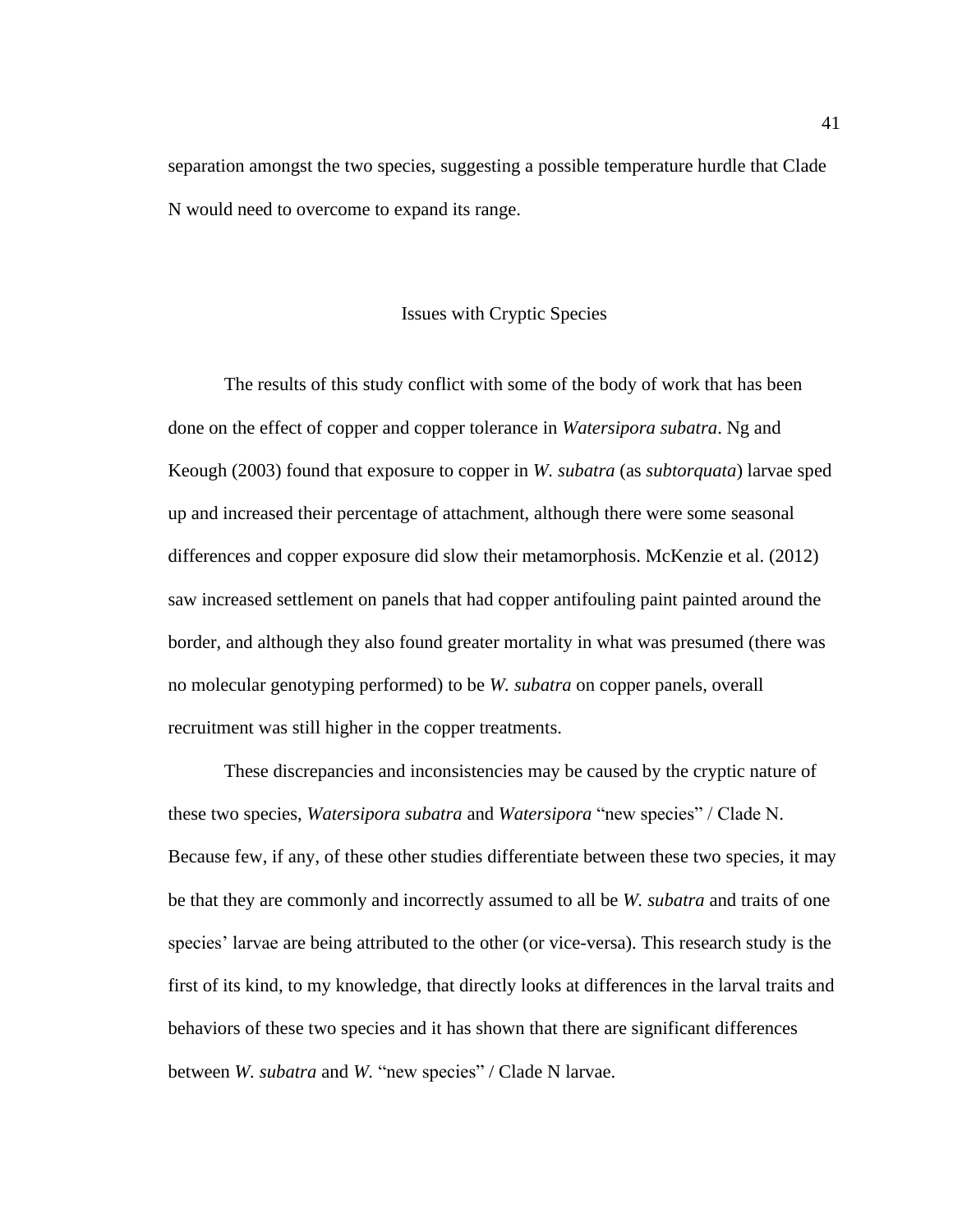There is significant overlap between the ranges of these two species (Mackie et al. 2012) and a paucity of work done on genotyping populations of *Watersipora* to determine the occurrence and relative abundance of these different cryptic species in most bays. Much of the work that has been done to determine the makeup of *Watersipora* species in invaded bays has been done on the California coastline (Blackwell III and Craig 2012; Mackie et al. 2012; Wostenberg 2015). There is a serious risk of conflating species that appear to have markedly different traits here. In fact, there is little mention of *W*. "new species" / Clade N in the literature despite numerous studies being performed on what is purported to be *W. subatra,* and the majority of studies do not mention genotyping specimens in areas where both species may be found, or even where *W.* "new species" / Clade N is the dominant invader (Sellheim et al. 2010; Edwards and Stachowicz 2011; Simons et al. 2016; Page et al. 2019; Scott and terHorst 2019; Scott and terHorst 2020).

Although there are numerous biodiversity concerns with misidentifying cryptic species (Bickford et al. 2007), the main issues with failing to account for a cryptic species within NIS are those of management and control, including identifying the frequency and spread of invasions (Geller et al. 2010; de Barro and Ahmed 2011; Rius et al. 2015; Viard et al. 2019). This is especially true if a cryptic species complex contains species that differ considerably in their life histories, as I have shown to be the case here in *Watersipora subatra* and *W.* "new species" / Clade N larvae. Without knowing the identity and life history traits of invaders the potential means of control and management efforts risk inefficiencies or even failing in their objectives. For example, copper-based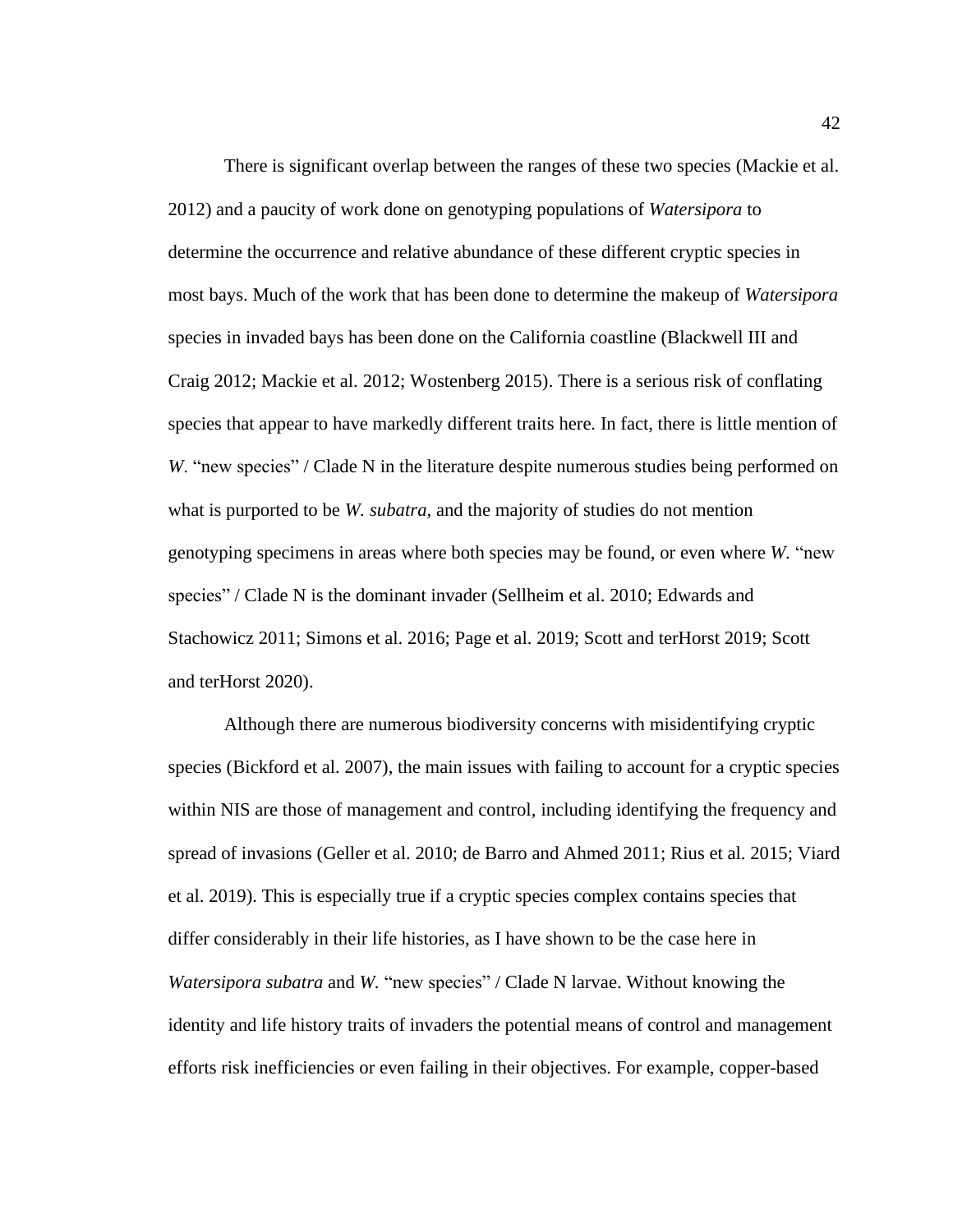anti-fouling paints may not be the best preventative measure for stopping the spread of *W.* "new species" / Clade N, due to its resistance and settlement response to copper. Perhaps other anti-fouling paints are needed for this species, because the results of this study suggest that Clade N may have already adapted to take advantage of the presence of copper. Without properly identifying the species of note and/or species composition of invaders, management decisions may be shots in the dark.

This is of particular concern with *Watersipora* species given the extent to which they have already invaded all around the world. While *Watersipora spp.* are generally limited to bays and harbors, (Mackie et al. 2012; Wostenberg 2015) areas which are already subject to intense NIS establishment (Ruiz et al. 1997; Crooks et al. 2010), *Watersipora spp.* are being found with increased frequency in the rocky intertidal on the outer coast of California (Zabin et al. 2018; Myron et al. 2019; Page et al. 2019). Given the propensity for *Watersipora* species to hold space and over-grow competing benthic organisms (Wilson 2011; Liu et al. 2017), this poses a threat to recently established Marine Protected Areas (MPAs) in intertidal areas near heavily invaded bays including Bodega Bay, San Francisco Bay, Humboldt Bay, Crescent City, and Monterey Bay. The rocky intertidal zone is an invaluable ecosystem heavily used in both biodiversity studies and ecological research and many important ecological theories have been discovered and tested in these habitats (Connell 1961; Paine 1966; Dayton 1971). The spread of *Watersipora* "new species" may also jeopardize restoration and recovery efforts in estuaries (DeRivera et al. 2005; Lonhart et al. 2019) and kelp beds (Lonhart 2012) already hampered by anthropogenic disturbances and climate impacts. To combat the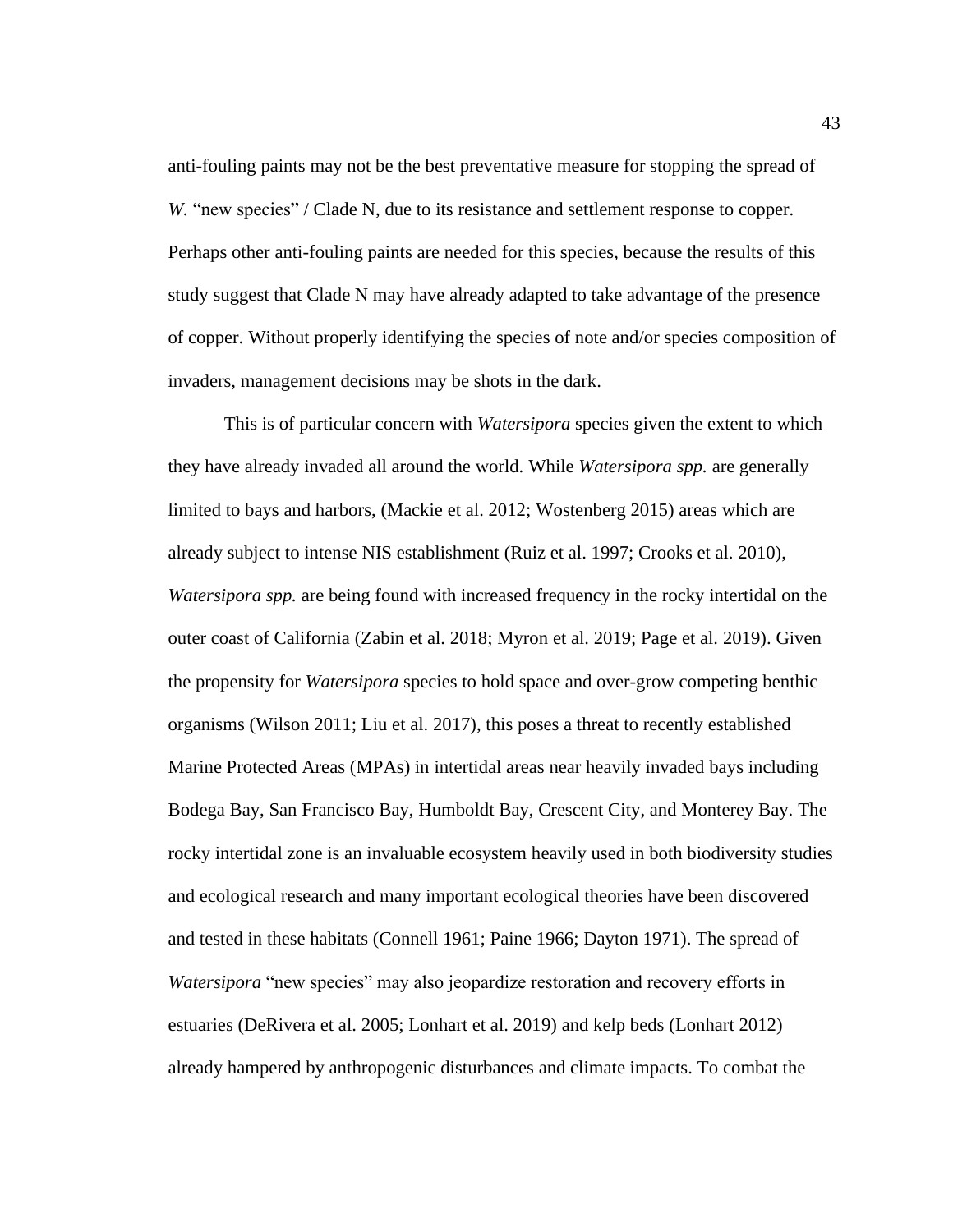slow creep of *Watersipora* spp. outward from bays and harbors, we must first know more about the two most common species of *Watersipora* in these areas, given their very different life histories and larval characteristics. Genetic analysis is an important tool for differentiating *Watersipora subatra* and *Watersipora* "new sp." to determine which species are actually spreading outwards to the open coast of California.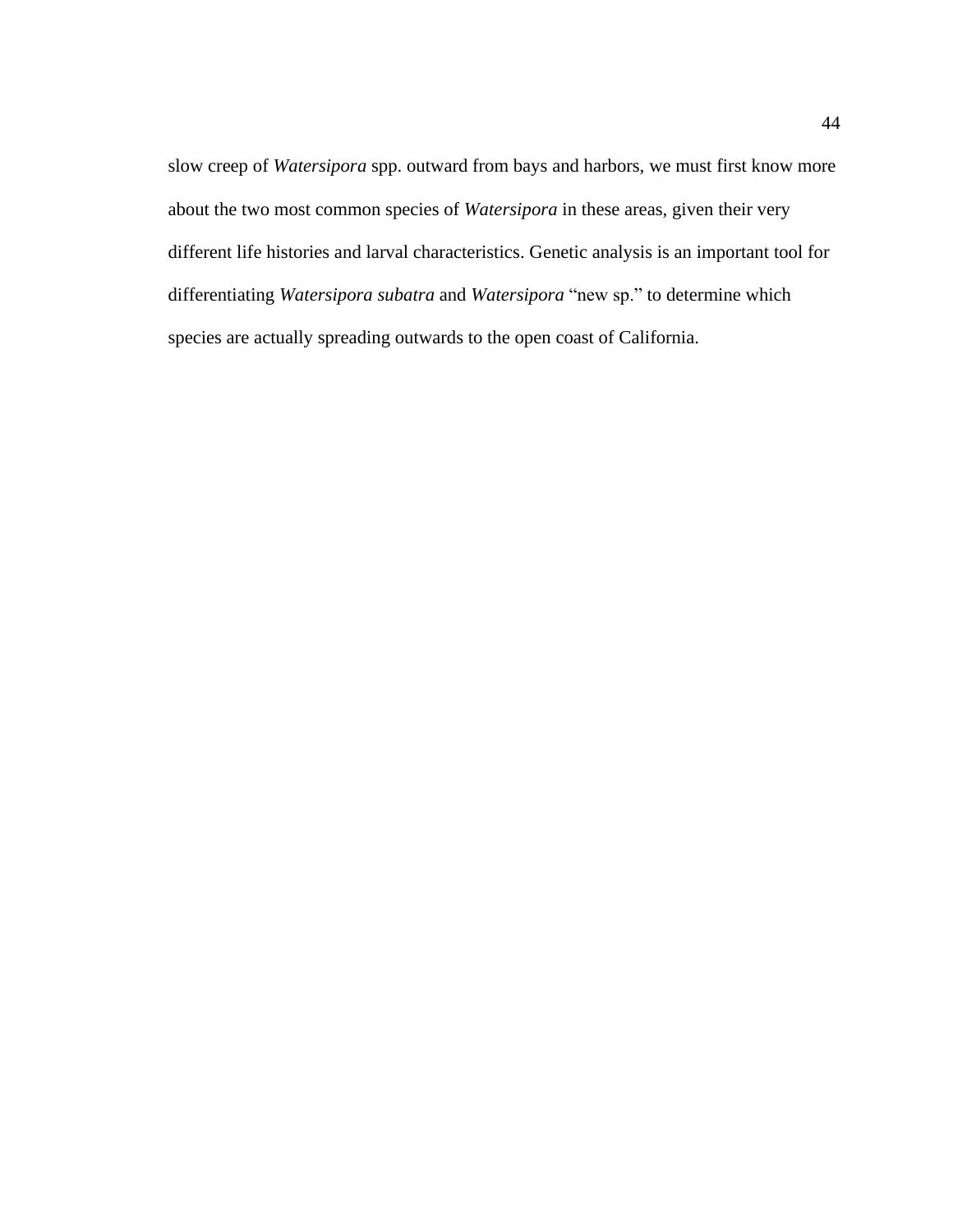#### REFERENCES

- <span id="page-55-0"></span>Amui-Vedel AM, Hayward PJ, Porter JS. 2007. Zooid size and growth rate of the bryozoan *Cryptosula pallasiana* Moll in relation to temperature, in culture and in its natural environment. Journal of Experimental Marine Biology and Ecology.  $353(1):1-12.$
- Anderson CM, Haygood MG. 2007. α-proteobacterial symbionts of marine bryozoans in the genus Watersipora. Applied and Environmental Microbiology. 73(1):303–311.
- de Barro P, Ahmed M. 2011. Genetic networking of the *Bemisia tabaci* cryptic species complex reveals pattern of biological invasions. PLoS ONE. 6(10): 1-15.
- Bastrop R, Jürss K, Sturmbauer C. 1998. Cryptic species in marine polychaete and their independent introduction from North America to Europe. Molecular Biology and Evolution. 15(2):97–103.
- Bickford D, Lohman DJ, Sodhi N, Ng PK, Meier R, Winker K, Ingram KK, Das I. 2007. Cryptic species as a window on diversity and conservation. Trends in Ecology and Evolution. 22(3):148–155.
- Blackwell III R, Craig S. 2012. Picture of an Invasion: Watersipora spp. within Humboldt Bay, California. In: SACNAS Conference. Seattle, WA.
- Burgess SC, Hart SP, Marshall DJ. 2009. Pre-settlement behavior in larval bryozoans: The roles of larval age and size. Biological Bulletin. 216(3):344–354.
- Canning-Clode J, Fofonoff P, Riedel GF, Torchin M, Ruiz GM. 2011. The effects of copper pollution on fouling assemblage diversity: A tropical-temperate comparison. PLoS ONE. 6(3): 1-11.
- Carlton J. 1996. Biological Invasions and Cryptogenic Species. Ecology. 77(6):1653– 1655.
- Carlton JT, Geller JB. 1993. Ecological Roulette : The Global Transport of Nonindigenous Marine Organisms. Science. 261(5117):78–82.
- Clark GF, Johnston EL. 2009. Propagule pressure and disturbance interact to overcome biotic resistance of marine invertebrate communities. Oikos. 118(11):1679–1686.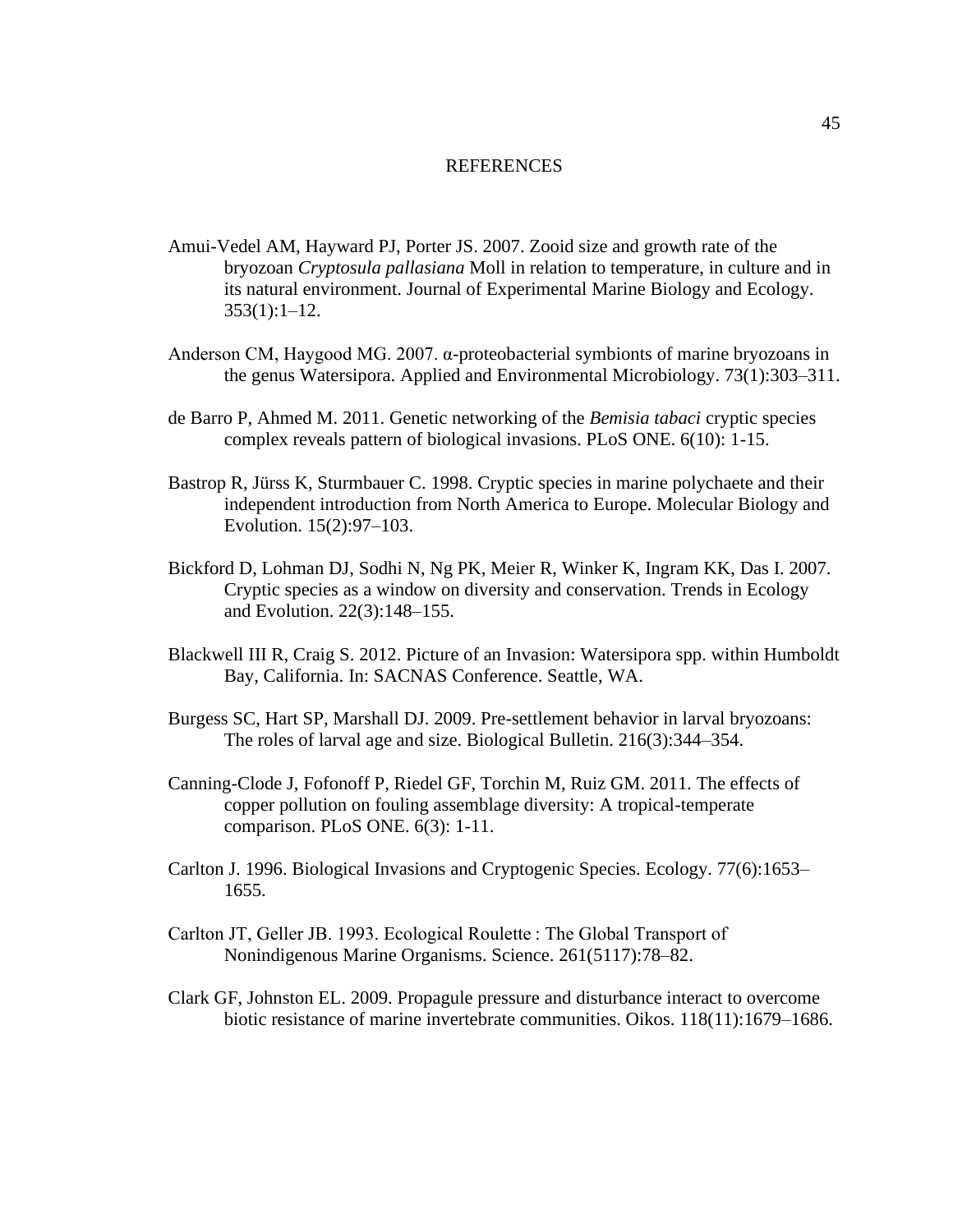- Comerford B, Álvarez-Noriega M, Marshall D. 2020. Differential resource use in filterfeeding marine invertebrates. Oecologia. 194(3):505–513.
- Cohen A, Carlton J. 1995. Nonindigenous Aquatic Species in a United States Estuary: A Case Study of the Biological Invasions of the San Francisco Bay and Delta. Washington, D.C.
- Cohen A, Carlton J. 1998. Accelerating Invasion Rate in a Highly Invaded Estuary. Science. 279(5350):555–558.
- Connell JH. 1961. The Influence of Interspecific Competition and Other Factors on the Distribution of the Barnacle *Chthamalus stellatus*. Ecology. 42(4):710–723.
- Costello KE, Lynch SA, McAllen R, O'Riordan RM, Culloty SC. 2022. Assessing the potential for invasive species introductions and secondary spread using vessel movements in maritime ports. Marine Pollution Bulletin. 177:1–10.
- Crooks JA, Chang AL, Ruiz GM. 2010. Aquatic pollution increases the relative success of invasive species. Biological Invasions. 13(1):165–176.
- Dafforn KA, Glasby TM, Johnston EL. 2009. Links between estuarine condition and spatial distributions of marine invaders. Diversity and Distributions. 15(5):807– 821.
- Davis HG. 2005. r-Selected Traits in an Invasive Population. Evolutionary Ecology. 19(1):255–274.
- Dayton P. 1971. Competition, Disturbance, and Community Organization: The Provision and Subsequent Utilization of Space in a Rocky Intertidal Community. Ecological Monographs. 41(4):351–389.
- DeRivera C, Ruiz G, Crooks J, Wasson K, Lonhart S, Fofonoff P, Steves B, Rumrill S, Brancato M, Pegau S, et al. 2005. Broad-scale Non-indigenous Species Monitoring Along the West Coast in National Marine Sanctuaries and National Estuarine Research Reserves: Report to National Fish and Wildlife Foundation: 1–24.
- Edwards K, Stachowicz J. 2011. Spatially stochastic settlement and the coexistence of benthic marine animals. Ecology. 92(5):1094–1103.
- Eric P. 1970. On r- and K-Selection. The American Naturalist. 104(940):592–597.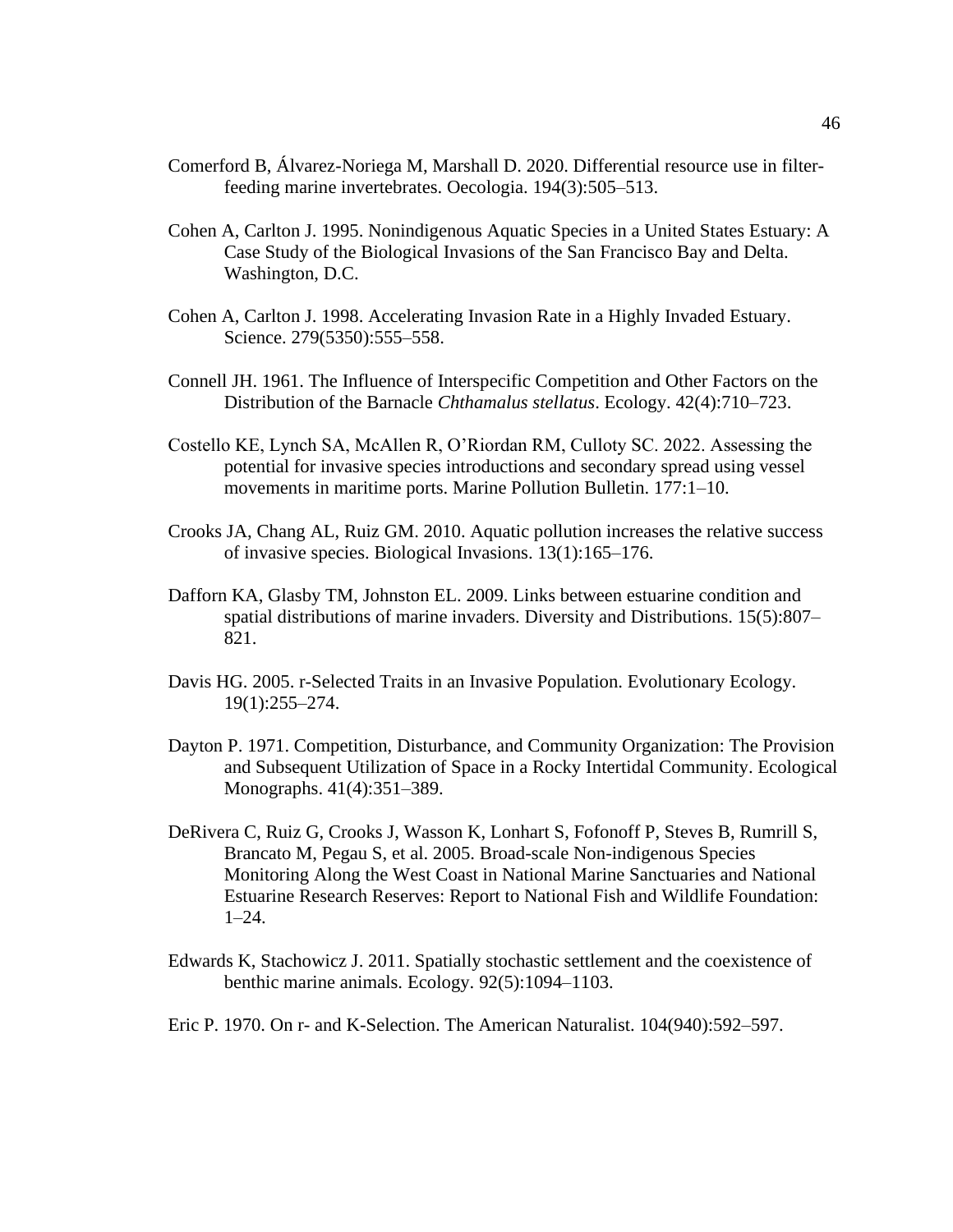- Fofonoff PW, Ruiz GM, Steves B, Simkanin C, & Carlton JT. 2018. National Exotic Marine and Estuarine Species Information System. http://invasions.si.edu/nemesis. Access Date: 4/19/22.
- Gadgil M, Solbrig O. 1972. The Concept of r- and K-Selection: Evidence from Wild Flowers and Some Theoretical Considerations. The American Naturalist. 106(947):14–31.
- Geller JB, Darling JA, Carlton JT. 2010. Genetic Perspectives on Marine Biological Invasions. Annual Review of Marine Science. 2(1):367–393.
- Godwin L. 2003. Hull fouling of maritime vessels as a pathway for marine species invasions to the Hawaiian Islands. Biofouling. 19(S1):123–131.
- Gollasch S. 2002. The importance of ship hull fouling as a vector of species introductions into the North Sea. Biofouling. 18(2):105–121.
- Gordon D. 1989. The marine fauna of New Zealand: Bryozoa: Gymnolaemata (*Cheilostomida ascophorina*) from the western South Island continental shelf and slope. Wellington, New Zealand. New Zealand Department of Scientific and Industrial Research:1-158.
- Gribben PE, Marshall DJ, Steinberg PD. 2006. Less inhibited with age? Larval age modifies responses to natural settlement inhibitors. Biofouling. 22(1–2):101–6.
- Grosberg R. 1982. Ecological, Genetical and Developmental Factors Regulating Life History Variation Within a Population of the Colonial Ascidian *Botryllus schlosseri* (Pallas) Savigny [dissertation]. Yale University
- Grosberg RK. 1988. Life-history variation within a population of the colonial Ascidian *Botryllus schlosseri*. Evolution. 42(5):900–920.
- Hayward PJ, Ryland JS. 1975. Growth, reproduction and larval dispersal in *Alcyonidium hirsutum* (Fleming) and some other Bryozoa. Pubblicazioni della Stazione Zoologica di Napoli, Suppl. 39(4):226–241.
- Holland BS, Dawson MN, Crow GL, Hofmann DK. 2004. Global phylogeography of *Cassiopea* (Scyphozoa: Rhizostomeae): Molecular evidence for cryptic species and multiple invasions of the Hawaiian Islands. Marine Biology. 145(6):1119– 1128.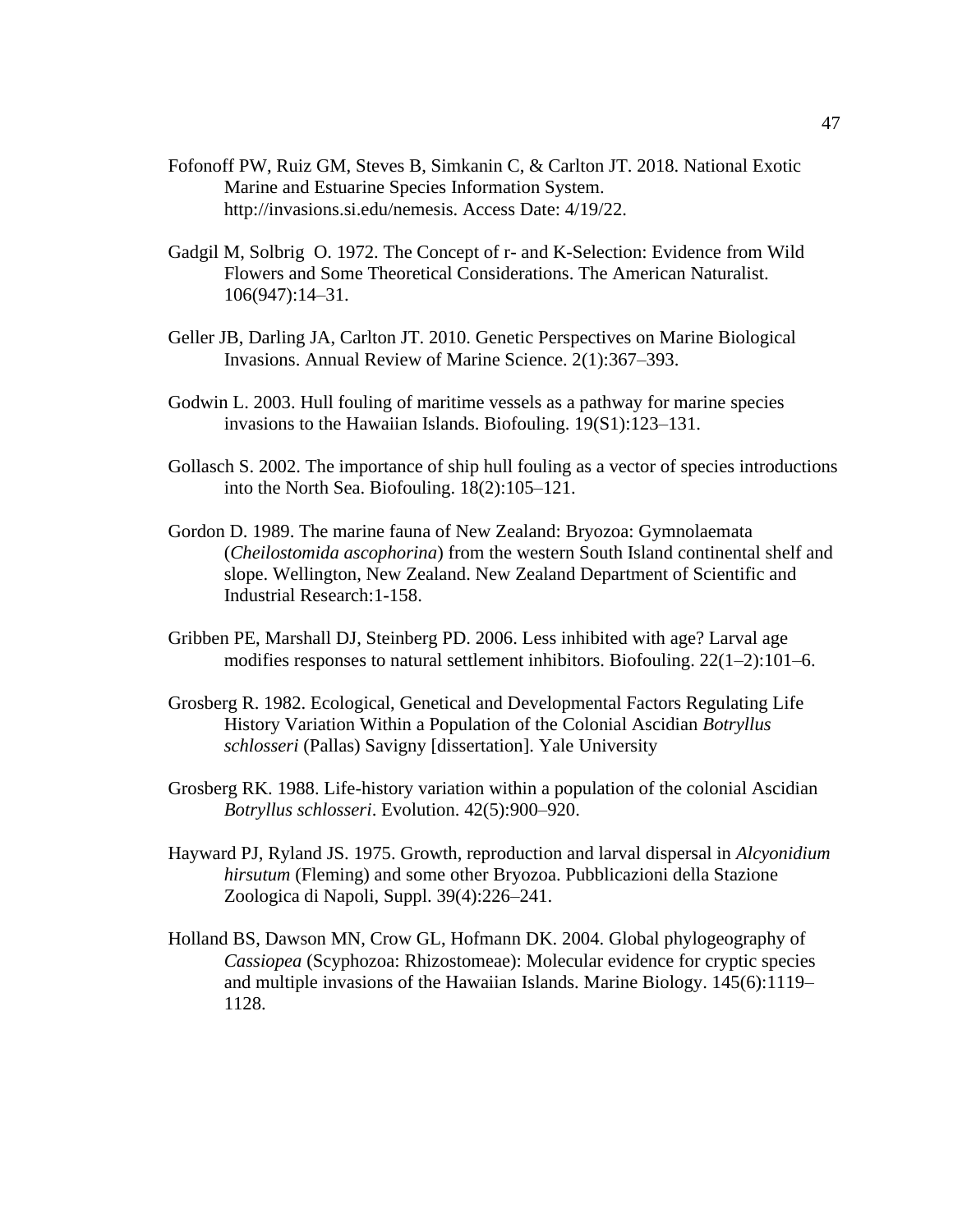- Houle KC. 2015. The effects of suspended and accreted sediment on the marine invertebrate fouling community of Humboldt Bay [thesis]. Humboldt State University.
- Hunter E, Hughes R. 1994. The influence of temperature, food ration and genotype on zooid size in *Celleporella hyalina*. Biology and Paleobiology of Bryozoans: Proceedings of the 9<sup>th</sup> International Conference of Bryozoology Conference: 83-86.
- Iacarella JC, Lyons DA, Burke L, Davidson IC, Therriault TW, Dunham A, DiBacco C. 2020. Climate change and vessel traffic create networks of invasion in marine protected areas. Journal of Applied Ecology. 57(9):1793–1805.
- Johnston EL, Piola RF, Clark GF. 2009. The Role of Propagule Pressure in Invasion Success. In: Rilov G, Crooks J, editors. Biological Invasions in Marine Ecosystems. Vol. 204. 1st ed. Berlin. p. 133-151
- Katsanevakis S, Wallentinus I, Zenetos A, Leppäkoski E, Çinar ME, Oztürk B, Grabowski M, Golani D, Cardoso AC. 2014. Impacts of invasive alien marine species on ecosystem services and biodiversity: A pan-European review. Aquatic Invasions. 9(4):391–423.
- Korcheck K. 2015. Variation in temperature tolerance in a widely invasive bryozoan species complex (*Watersipora spp.*) [thesis]. Humboldt State University.
- Lagos ME, White CR, Marshall DJ. 2017. Do invasive species live faster? Mass-specific metabolic rate depends on growth form and invasion status. Functional Ecology. 31(11):2080–2086.
- Láruson ÁJ, Craig SF, Messer KJ, Mackie J a. 2012. Rapid and reliable inference of mitochondrial phylogroups among *Watersipora* species, an invasive group of ship-fouling species (Bryozoa, Cheilostomata). Conservation Genetics Resources. 4(3):617–619.
- Lenz M, da Gama BAP, Gerner N V., Gobin J, Gröner F, Harry A, Jenkins SR, Kraufvelin P, Mummelthei C, Sareyka J, et al. 2011. Non-native marine invertebrates are more tolerant towards environmental stress than taxonomically related native species: Results from a globally replicated study. Environmental Research. 111(7):943–952.
- Lauer A. 2016. Watersipora subtorquata and the Possible Role of Its Associated Microbes: An Attempt to Explain the Extraordinary Invasion Success of This Marine Bryozoan Species. In: Hurst CJ, editor. The Mechanistic Benefits of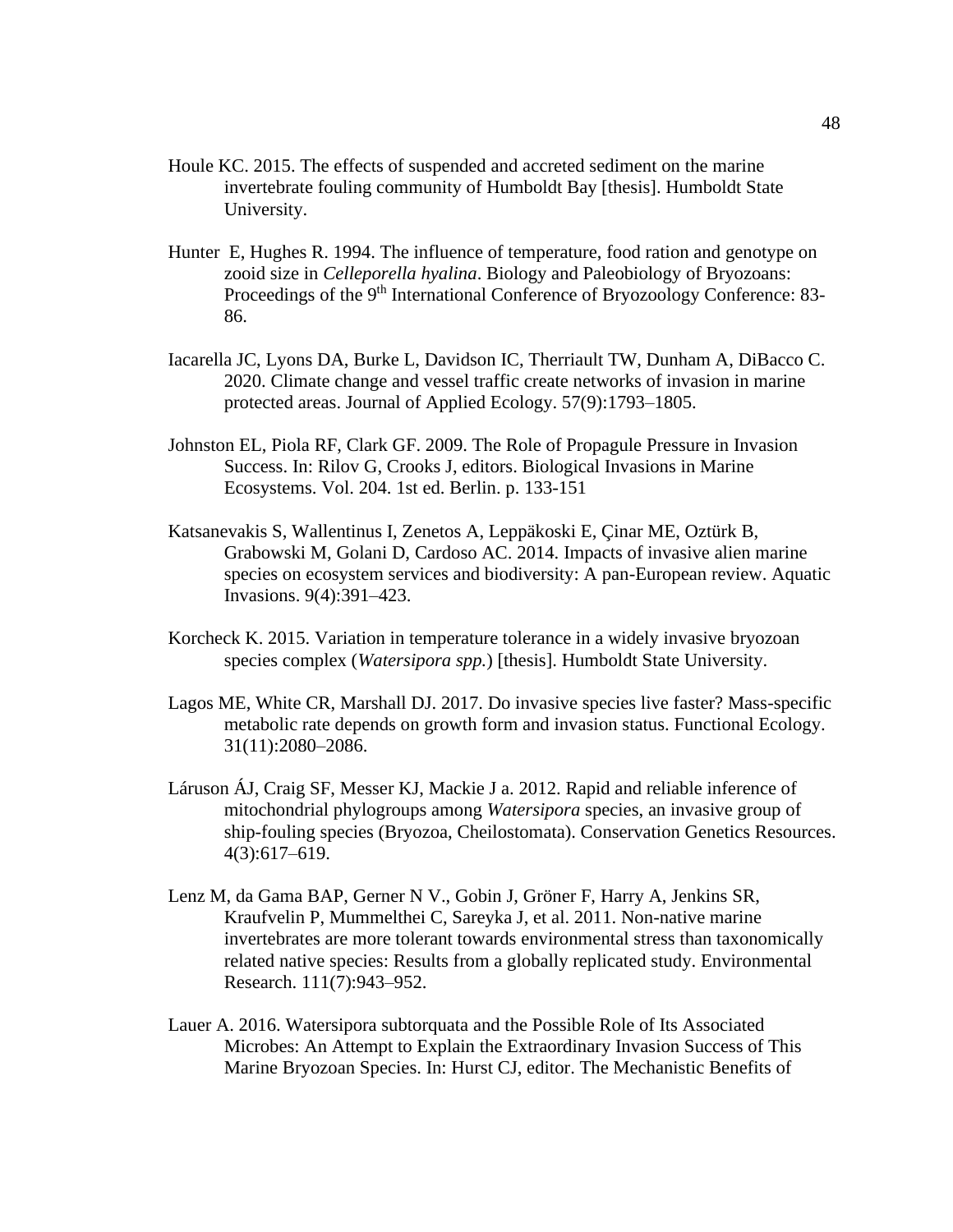Microbial Symbionts, Advances in Microbiology. 2nd ed. Switzerland: Springer International Publishing. p. 239–268.

- Leung B, Drake J, Lodge D. 2004. Predicting Invasions: Propagule Pressure and the Gravity of Allee Effects. Ecology. 85(6):1651–1660.
- Liu H, Zágoršek K, Wang S, Ma S, Taylor PD. 2017. Interactions between *Cryptosula* and *Watersipora* (Bryozoa: Cheilostomata) on a ship's hull in Qingdao Harbour (South Yellow Sea) after five and a half years of immersion. Chinese Journal of Oceanology and Limnology. 35(5):1179–1188.
- Lombardi C, Cocito S, Occhipinti-Ambrogi A, Hiscock K. 2006. The influence of seawater temperature on zooid size and growth rate in *Pentapora fascialis* (Bryozoa: Cheilostomata). Marine Biology. 149(5):1103–1109.
- Lonhart S. 2012. Growth and Distribution of the Invasive Bryozoan *Watersipora* in Monterey Harbor, California. In: Steller D, Lobel L, editors. Proceedings of the American Academy of Underwater Sciences 31st Symposium. Dauphin Island, AL. p. 89–98.
- Lonhart SI, Jeppesen R, Beas-Luna R, Crooks JA, Lorda J. 2019. Shifts in the distribution and abundance of coastal marine species along the eastern Pacific Ocean during marine heatwaves from 2013 to 2018. Marine Biodiversity Records.  $12(1):1-15.$
- Lovell SJ, Stone SF, Fernandez L. 2006. The economic impacts of aquatic invasive species: A review of the literature. Agricultural and Resource Economics Review. 35(1):195–208.
- Lynch W. 1947. The behavior and metamorphosis of the larva of *Bugula neritina* (Linnaeus): experimental modification of the length of the free-swimming period and the responses of the larvae to light and gravity. The Biological Bulletin. 92(2):115–150.
- Mackie J, Darling J, Geller J. 2012. Ecology of cryptic invasions: latitudinal segregation among *Watersipora* (Bryozoa) species. Scientific Reports 871(2):1–10.
- Mackie J, Keough M, Christidis L. 2006. Invasion patterns inferred from cytochrome oxidase I sequences in three bryozoans, *Bugula neritina*, *Watersipora subtorquata*, and *Watersipora arcuata*. Marine Biology. 149(2):285–295.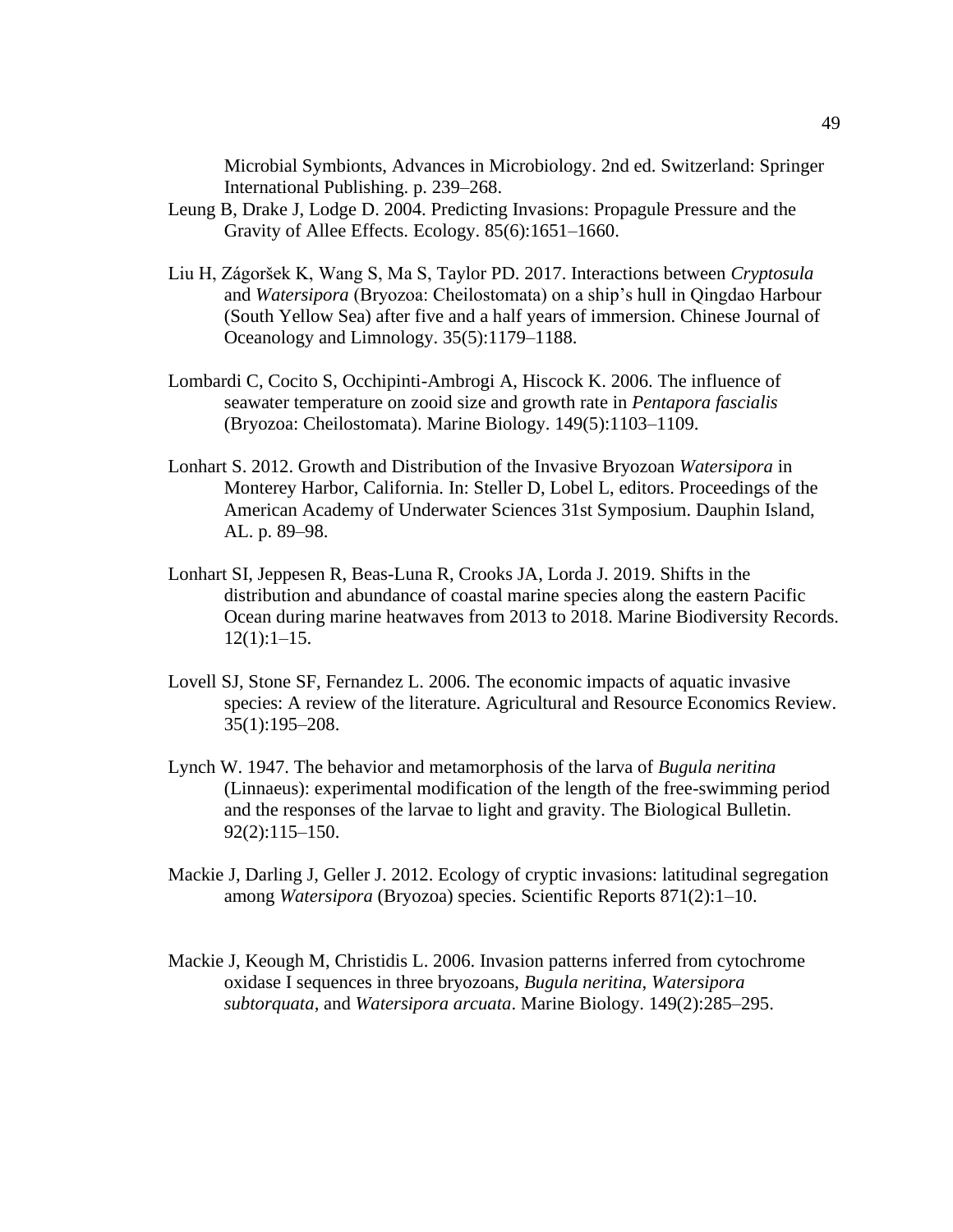- Marshall DJ, Keough MJ. 2003. Variation in the dispersal potential of non-feeding invertebrate larvae: the desperate larva hypothesis and larval size. Marine Ecology Progress Series. 255(2001):145–153.
- Marshall DJ, Bolton TF, Keough MJ. 2003. Offspring size affects the post metamorphic performance of a colonial marine invertebrate . Ecology. 84(12):3131–3137.
- Marshall DJ, Cook CN, Emlet RB. 2006. Offspring size effects mediate competitive interations in a colonial marine invertebrate. Ecology. 87(1):214–225.
- Marshall DJ, Keough MJ. 2004. Variable effects of larval size on post-metamorphic performance in the field. Marine Ecology Progress Series. 279:73–80.
- Marshall DJ, Keough MJ. 2006. Complex life cycles and offspring provisioning in marine invertebrates. Integrative and Comparative Biology. 46(5):643–651.
- Marshall DJ, Keough MJ. 2007. The Evolutionary Ecology of Offspring Size in Marine Invertebrates. Advances in Marine Biology. 53(07):1–60.
- Marshall DJ, Keough MJ. 2008. The relationship between offspring size and performance in the sea. The American Naturalist. 171(2):214–24.
- Marshall DJ, Steinberg PD. 2014. Larval size and age affect colonization in a marine invertebrate. Journal of Experimental Biology. 217(22):3981–3987.
- Mckenzie LA, Brooks RC, Johnston EL. 2012. A widespread contaminant enhances invasion success of a marine invader. Journal of Applied Ecology. 49(4):767–773.
- McKenzie LA, Brooks RC, Johnston EL. 2011. Heritable pollution tolerance in a marine invader. Environmental Research. 111(7):926–32.
- McKenzie LA, Johnston EL, Brooks R. 2012. Using clones and copper to resolve the genetic architecture of metal tolerance in a marine invader. Ecology and Evolution. 2(6):1319–1329.
- McMahon RF. 2002. Evolutionary and physiological adaptations of aquatic invasive animals: r selection versus resistance. Canadian Journal of Fisheries and Aquatic Sciences. 59(7):1235–1244.
- Molnar JL, Gamboa RL, Revenga C, Spalding MD. 2008. Assessing the global threat of invasive species to marine biodiversity. Frontiers in Ecology and the Environment. 6(9):485–492.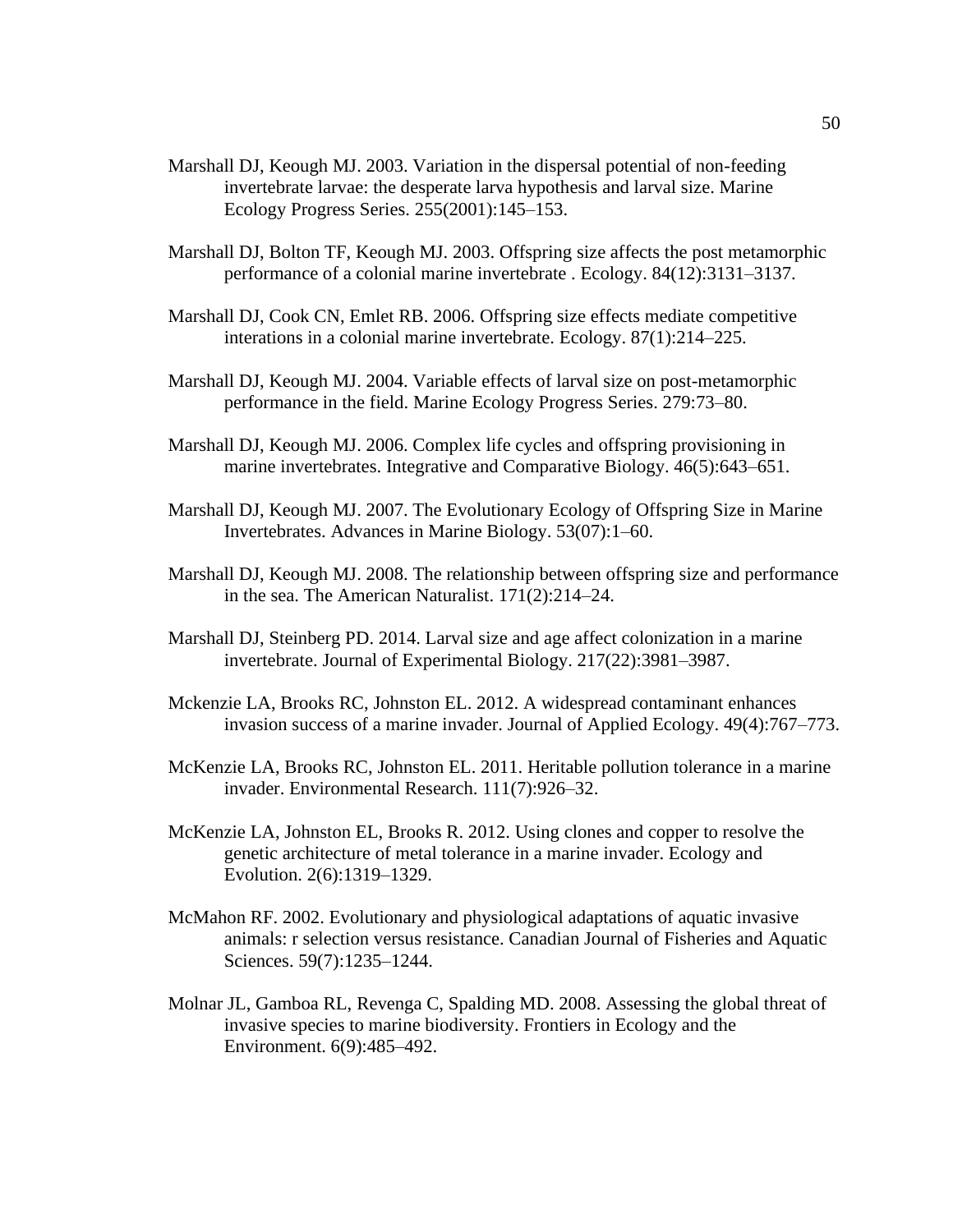- Myron K, Duncan M, Stone J, Cohen S. 2019. Abundance and Community Composition of Invasive Intertidal *Watersipora* on the San Francisco Bay Outer Coast. In: STAR Program Research Presentations.
- Ng T, Keough M. 2003. Delayed effects of larval exposure to Cu in the bryozoan *Watersipora subtorquata*. Marine Ecology Progress Series. 257:77–85.
- Noè S, Gianguzza P, Di Trapani F, Badalamenti F, Vizzini S, Fernández TV, Bonaviri C. 2018. Native predators control the population of an invasive crab in no-take marine protected areas. Aquatic Conservation: Marine and Freshwater Ecosystems. 28(5):1229–1237.
- O'dea A, Rodríguez F, Romero T. 2007. Response of zooid size in *Cupuladria exfragminis* (Bryozoa) to simulated upwelling temperatures. Marine Ecology. 28(2):315–323.
- Orellana MC, Cancino JM, Hughes RN. 1996. Is settlement in lecithotrophic bryozoan larvae constrained by energy reserves? In: Bryozoans in Space and Time - Proceedings of the 10th International Bryozoology Conference. p. 221–226.
- Page HM, Simons RD, Zaleski SF, Miller RJ, Dugan JE, Schroeder DM, Doheny B, Goddard JHR. 2019. Distribution and potential larval connectivity of the nonnative *Watersipora* (Bryozoa) among harbors, offshore oil platforms, and natural reefs. Aquatic Invasions. 14(4):615–637.
- Paine R. 1966. Food Web Complexity and Species Diversity. The American Society of Naturalists. 100(910):65–75.
- Pease CJ, Johnston EL, Poore AGB. 2010. Genetic variability in tolerance to copper contamination in a herbivorous marine invertebrate. Aquatic Toxicology. 99(1):10–16.
- Piola RF, Johnston EL. 2006. Differential resistance to extended copper exposure in four introduced bryozoans. Marine Ecology Progress Series. 311:103–114.
- Piola RF, Dafforn K, Johnston EL. 2009. The influence of antifouling practices on marine invasions. Biofouling. 25(7):633–644.
- Piola RF, Johnston EL. 2008a. The potential for translocation of marine species via small-scale disruptions to antifouling surfaces. Biofouling. 24(3):145–155.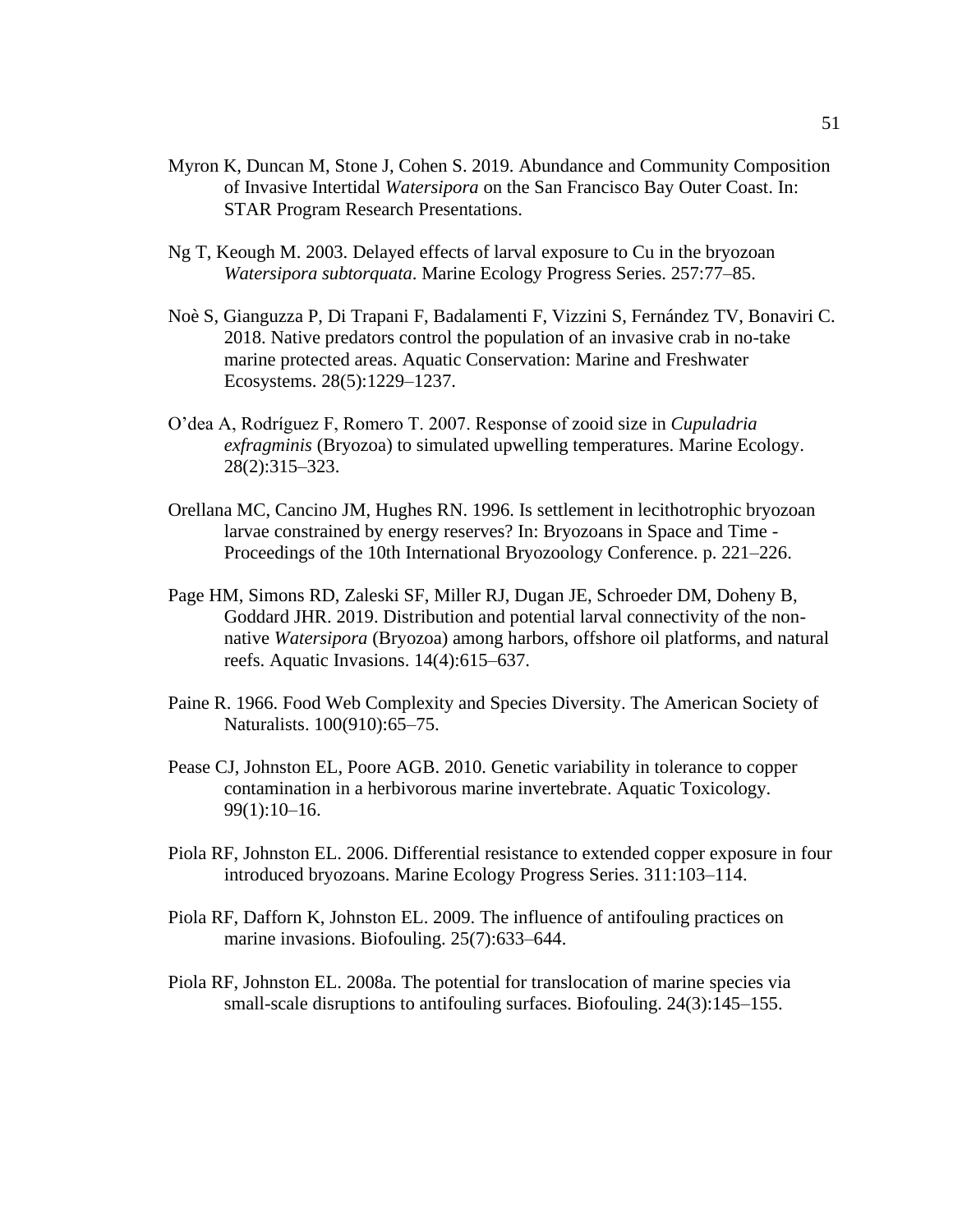- Piola RF, Johnston EL. 2008b. Pollution reduces native diversity and increases invader dominance in marine hard-substrate communities. Diversity and Distributions. 14(2):329–342.
- Piola RF, Johnston EL. 2009. Comparing differential tolerance of native and nonindigenous marine species to metal pollution using novel assay techniques. Environmental Pollution. 157(10):2853–2864.
- Rius M, Turon X, Bernardi G, Volckaert FAM, Viard F. 2015. Marine invasion genetics: from spatio-temporal patterns to evolutionary outcomes. Biological Invasions. 17(3):869–885.
- Rouchon AM, Phillips NE. 2017. Short larval exposure to low level of copper has longlasting latent effects on juvenile performance in the sea urchin *Evechinus chloroticus*. Marine Ecology Progress Series. 579:67–79.
- Ruiz G, Carlton J, Grosholz E, Hines A. 1997. Global invasions of marine and estuarine habitats by non-indigenous species: mechanisms, extent, and consequences. American Zoologist. 37:621–632.
- Ruiz G, Fofonoff P, Carlton J, Wonham M, AH H. 2000. Invasion of Coastal Marine COmmunities in North America: Apparent Patterns, Processes, and Biases. American Journal of Botany. 31:481–531.
- Ruiz GM, Fofonoff PW, Steves BP, Carlton JT. 2015. Invasion history and vector dynamics in coastal marine ecosystems: A North American perspective. Aquatic Ecosystem Health and Management. 18(3):299–311.
- Ryland J, Blauwe H De, Lord R, Mackie J. 2009. Recent discoveries of alien *Watersipora* (Bryozoa) in Western Europe, with redescriptions of species. Zootaxa. 2093:43–59.
- Schiff K, Diehl D, Valkirs A. 2004. Copper emissions from antifouling paint on recreational vessels. Marine Pollution Bulletin. 48(3–4):371–377.
- Scott ZR, terHorst CP. 2019. The effect of an invasive bryozoan on community diversity and structure varies across two locations. Community Ecology. 20(3):258–265.
- Scott ZR, terHorst CP. 2020. The effect of an invasive foundation species on diversity is due to increased habitat availability. Journal of Experimental Marine Biology and Ecology. 528(April):151384.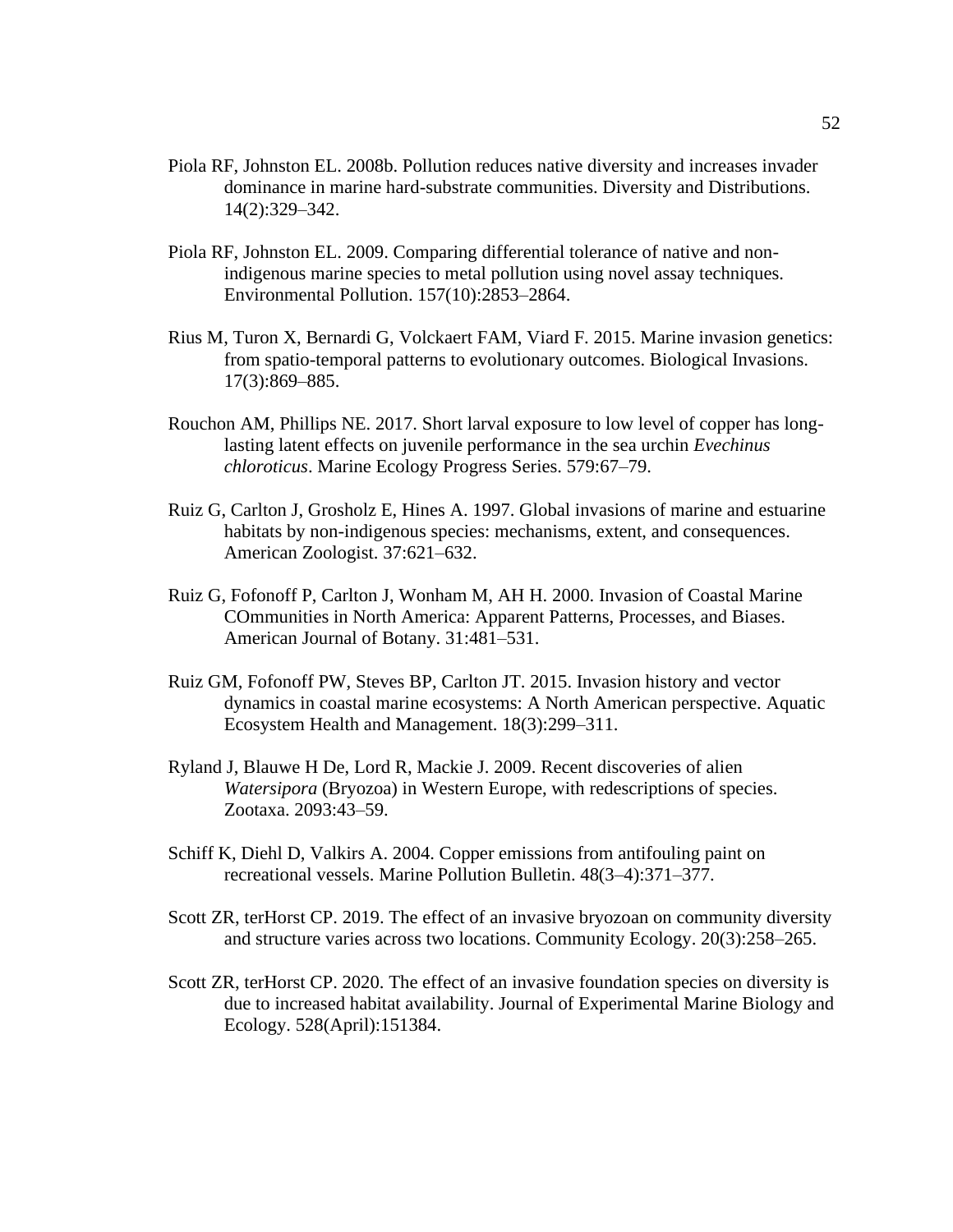- Seebens H, Gastner MT, Blasius B. 2013. The risk of marine bioinvasion caused by global shipping. Ecology Letters. 16(6):782–790.
- Sellheim K, Stachowicz J, Coates R. 2010. Effects of a nonnative habitat-forming species on mobile and sessile epifaunal communities. Marine Ecology Progress Series. 398:69–80.
- Simons RD, Page HM, Zaleski S, Miller R, Dugan JE, Schroeder DM, Doheny B. 2016. The effects of anthropogenic structures on habitat connectivity and the potential spread of non-native invertebrate species in the offshore environment. PLoS ONE. 11(3):1–16.
- Susick K, Scianni C, Mackie JA. 2020. Artificial structure density predicts fouling community diversity on settlement panels. Biological Invasions. 22(2):271–292.
- Toonen RJ, Pawlik JR. 1994. Foundations of gregariousness. Nature. 370(6490):511– 512.
- Turner A. 2010. Marine pollution from antifouling paint particles. Marine Pollution Bulletin. 60(2):159–171.
- Valkirs AO, Seligman PF, Haslbeck E, Caso JS. 2003. Measurement of copper release rates from antifouling paint under laboratory and in situ conditions: Implications for loading estimation to marine water bodies. Marine Pollution Bulletin. 46(6):763–779.
- Verling E, Ruiz GM, Smith LD, Galil B, Miller AW, Murphy KR. 2005. Supply-side invasion ecology: characterizing propagule pressure in coastal ecosystems. Proceedings of the Royal Society B: Biological Sciences. 272(1569):1249–1256.
- Viard F, Roby C, Turon X, Bouchemousse S, Bishop J. 2019. Cryptic Diversity and Database Errors Challenge Non-indigenous Species Surveys: An Illustration With *Botrylloides spp*. in the English Channel and Mediterranean Sea. Frontiers in Marine Science. 6(10):1–13.
- Vieira LM, Jones MS, Taylor PD. 2014. The identity of the invasive fouling bryozoan Watersipora subtorquata (d'Orbigny) and some other congeneric species. Zootaxa. 3857(2):151–182.
- Watts P, Thorpe J, Taylor P. 1998. Natural and anthropogenic dispersal mechanisms in the marine environment: a study using cheilostome Bryozoa. Philosophical Transactions of the Royal Society of London: Biology. 353:453–464.